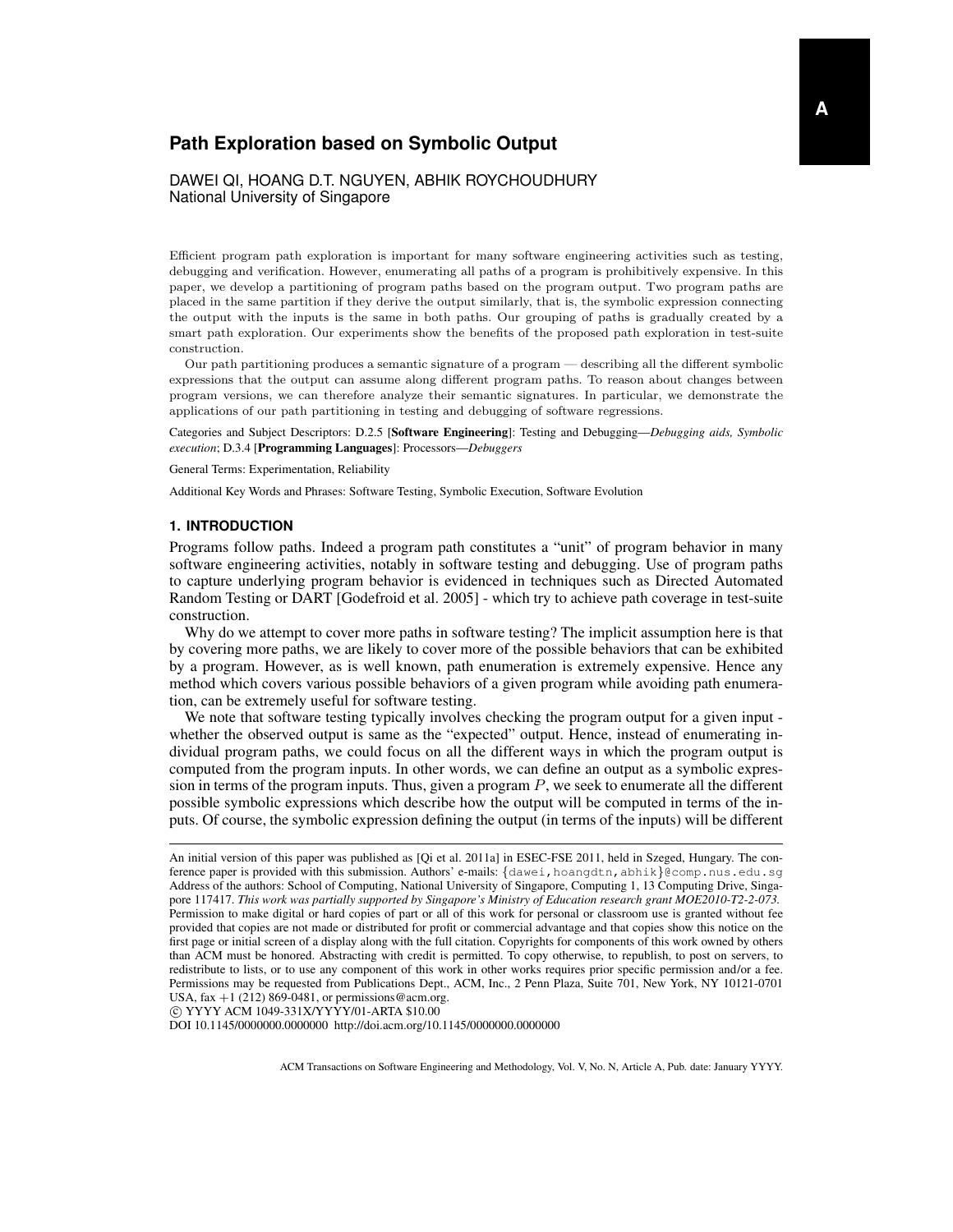```
1 int foo(int x, int y, int z){//input variables
2 int out; // output variable
3 int a;
4 int b = 2;5 if (x - y > 0) //b1
6 a = x;7 else
8 a = y;9 if(x + y > 10) //b2
10 b = a;11 if(z*z > 3) //b3<br>12 System.out.print
12 System.out.println("square(z) > 3");<br>13 else
    2214 System.out.println("square(z) <= 3");
15 \text{out} = \text{b}:
16 return out; //slicing criteria
17 }
```
# Fig. 1: Sample program

along different program paths. However, we expect that the number of such symbolic expressions to be substantially lower than the number of program paths. In other words, a large number of paths can be considered "equivalent" since the symbolic expressions describing the output are the same.

To illustrate our observation, let us consider the program in Figure 1. The output variable out can be summarized as follows.

— If  $x - y > 0$  and  $x + y > 10$ , then  $out == x$ — If  $x - y \leq 0$  and  $x + y > 10$ , then  $out == y$ — If  $x + y \le 10$ , then  $out == 2$ 

The summary given in the preceding forms a "semantic signature" of the program as far as the output variable out is concerned. Note that there are *only three* cases in the semantic signature whereas there are *eight paths* in the program. Thus, such a semantic signature can be much more concise than an enumeration of all paths.

In this paper, we develop a method to compute such a semantic signature for a given program. Our semantic signature is computed via dynamic path exploration. While exploring the paths of a program, we establish a natural partitioning of paths *on-the-fly* based on program dependencies such that only one path in a partition is explored. Thus, for the example program in Figure 1 only three execution traces corresponding to the three cases will be explored. For test-suite construction, we can then construct only three tests corresponding to the three cases in the semantic signature.

How do we partition paths? The answer to this question lies in the computation of the *output* variable. We consider two program paths to be "equivalent" if they have the same relevant slice [Gyimothy et al. 1999] with respect to the program output. A relevant slice is the transitive clo- ´ sure of dynamic data, control and potential dependencies. Data and control dependencies capture statements which affect the output by getting executed; on the other hand, potential dependencies capture statements which affect the program output by *not* getting executed. In Figure 1, even if line 10 is not executed, the assignment to out in line 15 is potentially dependent on the branch in line 9. This is to capture the fact that if line 9 is evaluated differently, the assignment in line 10 will be executed leading different values flowing to the variable out in line 15. We base our path partitioning on relevant slices to capture all possible flows into the output variable - whether by the execution of certain statements or their non-execution.

The contributions of this paper can be summarized as follows. We present a mechanism to partition program paths based on the program output. The grouping of paths is done by efficient dynamic path exploration - where paths sharing the same relevant slice naturally get grouped together. We show that our smart path exploration is much more time efficient as opposed to full path exploration via path enumeration. Our efficient path exploration method has immediate benefits in software test-

A:2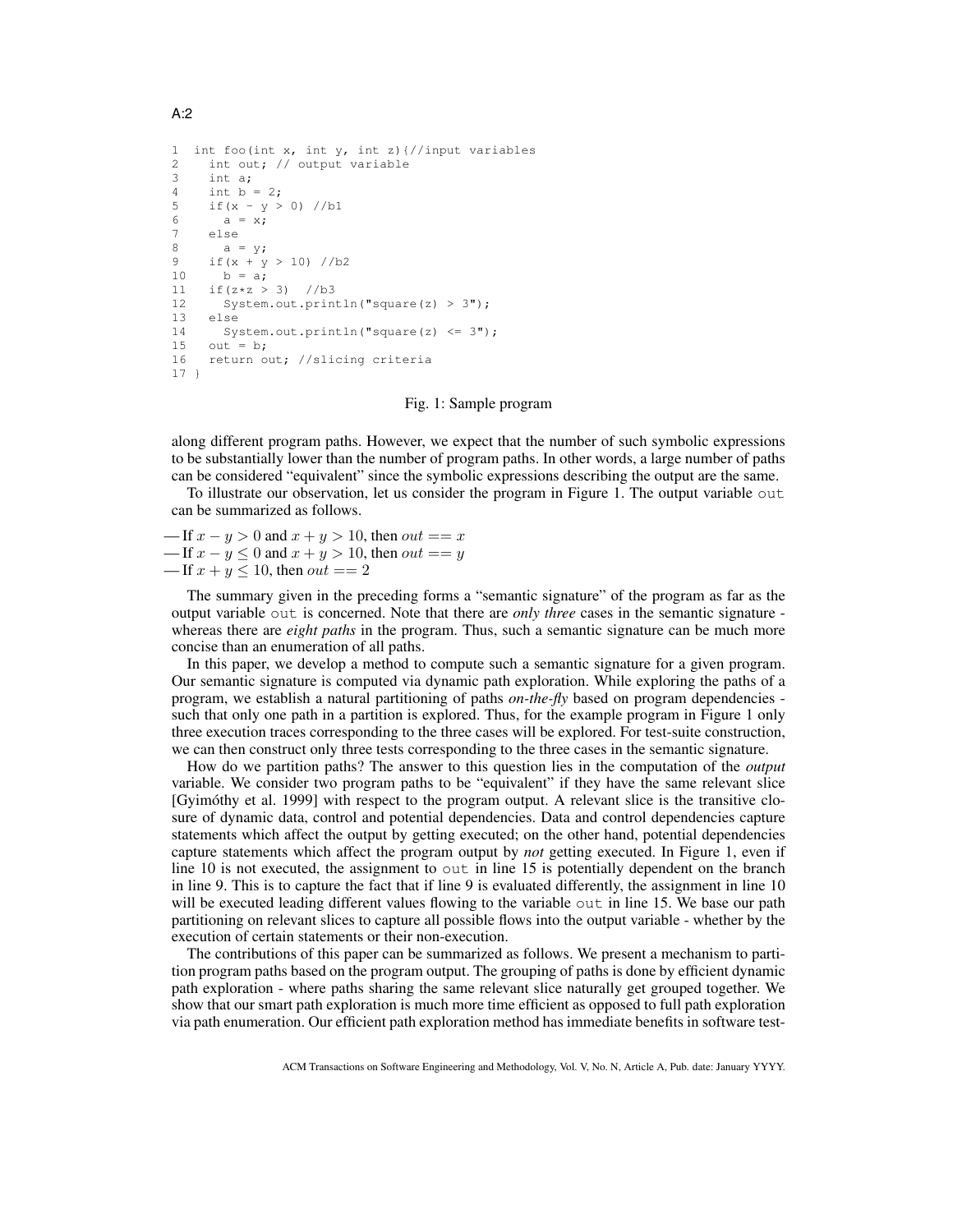ing. Since our path exploration naturally groups several paths together - it is much more efficient than the full path exploration (as in Directed Automated Random Testing or DART) as evidenced by experiments. Moreover, since several paths are grouped as "equivalent" in our method (meaning that these paths compute the output similarly), the test-suite generated from our path exploration will also be concise.

Secondly, we show the application of our path partitioning method in reasoning about program versions, in particular, for debugging the root-cause of software regressions. While trying to introduce new features to a program, existing functionality often breaks; this is commonly called as software regression. Given two program versions  $P, P'$  and a test t which passes in P while failing in  $P'$  — we seek to find a bug report explaining the root cause of the failure of t in  $P'$ . In an earlier work [Qi et al. 2009], we presented the DARWIN approach for root causing software regressions. The DARWIN approach constructs and composes the path conditions of test  $t$  in program versions  $P, P'$  in trying to come up with a bug report explaining an observed regression. In this work, we show that computing and composing the logical condition over a relevant slice (also called *relevantslice condition* throughout the paper) produces more pin-pointed bug reports in a shorter time — as opposed to computing and composing path conditions. The reason for obtaining shorter bug reports in lesser time comes from the path conditions containing irrelevant information which are filtered out in *relevant-slice conditions*. Hence *relevant-slice conditions* are smaller formulae, which are constructed and solved (via Satisfiability Modulo Theory solvers) more efficiently.

Finally, we show two applications of the "semantic signature" produced by our path partitioning method. We first apply the "semantic signature" on test-suite augmentation, which is to augment the existing test-suite after a program changes. We compare the semantic signatures of the previous and current program versions. Differences in the signatures lead to test cases that have different outputs in the two versions. These test cases are used to augment the existing test-suite. The "semantic signature" can also help uncover Finite State Automata (FSA) from real programs. For programs implementing FSA, uncovering the implemented FSA provides great help in understanding these programs. Applying our method, by focusing on the FSA state, the computed "semantic signatures" concisely represent the transitions of the FSA state, from which we can easily construct the FSA.

## **2. OVERVIEW**

We begin with a few definitions.

DEFINITION 1 (PATH CONDITION). *Given a program* P *and a test input* t*, let* π *be the execution trace of t in* P. The path condition of  $\pi$ , say  $pc_{\pi}$  is a quantifier free first order logic formula *which is satisfied by exactly the set of inputs executing*  $\pi$  *in program P. Clearly,*  $t \models pc_{\pi}$ *.* 

The path condition is computed through symbolic execution. During symbolic execution, we interpret each statement and update the symbolic state to represent the effects of the statements (such as assignments) on program variables. At every conditional branch, we compute a branch constraint, which is a formula over the program's input variables which must be satisfied for the branch to be evaluated in the same direction as the concrete execution. The result of symbolic execution is a path condition, which is a conjunction of constraints corresponding to all branches along the path. Any input that satisfies the path condition generated by executing an input  $t$  is guaranteed to follow the same path as  $t$ . We take the example in Figure 2 to show that the effect of assignments is also considered in path conditions. The path condition for input  $\langle x == 0 \rangle$  is  $\neg(x - 1 > 0)$ , that is, the effect of the assignment in line 3 is considered.

We now define slice conditions, which are path conditions computed over slices.

DEFINITION 2 (DYNAMIC SLICE CONDITION). *Given a program* P*, a test input* t *and a slicing criteria*  $C$  — let  $\pi$  be the execution trace of t in P. Let  $\pi|_C$  denote the projection of  $\pi$  w.r.t. the *dynamic slice of* C *in* π*. In other words, a statement instance* s *in* π *is included in the projection* π |<sup>C</sup> *if and only if* s *is in the backward dynamic slice of* C *on* π*. The dynamic slice condition of* C *in*  $\pi$  *is the path condition computed over the projected trace*  $\pi|_{C}$ *.*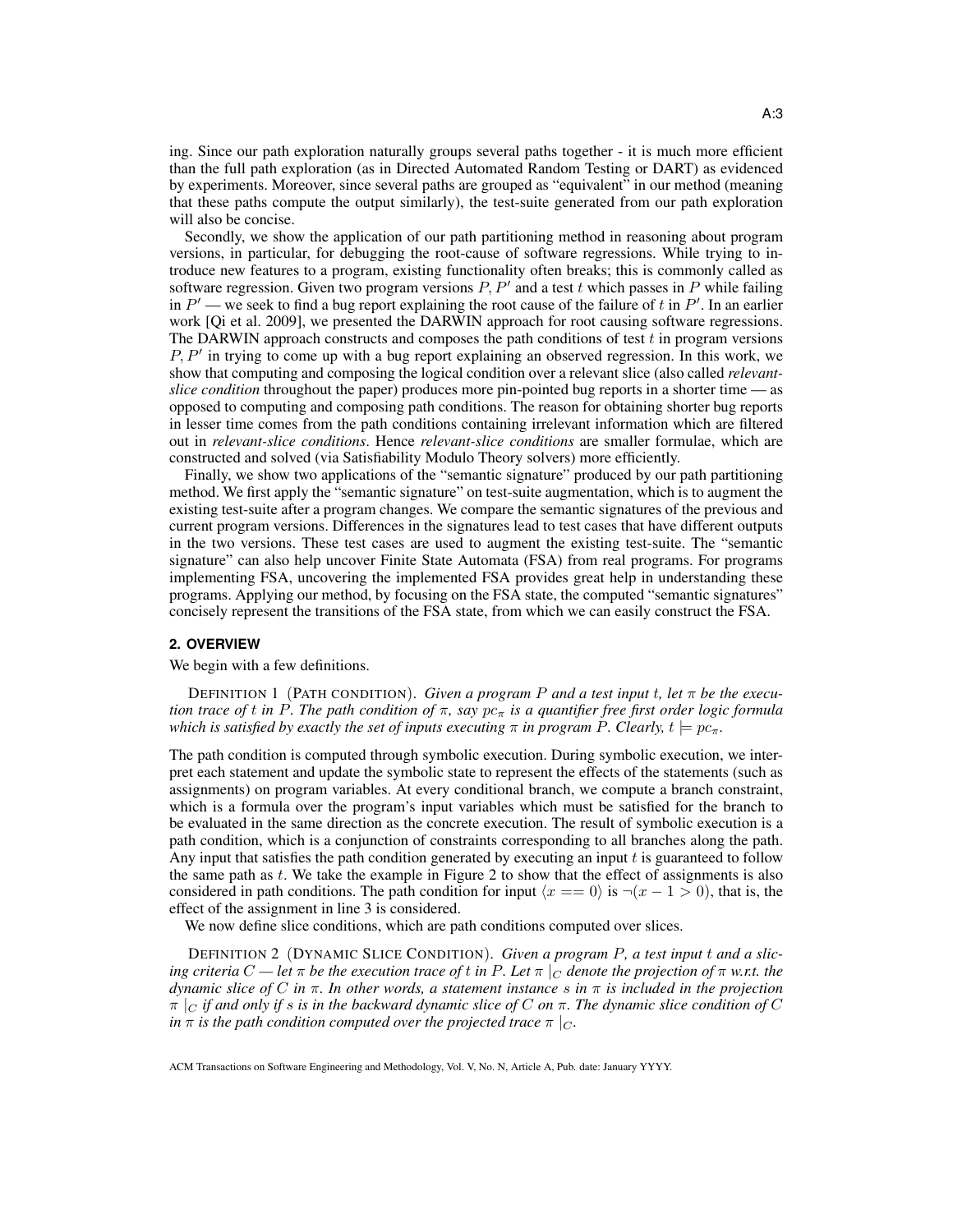```
1 int foo(int x){ //input variable
2 int a = 0;3 x = x - 1;4 if(x > 0)
5 a = 1;6 out = a;
7 return out;
8 }
```
Fig. 2: Example to show path condition and *relevant-slice condition* computation



Fig. 3: Example of potential dependence. The solid arrows denote the execution path. According to Definition 3, (i) the variable b is not defined between line 9 and line 15 but there exists a path (though line 10) along which  $b$  is defined, and (ii) evaluating the branch at line 9 differently may cause the path through line 10 to be executed. Therefore, line 15 is potentially dependent on line 9.

Slice conditions are weaker than path conditions, that is,  $pc_{\pi} \Rightarrow desc_{(\pi,C)}$  where  $asc_{(\pi,C)}$  is the dynamic slice condition of any slicing criteria C in  $\pi$  (see our technical report [Qi et al. 2011b] for a simple proof of this claim). We now refine dynamic slice condition to *relevant-slice condition* - the central concept behind our path partitioning. But first, let us recall the notion of potential dependencies and relevant slices [Agrawal et al. 1993; Gyimóthy et al. 1999].

DEFINITION 3 (POTENTIAL DEPENDENCE [AGRAWAL ET AL. 1993]). *Given an execution trace* π*, let* s *be a statement instance and* br *be a branch instance that is before* s *in* π*. We say that* s *is potentially dependent on* br *iff. there exists a variable* v *used in* s *such that (i)* v *is not defined between* br *and* s *in trace* π *but there exists another path* σ *from* br *to* s *along which* v *is defined, and (ii) evaluating* br *differently may cause this untraversed path* σ *to be executed.*

An example of potential dependence for the program in Figure 1 is shown in Figure 3.

We now introduce the notion of a relevant slice, and *relevant-slice condition*, a logical formula computed over a relevant slice.

**DEFINITION 4** (RELEVANT SLICE). *Given an execution trace*  $\pi$  *and a slicing criteria* C *in*  $\pi$ *, the relevant slice in*  $\pi$  *w.r.t.* C *contains a statement instance s in*  $\pi$  *iff.*  $C \rightsquigarrow s$  *where*  $\rightsquigarrow$  *denotes the transitive closure of dynamic data, control and potential dependence.*

Note that our definition of relevant slice is slightly different from the standard definition of relevant slice [Agrawal et al. 1993; Gyimothy et al. 1999]. In standard relevant slicing algorithm, if a ´

ACM Transactions on Software Engineering and Methodology, Vol. V, No. N, Article A, Pub. date: January YYYY.

A:4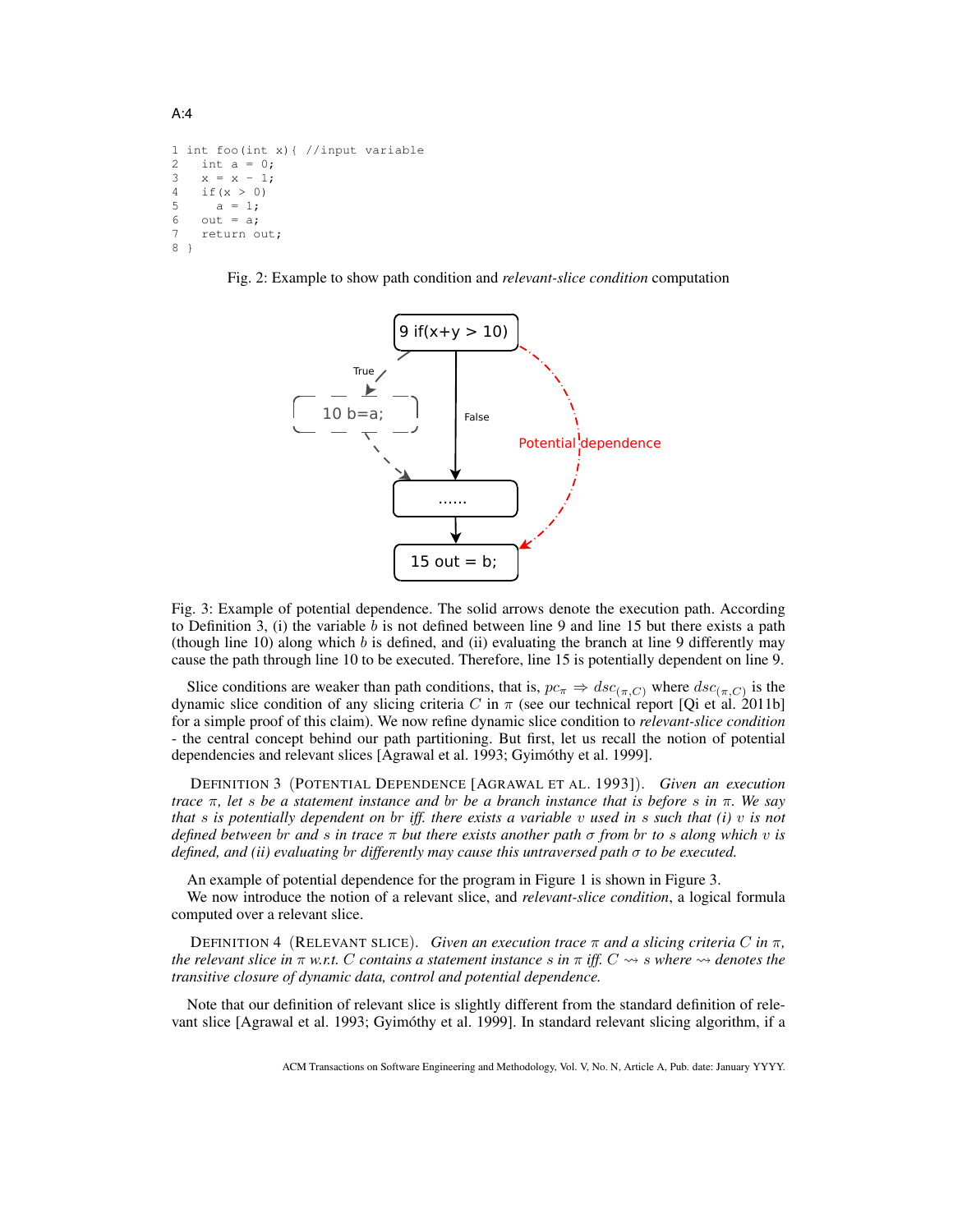statement instance s is included only by potential dependence, the statement instances that are only control dependent by s are not included in the relevant slice. We have removed this restriction to simplify the definition of relevant slice, it is simply the transitive closure of three kinds of program dependencies — dynamic data dependencies, dynamic control dependencies and potential dependencies. In the rest of the paper, all appearances of relevant slice and *relevant-slice condition* refer to this simplified definition of relevant slice.

DEFINITION 5 (RELEVANT SLICE CONDITION). *Given an execution trace*  $\pi$  *and a slicing criteria* C *in* π*, the relevant slice condition in* π *w.r.t. criterion* C *is the path condition computed over the statement instances of*  $\pi$  *which are included in the relevant slice of* C *in*  $\pi$ *.* 

We take the example program in Figure 2 to show that the effect of assignments is also considered in *relevant-slice condition* computation (just as assignments are considered in path condition computation). Let the slicing criteria be the value of out in line 7. The relevant slice for input  $\langle x == 0 \rangle$ is [2,3,4,6,7] and the corresponding *relevant-slice condition* is  $\neg(x - 1 > 0)$ . That is, the effect of the assignment in line 3 is considered.

We use the simple program in Figure 1 to illustrate the advantage of using *relevant-slice condition* in dynamic path exploration. The slicing criteria is the variable out at line 16. Since each statement is executed once, we do not distinguish between different execution instances of the same statement in this example.

We use the executed branch sequence annotated with directions to represent an execution trace. For example, the trace for input  $\langle x = 6, y = 2, z = 2 \rangle$  of the program in Figure 1 is denoted as  $[b1^t, b2^f, b3^t]$ . Let us take the input  $\langle x == 6, y == 2, z == 2 \rangle$  to see the differences between path condition, dynamic slice condition and *relevant-slice condition*. Given the trace  $[b1^t, b2^f, b3^t]$ corresponding to input  $\langle x \rangle = 6, y \rangle = 2, z \rangle = 2$ , the path condition along this execution is  $(x - y > 0) \wedge \neg(x + y > 10) \wedge (z * z > 3).$ 

For the execution path of  $\langle x = 6, y = 2, z = 2 \rangle$ , the dynamic backward slice result w.r.t. the slicing criteria at line 16 is [4,15,16] - it contains no branches. The path condition computed over the statements in the dynamic slice (or the dynamic slice condition) is simply the formula true.

Different from dynamic backward slicing, relevant slicing also includes the statement instances that could potentially affect the slicing criteria. For example, if evaluating a branch differently could affect the slicing criteria — such a branch is included in the relevant slice, even though it is not contained in the dynamic backward slice. In the example program, the branch at line 9 can potentially affect the value of out in the slicing criteria. This is because if the branch in line 9 is evaluated differently (to true), the variable  $b$  is re-defined (in line 10) which affects the output variable *out*. Hence the relevant slice contains line 9. The entire relevant slice is [4,9,15,16], and the *relevant-slice condition* on it is  $\neg(x + y > 10)$ . Any input t satisfying the *relevant-slice condition*  $\neg(x + y > 10)$ has the same symbolic expression for the output out, which in this case turns out be the constant value 2.

As mentioned earlier, program paths can be partitioned based on the input-output relation. *Relevant-slice condition* perfectly serves this purpose. If two paths have the same relevant slice with output being the slicing criteria, then they have the same input-output relation. The path partitions of the program in Figure 1 are shown in Figure 4. The grey nodes in Figure 4 are the statements that are contained in the relevant slice w.r.t. to the unique slicing criteria at line 16 in Figure 1. As we can see from Figure 4, based on the relevant slice, we can group the eight program paths into three path partitions.

Just like the DART approach [Godefroid et al. 2005] uses path conditions to dynamically explore paths in a program,*relevant-slice condition* can be used to explore the possible symbolic expressions that the program output can be assigned to. How would such an exploration proceed? Suppose we simply use *relevant-slice condition* to replace path condition in DART's path exploration. Given a *relevant-slice condition*  $\psi_1 \wedge \psi_2 \wedge \ldots \wedge \psi_{k-1} \wedge \psi_k$  — we construct k sub-formulae of the form of  $\psi_1 \wedge \psi_2 \ldots \wedge \psi_{i-1} \wedge \neg \psi_i$ , where  $1 \leq i \leq k$ . The path exploration is done by solving these formulae to get new inputs and iteratively applying this process to the new inputs. Note that each sub-formula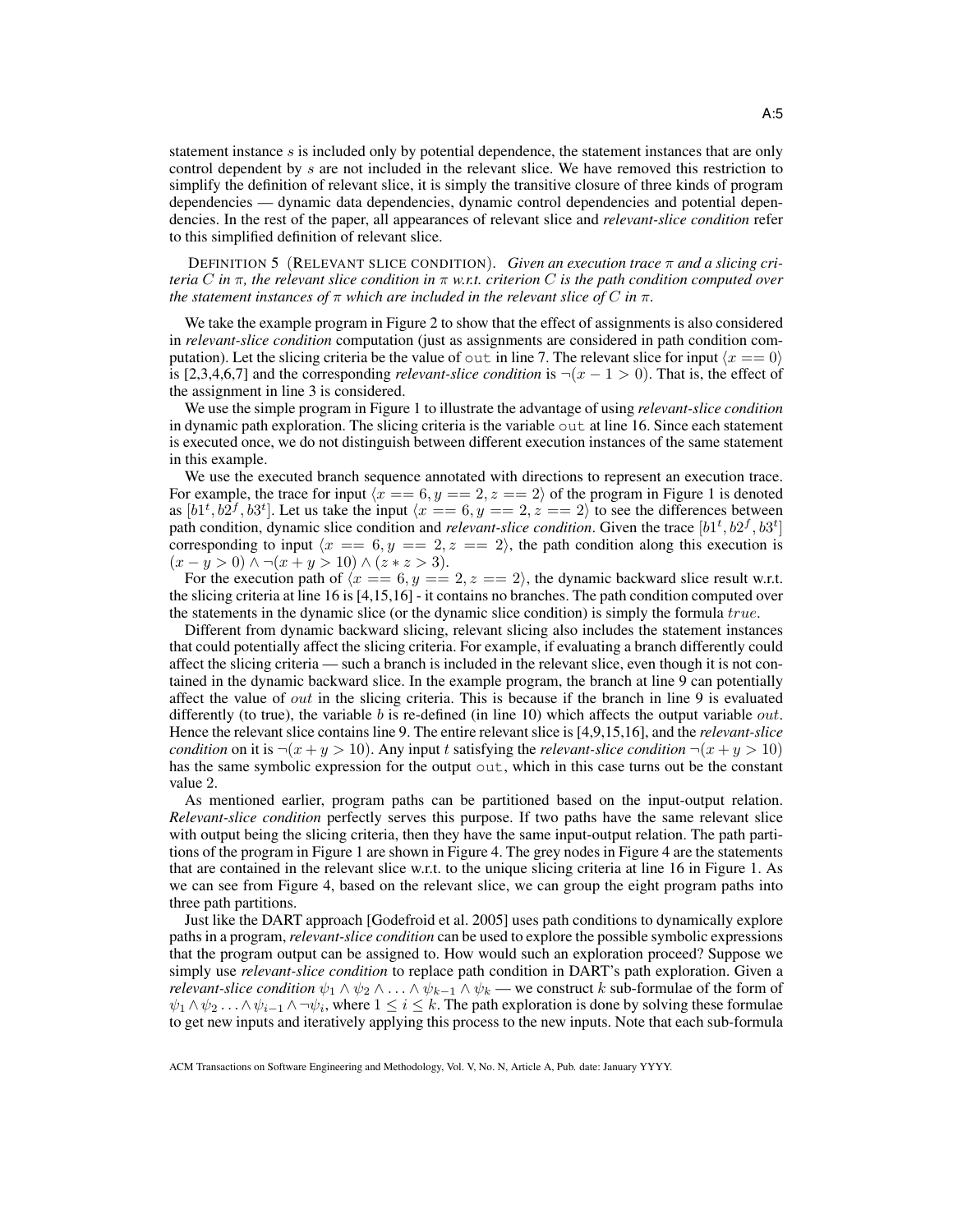

Fig. 4: Path partitions of the example in Figure 1

shares a common prefix with the *relevant-slice condition*. Now, we examine the effectiveness of this simple solution on the program in Figure 1. Depth-first exploration strategy is used, and path exploration terminates when no new sub-formulae are generated. Let the initial input be  $\langle x ==$  $6, y == 2, z == 2$ , the path for this input is  $[b1<sup>t</sup>, b2<sup>f</sup>, b3<sup>t</sup>]$ . The entire path exploration process is shown in Table I. The "from" column of Table I can be understood as follows. If the "from" column contains  $\alpha$ .β, it means that the current input is generated by negating the  $\beta$ th branch constraint of the *relevant-slice condition* in the αth row.

Recall from Section 1 that we expect the following three symbolic expressions for *out* to be explored.

$$
-x - y > 0 \land x + y > 10 : \text{out} == x
$$
  

$$
-x - (x - y > 0) \land x + y > 10 : \text{out} == y
$$
  

$$
-x - (x + y > 10) : \text{out} == 2
$$

As we can see from Table I, no path having *relevant-slice condition*  $\neg(x - y > 0) \wedge (x + y > 10)$ is explored. Therefore, this feasible *relevant-slice condition* is missed by the exploration process. In addition, the *relevant-slice condition*  $\neg(x + y > 10)$  is explored several times. Thus, we cannot simply replace path condition with *relevant-slice condition* in DART's path exploration.

Let us examine closely what went wrong in the path exploration of Table I. In particular, the input in the third row is generated by negating the second branch condition of the *relevant-slice condition* in second row in Table I. That is, when we solve  $(x - y > 0) \wedge \neg(x + y > 10)$ , we get an input  $\langle x == 6, y == 2, z == 2 \rangle$  whose *relevant-slice condition* is  $\neg(x + y > 10)$ . The branch condition  $(x - y > 0)$  disappears in the new *relevant-slice condition* because the corresponding branch is not contained in the relevant slice anymore. In contrast, DART follows certain path-prefixing properties — if  $\psi_1 \wedge \psi_2 \ldots \wedge \psi_{i-1} \wedge \psi_i$  is the prefix of a path condition (for some program input), the path condition of any input satisfying  $\psi_1 \wedge \psi_2 \ldots \wedge \psi_{i-1} \wedge \neg \psi_i$  will have  $\psi_1 \wedge \psi_2 \ldots \wedge \psi_{i-1} \wedge \neg \psi_i$  as a prefix. Such a property does not hold for *relevant-slice condition*. Hence, simply replacing path condition with *relevant-slice condition* in DART not only causes redundant path exploration but also makes the exploration incomplete (in terms of possible symbolic expressions that the output variable may assume).

We have developed a path exploration method which avoids the aforementioned problems. While exploring (groups of) paths based on *relevant-slice condition*, our method re-orders the constraints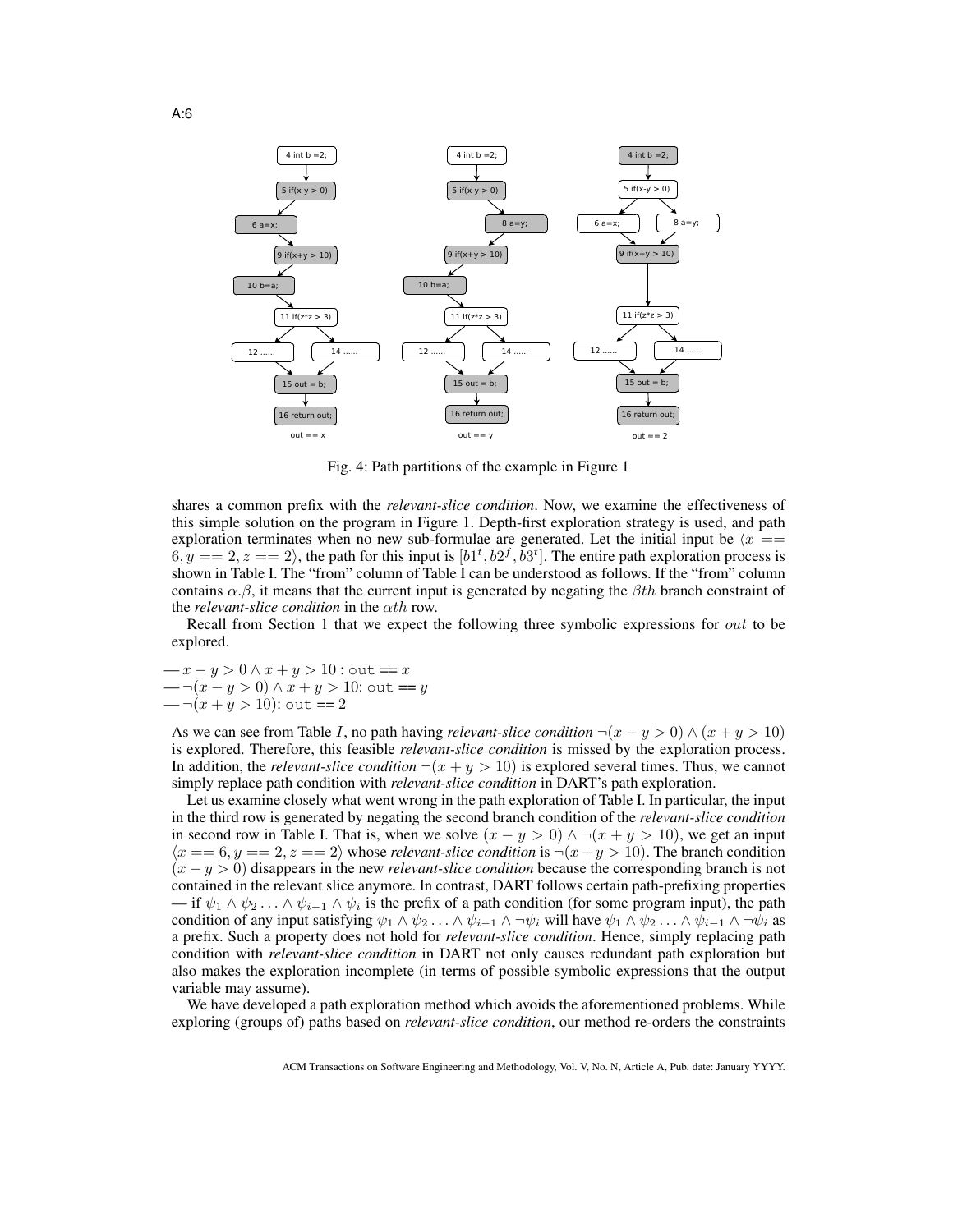| No. | From | Input                   | Path                                  | <b>RSC</b>                       | Path condition                                                        |
|-----|------|-------------------------|---------------------------------------|----------------------------------|-----------------------------------------------------------------------|
|     |      | (6, 2, 2)               | $ b3^t $<br>$(b1^t, b2^t)$            | $\neg(x+y>10)$                   | $\neg(x+y>10) \wedge (z*z>3)$<br>$(x-y)$                              |
| ∸   | 1.1  | $\langle 6,5,2 \rangle$ | $[b1^t, b2^t, b3^t]$                  | $\wedge (x + y > 10)$<br>$(x-y)$ | $\land (x + y > 10) \land (z * z > 3)$<br>$(x - y > 0)$               |
|     | 2.2  | (6, 2, 2)               | $bb3^t$<br>$[b1^t, b2^f]$             | $\neg(x+y>10)$                   | $\neg (x+y>10) \wedge (z*z>3)$<br>$(x - y > 0)$                       |
|     | 2.1  | (2, 6, 2)               | .b3 <sup>t</sup><br>$b2^f$<br>$[b1^f$ | $\neg(x+y>10)$                   | $10) \wedge (z * z > 3)$<br>$\neg(x-y>0)$<br>$\hat{y} \neg (x+y > 1.$ |

Table I: Path exploration based on *relevant-slice conditions* for example in Figure 1

Table II: Path exploration with reordered *relevant-slice conditions* for example in Figure 1

| No. | From          | Input                     | Path                                         | roc                                        | Reordered RSC                                |  |  |
|-----|---------------|---------------------------|----------------------------------------------|--------------------------------------------|----------------------------------------------|--|--|
|     |               | $\langle 6, 2, 2 \rangle$ | $, b3^{t}$<br>$b2^J$<br>$ b1^t $             | $10^{\circ}$<br>$\neg(x+y)$                | 10)<br>y ><br>$\neg(x + u)$                  |  |  |
| ∸   | 1.1           | (6, 5, 2)                 | , b3 <sup>t</sup><br>$b2^t$<br>$ b1^{\tau} $ | 10 <sup>1</sup><br>$x -$<br>$\sim$<br>$+u$ | (x <sup>2</sup> )<br>(x <sup>2</sup> )<br>U. |  |  |
|     | $\sim$<br>ے ۔ | $\langle 5,6,2\rangle$    | $. b3^{t1}$<br>$b2^t$<br>$(b1^f)$            | 10)<br>$x +$<br>$\neg(x)$<br>U).           | $10) \wedge$<br>$x +$<br>$\neg(x)$<br>∵∪ ⊢   |  |  |

in the *relevant-slice condition*. The path exploration is based on reordered *relevant-slice condition*. A reordered *relevant-slice condition* satisfies the following property (which also holds for path conditions): if  $\psi_1\wedge\psi_2\ldots\wedge\psi_{i-1}\wedge\psi_i$  is a prefix of a reordered *relevant-slice condition*, the reordered *relevant-slice condition* of any input satisfying  $\psi_1 \wedge \psi_2 \dots \wedge \psi_{i-1} \wedge \neg \psi_i$  has  $\psi_1 \wedge \psi_2 \dots \wedge \psi_{i-1} \wedge \neg \psi_i$ as a prefix.

## **3. OUR APPROACH**

In this section, we give our path exploration algorithm based on *relevant-slice condition*. We then give theorems on the completeness of our path exploration algorithm. Throughout the paper, we assume that the slicing criteria is in a basic block that post-dominates the entry of the program. More discussion of this assumption is provided at the beginning of Section 3.2.

First we introduce the following notations.

*Notations.* We use  $C$  to denote the unique slicing criteria. When used in a dynamic context,  $C$ refers to the last executed instance of the slicing criteria. Given a test case t, we use  $\pi(t)$  to denote the execution path of t. We use  $rs(sc, \pi)$  to denote the relevant slice on path  $\pi$  w.r.t. slicing criteria sc. We use  $rsc(sc, \pi)$  to denote the relevant slice condition on path  $\pi$  w.r.t. slicing criteria sc. We use reordered rsc(sc,  $\pi$ ) to denote the reordered sequence of  $rsc(sc, \pi)$ . We use  $br(\psi)$  to denote the branch instance of a branch condition  $\psi$ . We use  $bc(b)$  to denote the branch condition generated by b. Given a *relevant-slice condition* or reordered *relevant-slice condition* θ and a branch condition  $\psi$ , we use  $\theta \setminus \psi$  to denote the result of removing  $\psi$  from  $\theta$ . Recall that  $\theta$  is a conjunction of branch conditions. If  $\psi$  is contained in  $\theta$ ,  $\psi$  is deleted from the conjunction to get  $\theta \setminus \psi$ . Otherwise,  $\theta \setminus \psi$  is the same as  $\theta$ .

## **3.1. Path exploration algorithm**

We now present our path exploration method which operates on a given program P. All relevant slices and *relevant-slice conditions* are calculated on the same program P with respect to a slicing criteria C (which refers to the program output).

We group paths based on *relevant-slice condition*. As explained in the last section, a DART-like search based on *relevant-slice conditions* is incomplete, that is, not all possible symbolic expressions that the output may assume will be covered. For this reason, we reorder the *relevant-slice conditions*.

Our path exploration algorithm RSCExplore is shown in Algorithm 1. The core of the algorithm is the *reorder* procedure, which reorders the *relevant-slice conditions*. When we compute the *relevantslice condition*, we get a sequence of branch conditions – ordered according to the sequence in which they are traversed. We use the *reorder* function to reorder the branch conditions, after which the path exploration will be performed based on the reordered sequence of branch conditions.

ACM Transactions on Software Engineering and Methodology, Vol. V, No. N, Article A, Pub. date: January YYYY.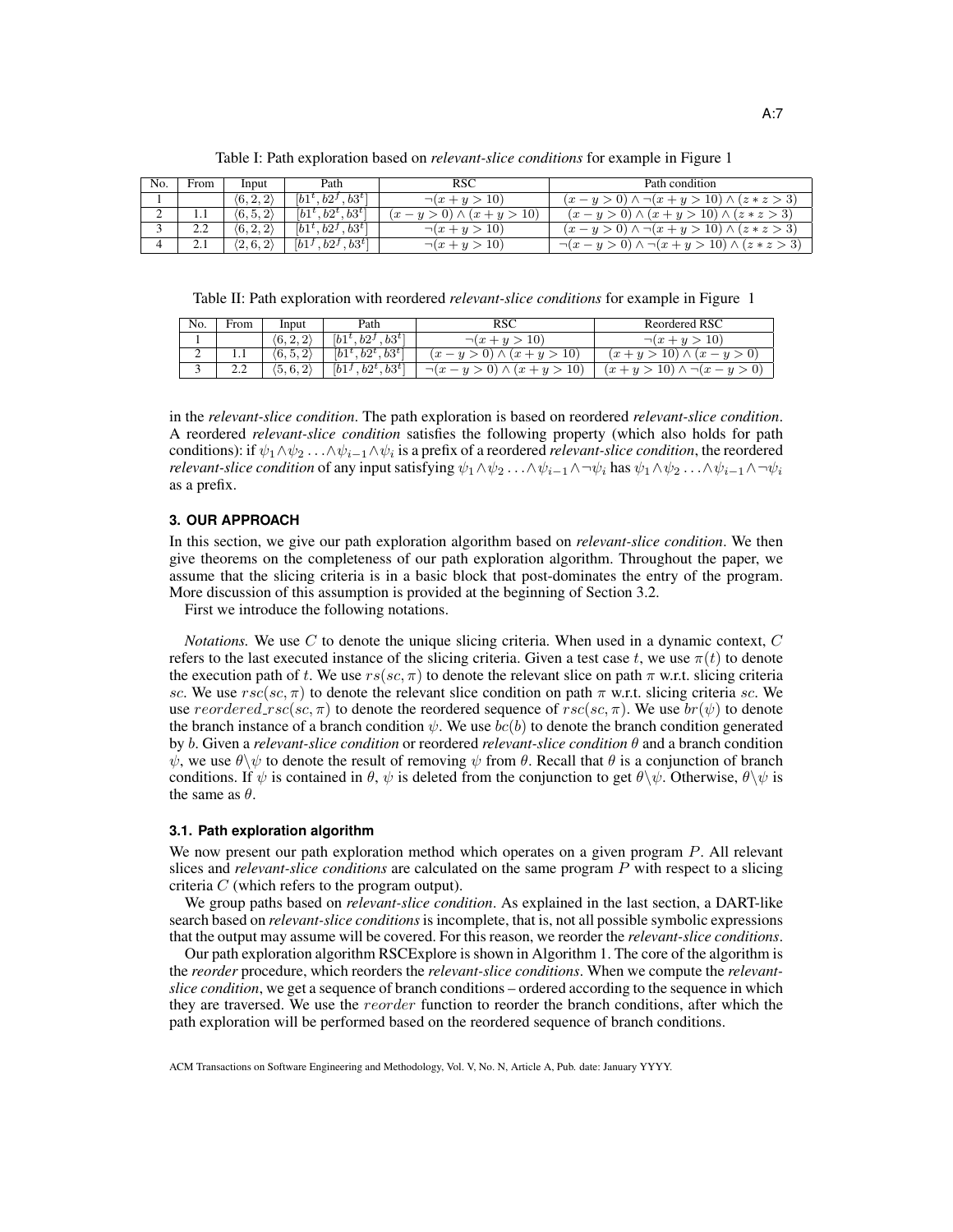A:8

Algorithm 1 RSCExplore:path exploration using *relevant-slice condition*

1: Input: 2:  $P$  : The program to test 3:  $t$  : An initial test case for  $P$ 4: C : A slicing criterion 5: Output: 6:  $T: \overline{A}$  test-suite for  $P$ 7: 8:  $Stack = null$  // The stack of partial rsc to be explored 9:  $Execute(t, 0)$ 10: while  $Stack$  is not empty do 11: let  $\langle f, j \rangle = pop(Stack)$ 12: if  $f$  is satisfiable then 13: let  $\mu$  be one input that satisfies  $f$ 14: put  $\mu$  into  $T$ <br>15:  $Execute(\mu,$  $Execute(\mu, j)$  $16:$  end if 17: end while 18: return  $T$ 19: 20: procedure  $Execute(t, n)$ 21: execute t in *P* and compute *relevant-slice condition rsc* w.r.t. *C*<br>22: let  $rsc = \psi_1 \wedge \psi_2 \wedge \ldots \wedge \psi_{m-1} \wedge \psi_m$ 22: let  $rsc = \psi_1 \wedge \psi_2 \wedge \ldots \wedge \psi_{m-1} \wedge \psi_m$ <br>23: let  $rsc' = reorder(rsc)$ 23: let  $rsc' = reorder(rsc)$ <br>24: suppose  $rsc' = \psi'_i \wedge \psi'_i$ 24: suppose  $rsc' = \psi'_1 \wedge \psi'_2 \wedge \ldots \wedge \psi'_{m-1} \wedge \psi'_m$ 25: **for all** i from n+1 to m **do**<br>26: **let**  $h = (v_1^1 \wedge v_2^1 \wedge ...$ 26: let  $h = (\psi'_1 \wedge \psi'_2 \wedge \ldots \wedge \psi'_{i-1} \wedge \neg \psi'_i)$ 27: push  $\langle h, i \rangle$  into  $Stack$ 28: end for<br>  $29$ : return return 30: end procedure 31: 32: procedure reorder(seq) 33: **if**  $|seq| \le 1$  then<br>34: **return** seq return seq 35: end if 36: let seq be  $\psi_1 \wedge \psi_2 \wedge \ldots \wedge \psi_{k-1} \wedge \psi_k$ <br>37: seq = true, seq = true  $\mathit{seq}_1 = \mathit{true}, \mathit{seq}_2 = \mathit{true}$ 38: **for all** i from 1 to k-1 **do**<br>39: **if**  $br(\psi_i)$  is in relevant 39: **if**  $br(\psi_i)$  is in relevant slice of  $br(\psi_k)$  **then** 40:  $seq_1 = seq_1 \wedge \psi_i$ 40:  $seq_1 = seq_1 \wedge \psi_i$ <br>41: **else** else 42:  $seq_2 = seq_2 \wedge \psi_i$ <br>43: **end if** 43: end if<br>44: end for 44: end for<br>45: return return  $reorder(seq_1) \wedge \psi_k \wedge reorder(seq_2)$ 46: end procedure

The reorder procedure is given in Algorithm 1. The reordering works in a quick-sort-like fashion. In each call to *reorder*, we split the to-be-reordered sequence into two sub-sequences. Suppose the last branch condition in the sequence is from branch instance  $b_k$ . Then  $b_k$  is used as the "pivot" in the splitting process. If a branch instance b is in the backward relevant slice of  $b_k$ , then the branch condition of b is placed before the branch condition of  $b_k$ . Otherwise, the branch condition of b is placed after the branch condition of  $b_k$ . Then we recursively call the *reorder* procedure to reorder the two sub-sequences.

We show the *reorder* procedure in action in Figure 5. Note that our reordering is done on branch conditions in a *relevant-slice condition*. Since there is a unique branch condition for each branch instance in the execution trace, the example in Figure 5 is on branch instances for simplicity. On the left of Figure 5, the dependencies among all the branch instances are provided. If there is an arrow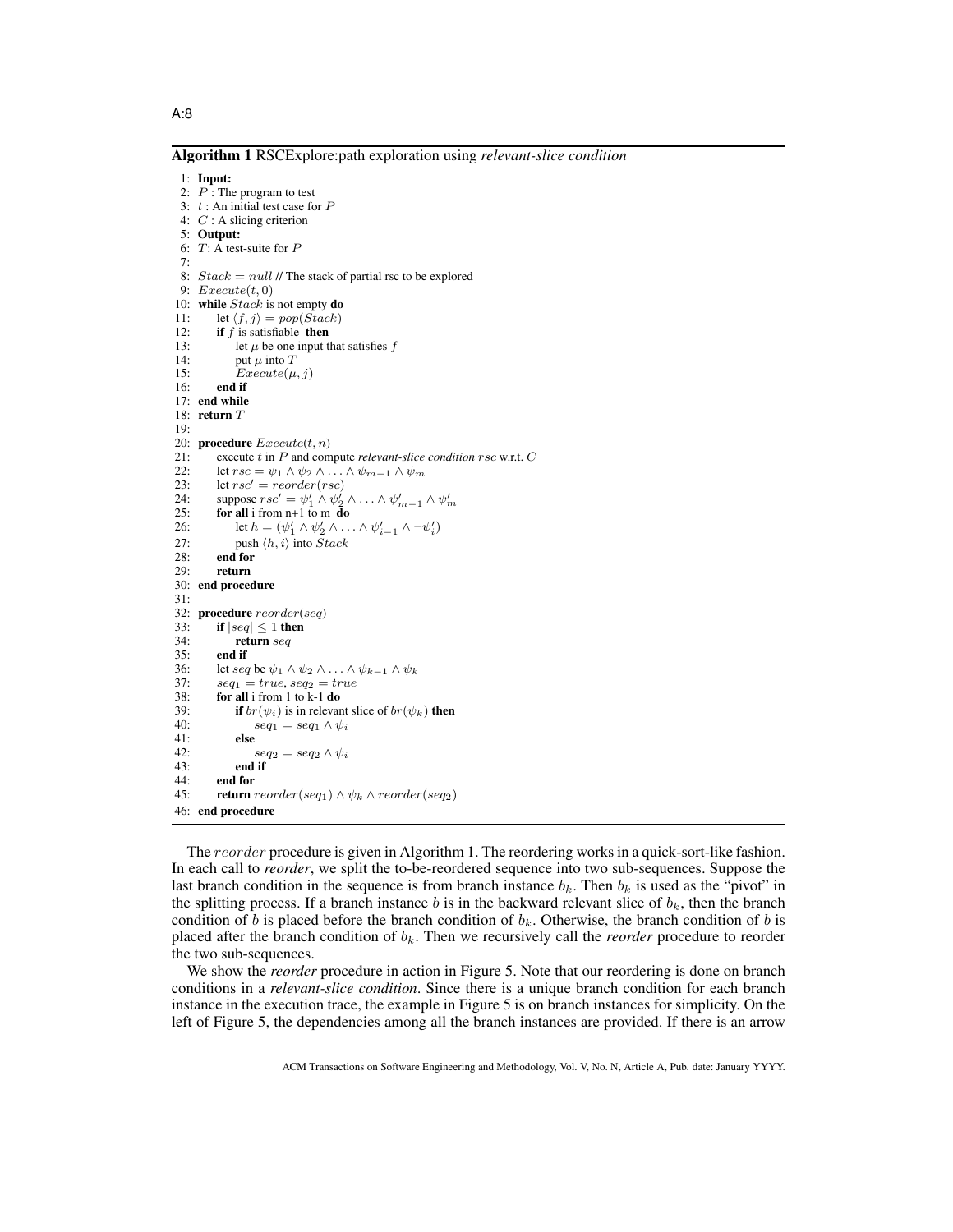Algorithm 2 Augmented reorder

```
1: procedure reorder(seq, p)
 2: let seq be \psi_1 \wedge \psi_2 \wedge \ldots \wedge \psi_{k-1} \wedge \psi_k<br>3: if |seq| == 1 then
 3: if |seq| == 1 then<br>4: assign the priorit
 4: assign the priority of b(\psi_1) as p@[b(\psi_1)]<br>5: end if
 5: end if<br>6: if |seqif |seq| \leq 1 then
 7: rreturn seq<br>8: r end if
 8: end if<br>9: \sec a_1 =9: seq_1 = true, seq_2 = true<br>10: for all i from 1 to k-1 do
10: for all i from 1 to k-1 do 11: if b(\psi_i) is in relevant
11: if b(\psi_i) is in relevant slice of b(\psi_k) then 12: \begin{cases} \nseq_1 = seq_1 \wedge \psi_i\n\end{cases}12: seq_1 = seq_1 \wedge \psi_i<br>13: else
13: else<br>14:
14: seq_2 = seq_2 \wedge \psi_i<br>15: end if
15: end if<br>16: end for
16: end for 17: assign the
17: assign the priority of b(\psi_k) as p@[b(\psi_k)]<br>18: seq'_1 = reorder(seq_1, p@[b(\psi_k)])18: seq_1^{\prime} = reorder(seq_1, p@[b(\psi_k)])19: seq_2^t = reorder(seq_2, p)20: return seq'_1 \wedge \psi_k \wedge seq'_221: end procedure
```


Fig. 5: *Reorder* process for relevant slice condition from relevant slice [b1,b2,b3,b4,b5,b6]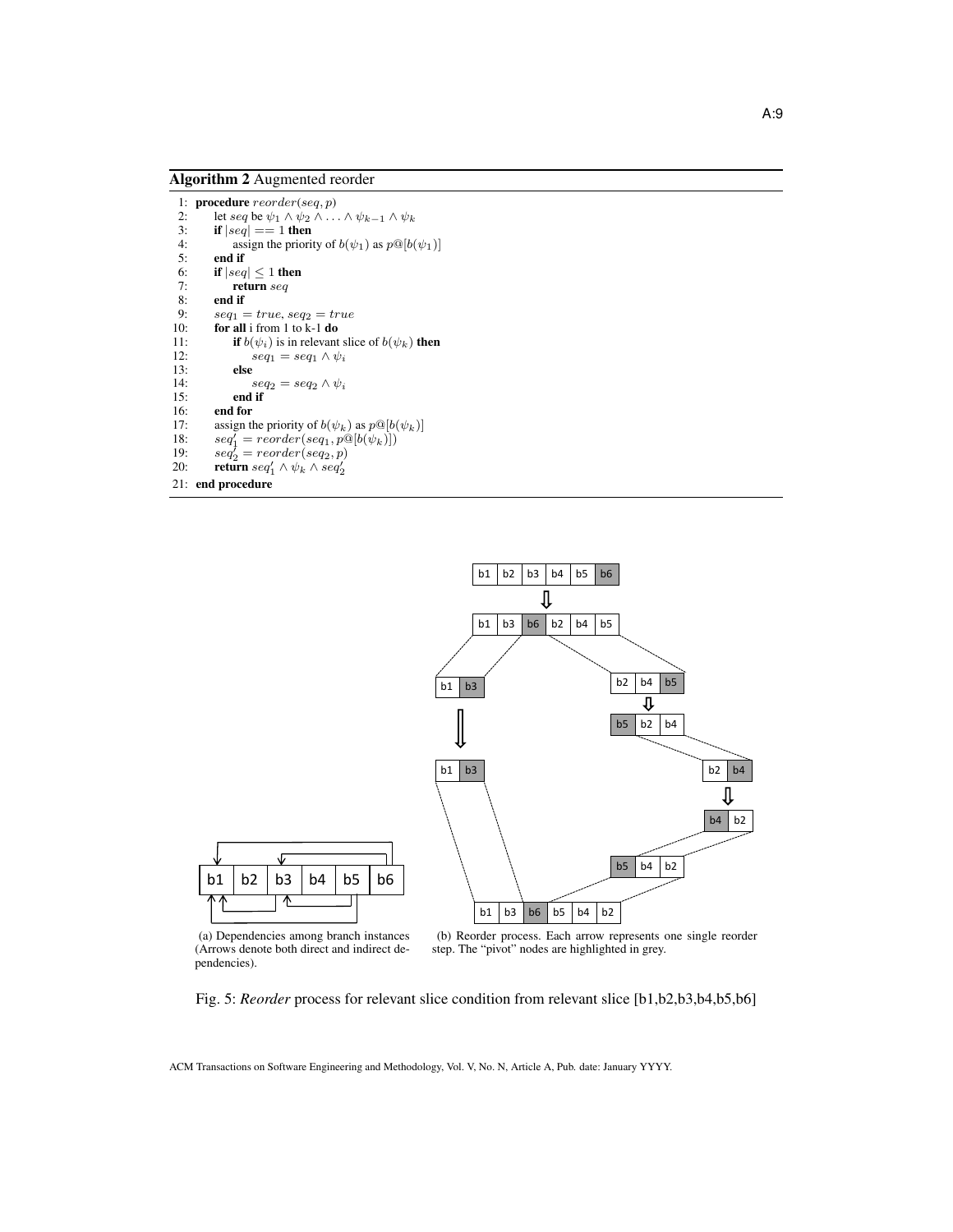from  $bj$  to bi, then bi is in the relevant slice of bj. The "pivot" in each reorder step is marked in dark; the other branches are reordered w.r.t. to the "pivot". For example, initially  $b6$  is the pivot and we reorder  $b1, \ldots b5$  depending on whether they are in the relevant slice of  $b6$ .

In Algorithm 1, we use a stack to maintain the to-be-explored partial *relevant-slice conditions*. The main algorithm keeps on processing the formulae in the stack when it is not empty. In each iteration, the algorithm pops out one partial *relevant-slice condition* from the stack, and checks whether it is satisfiable or not. If it is satisfiable, we get a new input  $\mu$  by solving the formula. The new input µ could lead to some unexplored *relevant-slice condition*. The *relevant-slice condition* for the execution trace of input  $\mu$  is then explored, as shown by the procedure *Execute* in Algorithm 1. Given the execution trace of  $\mu$ , the *relevant-slice condition* over this trace w.r.t. the slicing criteria C is first computed. The *relevant-slice condition* is reordered using the *reorder* procedure, and the to-be-explored partial *relevant-slice conditions* are pushed into the stack.

The second parameter of *Execute* is used to avoid redundancy in path search. When *Execute* is called with parameters t and n, let the reordered *relevant-slice condition* reordered\_ $rsc(C, \pi(t))$  be  $\psi_1' \wedge \psi_2' \wedge \ldots \wedge \psi_{m-1}' \wedge \psi_m'.$  For any partial *relevant-slice condition*  $\varphi_i = \psi_1' \wedge \psi_2' \wedge \ldots \wedge \psi_{i-1}' \wedge \neg \psi_i',$  $1 \leq i \leq n \leq m$ , we know that  $\varphi_i$  has been pushed into the stack a-priori. So the for-loop in the *Execute* procedure starts from n + 1 to avoid these explored partial *relevant-slice conditions*.

The path exploration of Algorithm 1 when employed on the program in Figure 1 leads to the *relevant-slice conditions* shown in Table II. If the "from" column of Table II contains  $\alpha.\beta$ , it means that the current input is generated by negating the βth branch constraint of the reordered *relevantslice condition* in the αth row. The path exploration based the reordered *relevant-slice condition* explores all possible *relevant-slice conditions* of the program.

We now use the same example program in Figure 1 to explain that our technique is different from employing path condition based path exploration on the static slice of the program. Given a slicing criteria, we could first perform static slicing on the program with respect to the slicing criteria. Since the static slicing result is also a complete program, we can enumerate all paths of the static slice. Applying this approach on the program in Figure 1, the static slice result contains all lines except for lines 11-14. As there are two branches in the static slice, path exploration based on path condition explores all four feasible paths. In contrast, our technique generates only three *relevant-slice conditions* as shown in Table II.

## **3.2. Proofs**

*Assumptions.* We assume that the SMT solver used to solve *relevant-slice conditions* is sound and complete (more discussion on this assumption is given in Section 6). As mentioned earlier, we assume that the slicing criteria is in a basic block that post-dominates the entry of the program this is the location of the program output. This assumption makes sure that the slicing criteria is executed for any program inputs. If a program does not satisfy this assumption, a simple program transformation can produce an equivalent program that meets this assumption. We give one example of transformation in Figure 6. If the program contains *multiple outputs*, the slicing criteria can simply be a set of primitive criteria of the form

$$
\langle output\ variable, output\ location\rangle
$$

Note that slicing can be performed on such a criteria (which is a set) without any change to our method.

*Execution Index.* In the following proofs as well as our implementation, we need to align/compare different paths. Hence, it is critical to determine whether two statement instances from different paths are the same. We use the concept of execution index [Xin et al. 2008], which is defined as:

DEFINITION 6 (EXECUTION INDEX [XIN ET AL. 2008]). *Given a program* P*, the index of an execution trace*  $\pi$  *of* P, denoted as  $EI^{\pi}$ , is a function of execution points in  $\pi$ , that satisfies:  $∀$  *two execution points*  $x ≠ y$ ,  $EI^{\pi}(x) ≠ EI^{\pi}(y)$ .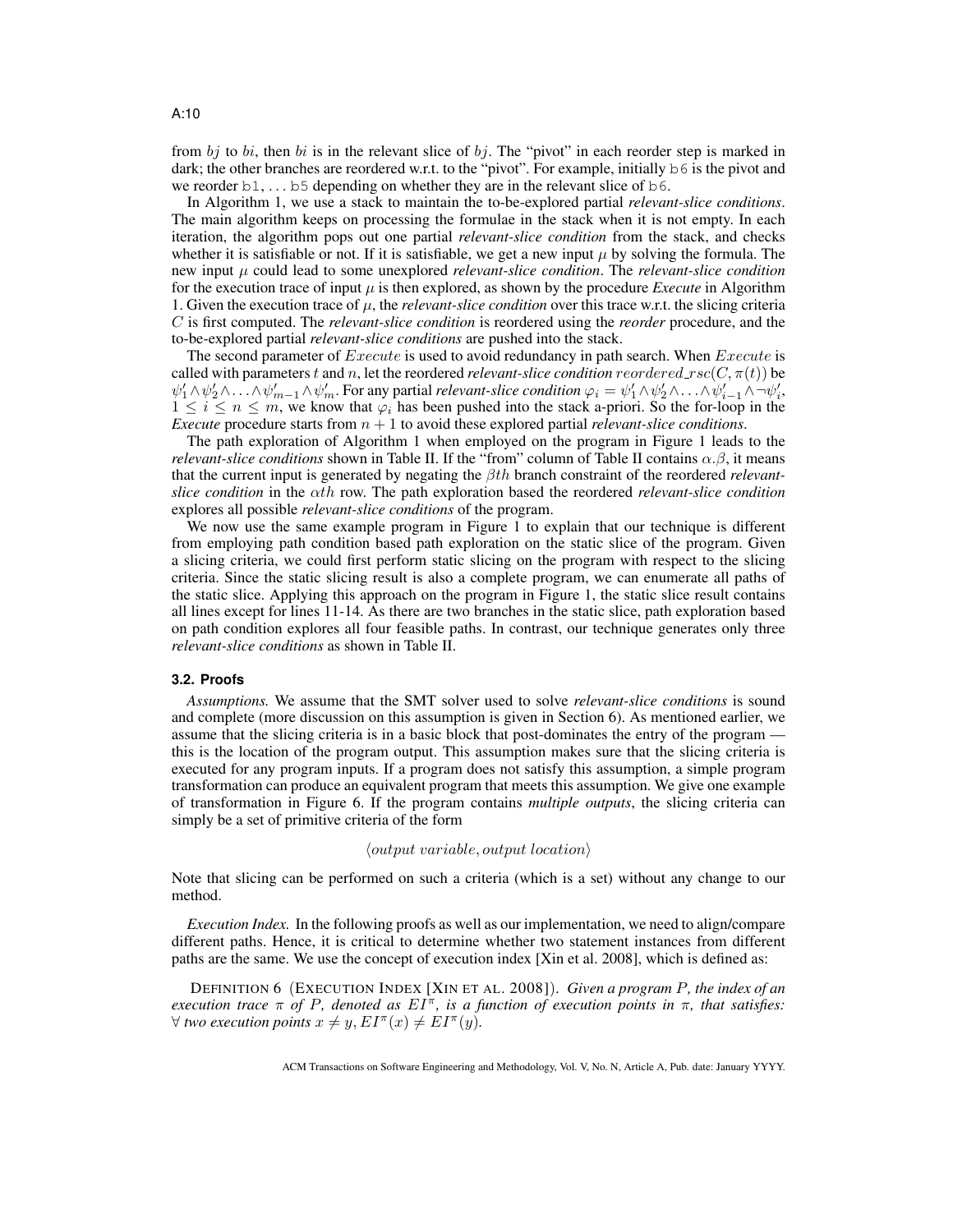```
int foo(int x){
  if (x > 0) {
    return x+1;//slicing criteria
  else
    return x+2;//slicing criteria
}
         (a) Program before transformation
                                            int foo(int x){
                                               int ret;
                                               if (x > 0) {
                                                 ret = x+1;else
                                                 ret = x+2;
                                              return ret;//slicing criteria
                                            }
                                                     (b) Program after transformation
```
Fig. 6: Example of program transformation that makes the slicing criteria post-dominates the program entry

Two statement instances in different paths are the same iff. they have exactly the same "execution index". Given two paths  $\pi$  and  $\sigma$  and a statement instance s in  $\pi$ , we say s also appears in  $\sigma$  iff. in  $\sigma$ there is a statement instance s' such that  $EI^{\pi}(s) = EI^{\sigma}(s')$ . In its simplest form, we use the path from root to s in the Dynamic Control Dependence Graph of  $\pi$  as the execution index of s in  $\pi$ .

*Additional Notations Used in Proofs.* Over and above the notations introduced earlier, we use the following notations in our proofs. The immediate post-dominator of a branch b is denoted as postdom(b). We use  $\rightarrow_d$  to denote dynamic data dependence, and  $\rightarrow_c$  to denote dynamic control dependence. We use  $\rightarrow_p$  to denote potential dependence. We use  $\rightarrow_d$  to denote transitive data dependence and  $\rightsquigarrow_c$  to denote transitive control dependence. When no subscript is specified, we use  $\rightarrow$  to denote any type of direct dependence and  $\rightsquigarrow$  to denote the transitive closure of  $\rightarrow$ .

We use  $\leadsto_s$  to denote a *special* kind of transitive dependence. Let u be a statement instance and b be a branch instance in path  $\pi$ , then  $u \rightsquigarrow_s b$ , iff. (i) there exist a variable v used at u, (ii) there is no definition of v between postdom(b) and u and (iii) there is at least one static definition of  $v$  that is statically transitively control dependent on the static branch of  $b$ . There could potentially many static definitions of  $v$  that are statically transitively control dependent on static branch of  $b$ . Depending on whether these definitions of  $v$  are executed, there are two different scenarios when  $u \rightsquigarrow_s b$ . If all the definitions of v are not executed, then u is potentially dependent on b. Otherwise, u is data dependent on the last definition of v (say it is d), and d is control dependent on b. In both cases, there is a dependence chain from  $u$  to  $b$ .

*Transformations.* For the ease of our proofs, we statically transform any program in the following way. Note that the transformations do not affect the program semantics, and do not impact the generality of our proofs. (i) We add a dummy statement nop at the start of the program. The statement nop means no operation. (ii) If the slicing criteria (output statement(s)) is not a branch, we add a dummy branch that contains a dummy use for each variable appearing in the output statement(s). We use this branch as the slicing criterion  $C$ .

*3.2.1. Priority sequence and shortened priority sequence.* We need to prove the following property for *relevant-slice condition*: if  $\psi_1 \wedge \psi_2 \ldots \wedge \psi_{i-1} \wedge \psi_i$  is a prefix of a reordered  $reordered\_rsc(C, t)$ , the reordered *relevant-slice condition* of any input t' satisfying  $\psi_1 \wedge \psi_2 \dots \wedge$  $\psi_{i-1} \wedge \neg \psi_i$  has  $\psi_1 \wedge \psi_2 \dots \wedge \psi_{i-1} \wedge \neg \psi_i$  as a prefix. There are two important facts to prove:(i) Each  $b(\psi_k)$ ,  $1 \leq k \leq i$ , is included in the relevant slice in path  $\pi(t')$ . (ii) The relative order of branch conditions in  $\psi_1 \wedge \psi_2 \ldots \wedge \psi_{i-1} \wedge \neg \psi_i$  is not changed. To prove these two facts, we need to find out what is not changed between  $reordered\_rsc(C, t')$  and  $reordered\_rsc(C, t)$ . In the following, we define a shortened priority sequence  $sp(b)$  for each branch instance b. The shortened priority sequence has the following two properties: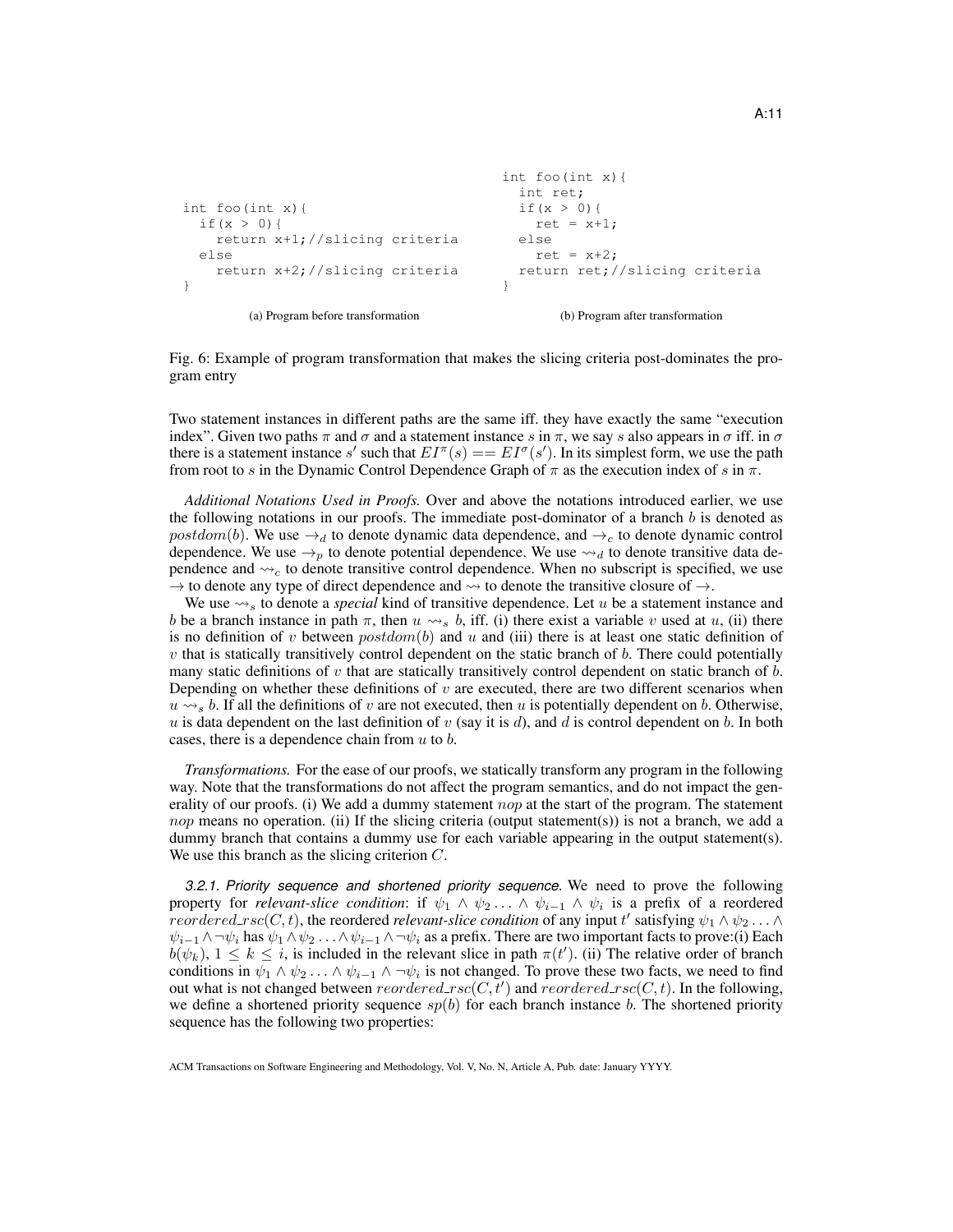- (1) Let t and t' be two inputs. Suppose  $\psi_1 \wedge \psi_2 \wedge ... \wedge \psi_{i-1} \wedge \psi_i$  is a prefix of reordered rsc(C,  $\pi(t)$ ). If  $t' \models \psi_1 \wedge \psi_2 \wedge \ldots \wedge \psi_{i-1}$ , then  $sp(b(\psi_i))$  is the same in  $\pi(t)$ and  $\pi(t')$ .
- (2) Let  $b_x$  and  $b_y$  be two branch instances in path  $\pi(t)$ . If  $bc(b_x)$  is reordered before  $bc(b_y)$  by the reorder algorithm in Algorithm 2, then  $sp(b_x) > sp(b_y)$ .

The first property means that the shortened priority sequence for the corresponding branch instance of each branch condition in  $\psi_1 \wedge \psi_2 \wedge \ldots \wedge \psi_{i-1} \wedge \psi_i$  is not changed between  $reordered\_rsc(C, t')$ and reordered  $rsc(C, t)$ . The second property means that the shortened priority sequence essentially defines the order of branch conditions in a reordered *relevant-slice condition*. We explain how the shortened priority sequence is computed in the following.

To define the shortened priority sequence, we define the priority sequence first. In Algorithm 2, we have an augmented reorder algorithm. When reorder is invoked from Execute, the value for the second parameter of the augmented reorder procedure is an empty list. The @ symbol in Algorithm 2 means list concatenation. Given the same parameters, the augmented reorder algorithm computes the same reordered sequence as the one in Algorithm 1. In the augmented reorder procedure, a priority sequence is computed for each branch instance along with the reorder process. Recall that the reorder process is done in a quick-sort-like fashion. When we divide the input sequence of the reorder procedure using  $\psi_k$  as the "pivot", if  $b(\psi_i)$  is in the relevant slice of  $b(\psi_k)$ , then  $b(\psi_k)$  is added to the end of the priority sequence of  $b(\psi_i)$ .

Let t be an input and  $b_x$  be a branch instance in path  $\pi(t)$ . Let the priority number for  $b_x$  in  $\pi(t)$ be  $p(b_x) = [\hat{b}_x^1, \hat{b}_x^2, \dots, \hat{b}_x^{\sigma}]$ . From this priority sequence, we form a new shortened priority sequence  $sp(b_x)$  by selecting only the branches  $\hat{b}_x^i$  such that  $\hat{b}_x^i$  satisfies: there does not exists any  $\hat{b}_x^j$  in  $p(b_x)$ such that  $\hat{b}_x^i \leadsto_c \hat{b}_x^j$ . We denote the new shortened priority sequence as  $sp(b_x) = [b_x^1, \ldots, b_x^{\alpha}]$ . Note that the last branch instance in both  $p(b_x)$  and  $sp(b_x)$  is always  $b_x$  itself. Because of our transformation, if  $b_k$  is in  $rs(C, \pi(t))$ , then the first branch instance in both  $p(b_x)$  and  $sp(b_x)$  is from the slicing criteria  $C$ .

Let  $b_x$  and  $b_y$  be two branch instances in path  $\pi(t)$ . If  $bc(b_x)$  is reordered before  $bc(b_y)$ , then one of the following two cases must be true: (i) There is a branch instance b in  $p(b_x)$ , where b is after  $b_y$  in time order and  $b \nleftrightarrow b_y$ . (ii)  $b_y \nleftrightarrow b_x$ . In the first case, when b is used as the "pivot" in reorder algorithm,  $bc(b_x)$  is reordered before  $bc(b_y)$ . In the second case, since  $b_y \leadsto b_x$ , then  $b_x$  should always be before  $b_y$  in the entire reorder process.

Suppose  $sp(b_x) = [b_x^1, b_x^2, \dots, b_x^{\alpha}]$  and  $sp(b_y) = [b_y^1, b_y^2, \dots, b_y^{\beta}]$ . Let k be the maximal number that satisfies: for each i,  $i \leq k$ ,  $b_x^i == b_y^i$ . Then we say  $sp(b_x) > sp(b_y)$  if either (i)  $k ==$  $min(\alpha, \beta)$  and  $b_y \leadsto b_x$  or (ii)  $k < min(\alpha, \beta)$  and  $b_y^{k+1} \leadsto_c b_x^{k+1}$  or (iii)  $k < min(\alpha, \beta)$ ,  $b_x^{k+1} \nleftrightarrow_c b_y^{k+1} \nleftrightarrow_b b_x^{k+1}$  and  $b_x^{k+1}$  is after  $b_y^{k+1}$  in time order. By this definition, it is impossible to have both  $sp(b_x) > sp(b_y)$  and  $sp(b_y) > sp(b_x)$ .

*3.2.2. Proof structure.* We prove two theorems in this paper about *relevant-slice condition* and our path exploration algorithm based on *relevant-slice condition*. The proof structure is shown in Figure 7. For the ease of understanding, we give the outline of our proofs and the relations between lemmas and theorems in the following.

In Theorem 3.3, we show that a *relevant-slice condition* could guarantee the unique symbolic values of the variables used in the slicing criteria. Symbolic value can be computed by dynamic symbolic execution. Each symbolic value is an expression in terms of the program inputs. Let  $s$ be a statement instance in the path of input t, and  $v$  be a variable used in  $s$ . The symbolic value of  $v$  in  $s$  is a expression in terms of input variables. If the symbolic value of  $v$  is concretized with t, it must be the same as the value of v in s when the program is run concretely with input t. To prove Theorem 3.3, we actually prove the stronger Lemma 3.2. Let t and t' be two inputs and s be a statement instance in  $\pi(t)$ . In Lemma 3.2, we show that if  $t' \models \text{rsc}(s, \pi(t))$ , then the relevant slice w.r.t. s in  $\pi(t')$  would be exactly the same as that in  $\pi(t)$ . Theorem 3.3 could be easily derived from

A:12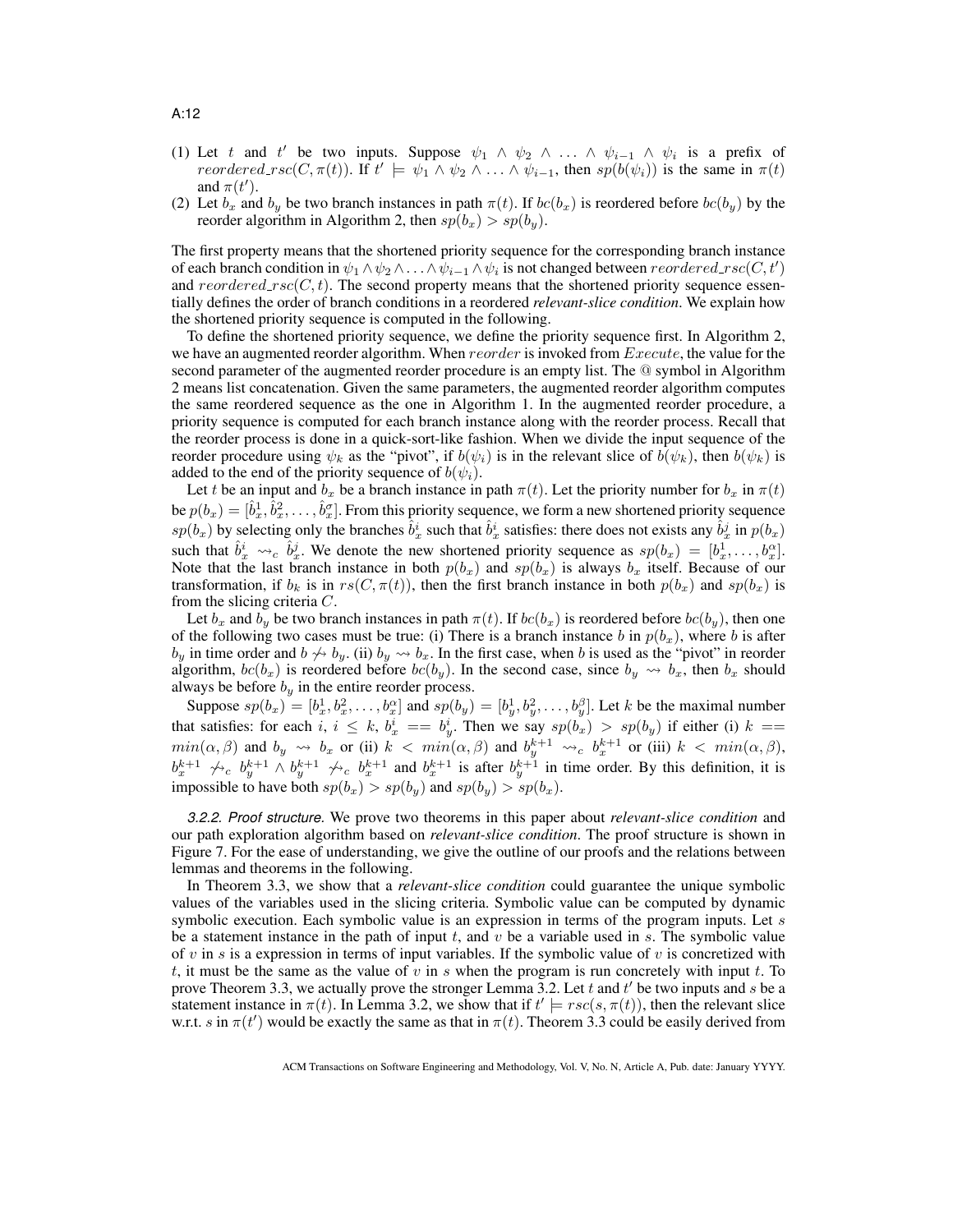

Fig. 7: Structure of the proofs

Lemma 3.2.

In Theorem 3.14, given any feasible path  $\pi$ , we show that our path exploration algorithm would explore a path  $\pi'$  that shares the same *relevant-slice condition* with  $\pi$ . This is concretized by showing that the algorithm gradually gets a sequence of *relevant-slice conditions* with each one closer to the *relevant-slice condition* of  $\pi$  than the previous one. Recall that the path exploration process is by iteratively negating a branch condition in a *relevant-slice condition*. Suppose we solve  $\varphi$  to get a new input t', we need to prove that the *relevant-slice condition* on  $\pi(t')$  still contains  $\varphi$  as a prefix. Otherwise, the path exploration process would be out of order. Although this is obviously true for path condition, it is not obvious for *relevant-slice condition*. According to the result of relevant slice, some branch constraints do not appear in *relevant-slice condition* even they are in path condition. This important property of reordered *relevant-slice condition* is proved in Lemma 3.13. Let t and t' be two inputs. In Lemma 3.13, we prove that if  $t' \models \psi_1 \land \psi_2 \land \ldots \land \psi_{i-1} \land \neg \psi_i$ , where  $\psi_1 \land \psi_2 \land \ldots \land \psi_i$  $\ldots \wedge \psi_{i-1} \wedge \psi_i$  is a prefix of  $reordered\_rsc(C, \pi(t))$ , then  $reordered\_rsc(C, \pi(t'))$  must contain  $\psi_1 \wedge \psi_2 \wedge \ldots \wedge \psi_{i-1} \wedge \neg \psi_i$  as a prefix. Let the target reordered *relevant-slice condition* be  $g = \varphi_1 \wedge \varphi_2$  $\varphi_2 \wedge \ldots \wedge \varphi_{n-1} \wedge \varphi_n$  and  $reodered\_rsc(C, \pi(t))$  be f. If the first different branch condition between f and g is at location k, we prove that  $\psi_k == \neg \varphi_k$  in Lemma 3.12. Combining with 3.13, we show that we could indeed get closer to  $\pi$  (having longer common prefix with reordered rsc(C,  $\pi$ )) by negating the  $k^{th}$  branch condition in f. All the lemmas from Lemma 3.4 to Lemma 3.11 are used to gradually prove Lemma 3.12 and Lemma 3.13.

# *3.2.3. Full proofs*

LEMMA 3.1. Let t and t' be two inputs and s be a statement instance in  $\pi(t)$ . Suppose s is not  $i$ *n*  $\pi(t')$ . Let  $b_s$  be the last branch instance in  $\pi(t)$  that satisfies:  $s \leadsto_c b_s$  and  $b_s$  is in both  $\pi(t)$  and  $\pi(t')$ . Then  $b_s$  is evaluated differently in  $\pi(t)$  and  $\pi(t')$ .

**PROOF.** Let the control dependence chain from s to  $b_s$  in  $\pi(t)$  be  $s \rightsquigarrow_c b \rightarrow_c b_s$ , where  $b \rightarrow_c b_s$ is the last link in  $s \leadsto_c b_s$ . Note that b could be same as s. Assume to the contrary that  $b_s$  is evaluated to the same direction in  $\pi(t)$  and  $\pi(t')$ . Then b must also be executed in  $\pi(t')$ . Therefore, b also satisfies:  $s \rightsquigarrow_c b$  and b is in both  $\pi(t)$  and  $\pi(t')$ . Since b is after  $b_s$  in time order, this contradicts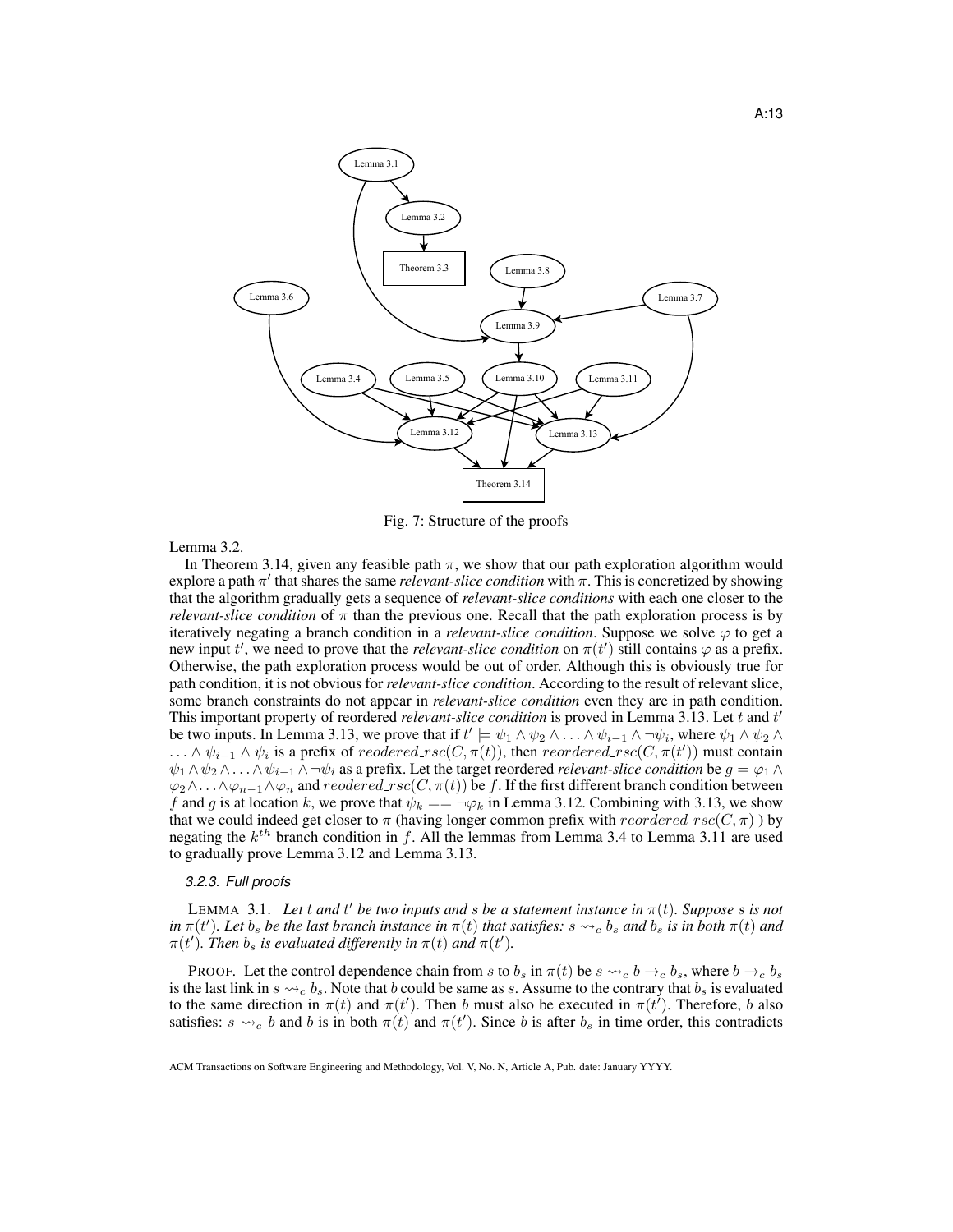that  $b_s$  is the last branch instance that satisfy this condition. Therefore,  $b_s$  is evaluated to different directions in  $\pi(t)$  and  $\pi(t')$ .

LEMMA 3.2. Let t and t' be two inputs and s be a statement instance in  $\pi(t)$ . If  $t' \models$  $rsc(s,\pi(t))$ , then s will be executed in  $\pi(\hat{t}')$  , the variables used in s in  $\pi(t')$  will have the same  $s$ ymbolic values as in  $\pi(t)$ ,  $rs(s, \pi(t'))$  is exactly the same as  $rs(s, \pi(t))$  and each branch instance *in*  $rs(s, \pi(t))$  *is evaluated to the same direction in*  $\pi(t)$  *and*  $\pi(t)$ *.* 

PROOF. We prove this lemma by induction. Given the path  $\pi(t)$ , suppose it is a sequence  $[s_0, s_1, \ldots, s_{n-1}, s_n].$ 

**Initial Step:** According to our transformation, the statement instance  $s_0$  must be from nop. Then  $rsc(s_0, \pi(t))$  is true. It is obvious that  $s_0$  satisfies Lemma 3.2.

**Inductive Step:** The induction hypothesis is: for each statement  $s_j$ ,  $j < i$ ,  $s_j$  satisfies Lemma 3.2. We need to prove that  $s_i$  also satisfies Lemma 3.2.

First we prove that  $s_i$  will be executed in  $\pi(t')$ . Let  $s_j$  be the statement prior to  $s_i$  such that  $s_i \to_c s_j$ . Then each statement in  $rs(s_j, \pi(t))$  is also in  $rs(s_i, \pi(t))$ . So we have  $rsc(s_i, \pi(t)) \Rightarrow$  $rsc(s_j, \pi(t))$ . Since  $t' \models rsc(s_i, \pi(t)), t' \models rsc(s_j, \pi(t))$ . By the induction hypothesis,  $s_j$  will be executed to the same direction in  $\pi(t)$  and  $\pi(t')$ . This implies that  $s_i$  will be executed in  $\pi(t')$ .

The core of the inductive step is to prove that  $rs(s_i, \pi(t'))$  is exactly the same as  $rs(s_i, \pi(t))$ . This is proved in two directions. (i) If  $s_i \rightsquigarrow s'$  in  $\pi(t')$ , then  $s_i' \rightsquigarrow s'$  in  $\pi(t)$ . (ii) If  $s_i \rightsquigarrow s'$  in  $\pi(t)$ , then  $s_i \leadsto s'$  in  $\pi(t')$ .

Now, we prove that given any statement instance s' in  $\pi(t')$ , if  $s_i \leadsto s'$  in  $\pi(t')$ , then it must also be  $s_i \leadsto s'$  in  $\pi(t)$ . Suppose in  $\pi(t')$ ,  $s_i \to s_k \leadsto s'$  where  $s_k$  is another statement instance in  $\pi(t')$ . We first prove that  $s_i \to s_k$  in  $\pi(t)$  in two steps: (i)  $s_k$  appears in  $\pi(t)$ . (ii)  $s_i \to s_k$  in  $\pi(t)$ .

We first prove that  $s_k$  appears in  $\pi(t)$ . We prove this by contradiction. Assume to the contrary that  $s_k$  does not appear in  $\pi(t)$ . We find the last control dependence ancestor of  $s_k$  that is in both  $\pi(t)$  and  $\pi(t')$ . Let this statement be  $s_u$ . This means that  $s_u$  is the last statement in both  $\pi(t)$  and  $\pi(t')$  such that  $s_k$  is transitively control dependent on  $s_u$  in both the execution traces  $\pi(t)$ ,  $\pi(t')$ .

According to Lemma 3.1, the branch in  $s_u$  must be evaluated differently in  $\pi(t)$  and  $\pi(t)$ . According to the type of  $s_i \to s_k$  in  $\pi(t')$  we have the following cases.

— (a)  $s_i \rightarrow_c s_k$ . The existence of  $s_i$  in  $\pi(t)$  contradicts that  $s_k$  is not in  $\pi(t)$ .

— (b)  $s_i \rightarrow_d s_k$  or  $s_i \rightarrow_p s_k$ . In this case, the existence of  $s_i$  in both paths  $\pi(t)$ ,  $\pi(t')$  indicates that  $s_i \nleftrightarrow_c s_u$  in  $\pi(t')$  since  $s_u$  is evaluated differently in  $\pi(t)$  and  $\pi(t')$ . Similarly,  $s_i \nleftrightarrow_c s_u$  in  $\pi(t)$ . This means that  $s_i$  appears after  $postdom(s_u)$  in both execution traces  $\pi(t)$ ,  $\pi(t')$ .

Suppose  $s_i \to_d s_k$  or  $s_i \to_p s_k$  in  $\pi(t')$  is caused by the use of variable v at  $s_i$  (in case of multiple such variables, we choose one randomly). There should be no definition of  $v$  between  $postdom(s_u)$  and  $s_i$  in  $\pi(t)$ . Otherwise the definition would also appear in  $\pi(t')$ , making  $s_i \rightarrow_d$  $s_k$  or  $s_i \to_p s_k$  impossible in  $\pi(t')$ . In  $\pi(t)$ , according to the definition of  $\leadsto_s s_i \leadsto_s s_u$  in  $\pi(t)$ . Therefore,  $s_u$  is in the relevant slice of  $s_i$  in  $\pi(t)$ . By the induction hypothesis,  $s_u$  is then evaluated to the same direction in  $\pi(t)$  and  $\pi(t')$ , contradicting our original assumption that  $s_u$ is evaluated differently in  $\pi(t)$  and  $\pi(t')$ .

Therefore, in both cases, we achieve a contradiction - thereby establishing that  $s_k$  must appear in  $\pi(t)$ .

Given that  $s_k$  is in  $\pi(t)$ , we prove that  $s_i \to s_k$  in  $\pi(t)$ . According to the type of  $s_i \to s_k$  in  $\pi(t')$ we have the following cases. (a)  $s_i \rightarrow_c s_k$  in  $\pi(t')$ . — The existence of  $s_i$  and  $s_k$  in  $\pi(t)$  already shows that  $s_i \to_c s_k$ . (b)  $s_i \to_d s_k$  or  $s_i \to_p s_k$  in  $\pi(t')$ . — Suppose the dependence between  $s_i$  and  $s_k$  is caused by the use of variable v (in case of multiple such variables, we choose one randomly) at  $s_i$  in  $\pi(t')$ . Then  $s_i \nrightarrow s_k$  could only happen in  $\pi(t)$  because v is redefined by another statement instance between  $s_k$  and  $s_i$  in  $\pi(t)$ . Suppose the last definition of v before  $s_i$  in  $\pi(t)$  is at statement instance  $s_n$ . So we have  $s_i \to s_n$  in  $\pi(t)$ . By the induction hypothesis,  $s_n$  will be executed in  $\pi(t')$ . The variable v will still be redefined by  $s_n$  in  $\pi(t')$ , which contradicts that  $s_i \to_d s_k$  or  $s_i \to_p s_k$  in  $\pi(t')$ . Therefore, we have proved that in both case,  $s_i \to s_k$  in  $\pi(t)$ .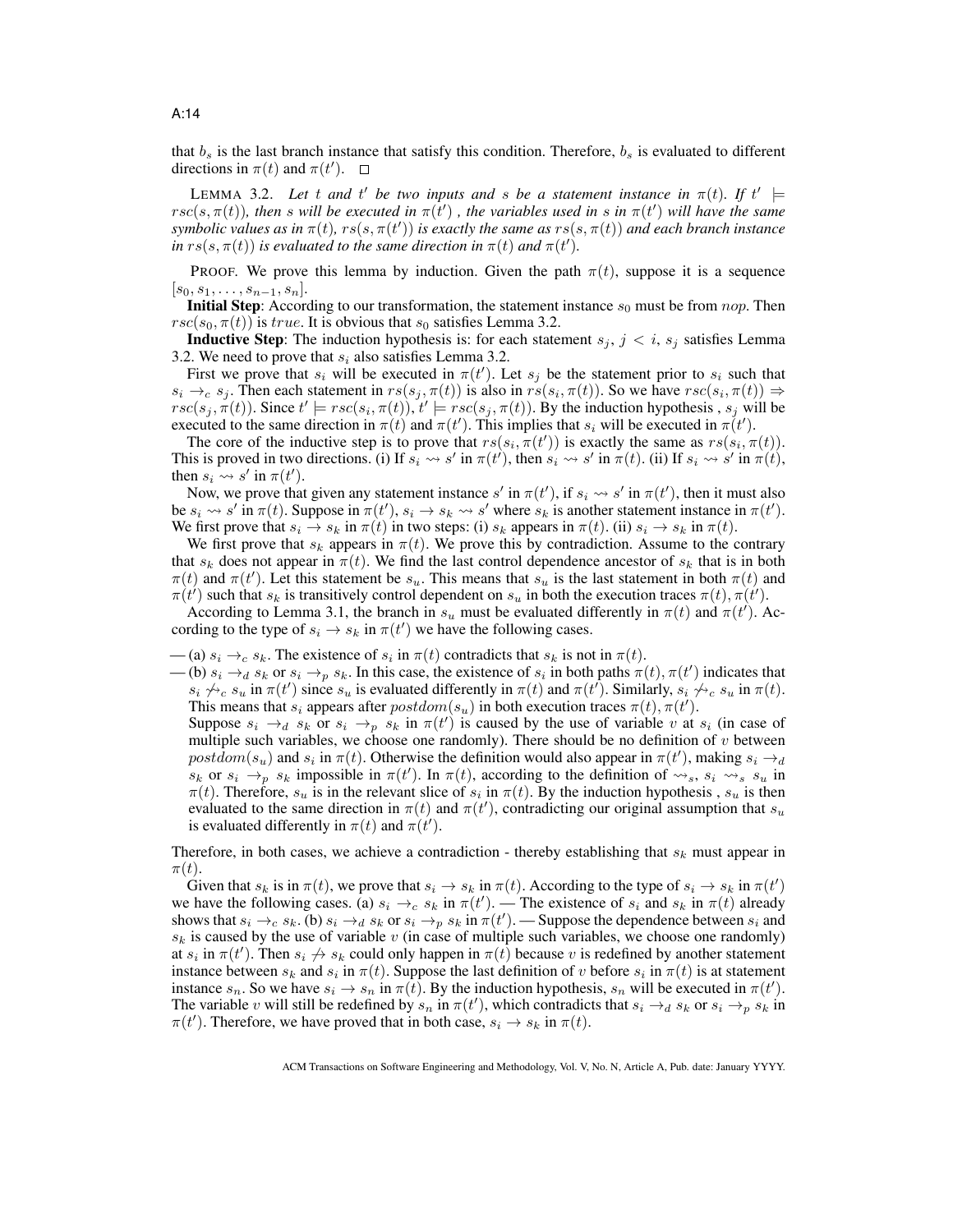Next, we prove that given a statement instance s' in  $\pi(t)$ , if  $s_i \leadsto s'$  in  $\pi(t)$ , then it must also be  $s_i \rightsquigarrow s'$  in  $\pi(t')$ . Suppose  $s_i \rightarrow s_j \rightsquigarrow s'$  in  $\pi(t)$ . According to induction hypothesis,  $s_j$  appears in  $\pi(t')$  and  $s_j \leadsto s'$  in  $\pi(t')$ . So we only need to prove that  $s_i \to s_j$  in  $\pi(t')$ . According to the dependence type of  $s_i \rightarrow s_j$ , we have the following two cases.

- (a)  $s_i \rightarrow_c s_j$  in  $\pi(t)$ . The existence of both  $s_i$  and  $s_j$  already implies that  $s_i \rightarrow_c s_j$  in  $\pi(t')$ .
- (b)  $s_i \rightarrow_d s_j$  or  $s_i \rightarrow_p s_j$  in  $\pi(t)$ . We need to prove that the dependence between  $s_i$  and  $s_j$  still appears in  $\pi(t')$ . Suppose  $s_i \to d s_j$  or  $s_i \to p s_j$  in  $\pi(t)$  is caused by the use of variable v at  $s_i$ . We prove  $s_i \to_d s_j$  or  $s_i \to_p s_j$  in  $\pi(t')$  by contradiction. Assume to the contrary that this is not the case in  $\pi(t')$ . This could only happen if v is redefined between  $s_j$  and  $s_i$  in  $\pi(t')$ . Suppose the last definition of v before  $s_i$  in  $\pi(t')$  is statement instance  $s_n$ , so  $s_i \to_d s_n$  in  $\pi(t')$ . We have already established that for any statement instance s' in  $\pi(t')$ , if  $s_i \leadsto s'$  in  $\pi(t')$ , then it must also be  $s_i \leadsto s'$  in  $\pi(t)$ . Thus,  $s_n$  must also appear in  $\pi(t)$ , and  $s_i \to d s_n$  in  $\pi(t)$ . This contradicts that  $s_i \rightarrow_d s_j$  or  $s_i \rightarrow_p s_j$  in  $\pi(t)$  (simply by the definition of dynamic data dependencies and potential dependencies). So if  $s_i \rightarrow_d s_j$  or  $s_i \rightarrow_p s_j$  is in  $\pi(t)$ ,  $s_i \rightarrow_d s_j$  or  $s_i \rightarrow_p s_j$  is also in  $\pi(t'),$

Therefore, we have proved by induction that  $rs(s_i, \pi(t'))$  is exactly the same as  $rs(s_i, \pi(t))$  (inductive step).

Since the entire slice of  $s_i$  is exactly the same in two paths, the symbolic values of the variables used in  $s_i$  must be exactly the same in  $\pi(t)$  and  $\pi(t')$ . Suppose  $s_i$  uses  $\alpha$  variables  $v_1, v_2, \ldots, v_{\alpha-1}, v_\alpha$  to define variable  $\bar{s}_i$ . Let the corresponding definition of these variables be at  $s_1^i, s_2^i, \ldots, s_{\alpha-1}^i, s_\alpha^i$ . Note that each definition  $s_x^i$ ,  $1 \le x \le \alpha$ , is same in both  $\pi(t')$  and  $\pi(t)$  since  $s_x^i$  is in the relevant slice of  $s_i$ . According the induction hypothesis, the symbolic value of each  $v_x$  is the same in  $\pi(t)$  and  $\pi(t')$ , where  $1 \le x \le \alpha$ . Moreover, the definition of  $\bar{s}_i$  is computed in exactly the same way (using the same operations) from  $v_1, v_2, \ldots, v_{\alpha-1}, v_\alpha$  in  $\pi(t)$  and  $\pi(t')$ . Therefore, the symbolic value of  $\bar{s}_i$  in  $s_i$  is the same in  $\pi(t)$  and  $\pi(t')$ . We know that  $t' \models \text{rsc}(s_i, \pi(t))$ . Therefore,  $t'$  should satisfy the branch constraints corresponding to the branches appearing in the relevant slice  $rs(s_i, \pi(t)) == rs(s_i\pi(t'))$ . Therefore each branch instance in  $rs(s_i, \pi(t))$  is evaluated to the same direction in  $\pi(t)$  and  $\pi(t')$ . This completes the proof.

**THEOREM 3.3.** *If the relevant-slice conditions of two paths*  $\pi_1$  *and*  $\pi_2$  *w.r.t. C are the same, then the variables used in the slicing criteria C have the same symbolic values in*  $\pi_1$  *and*  $\pi_2$ *.* 

PROOF. Let  $t_1$  and  $t_2$  be two test inputs whose execution traces are  $\pi_1$  and  $\pi_2$  respectively. According to the theorem statement, we have  $rsc(C, \pi_1) == rsc(C, \pi_2)$ . Since  $t_2 \models rsc(C, \pi_2)$ ,  $t_2$  =  $rsc(C, \pi_1)$ . According to Lemma 3.2, the symbolic values of the variables used in C are exactly the same in  $\pi(t_2)$  and  $\pi(t_1)$ , where  $\pi(t_2) = \pi_2$  and  $\pi(t_1) = \pi_1$ . Therefore, the variables used in the slicing criteria C have the same symbolic values in  $\pi_1$  and  $\pi_2$ . This completes the proof.  $\square$ 

LEMMA 3.4. Let t and t' be two inputs, given a branch instance b in  $\pi(t)$ , if t'  $rsc(b,\pi(t))\cdot bc(b)$ , b will be executed in  $\pi(t')$  and the variables used in b in  $\pi(t')$  would have *the same symbolic values as in*  $\pi(t)$ *.* 

LEMMA 3.5. Let *t* be an input. Let reordered\_rsc(C,  $\pi(t)$ ) be  $\psi_1 \wedge \psi_2 \wedge \ldots \wedge \psi_{k-1} \wedge \psi_k$  in *path*  $\pi(t)$ *. Then for any*  $i, 1 \leq i \leq k$ ,  $\psi_1 \wedge \psi_2 \wedge \ldots \wedge \psi_{i-1} \Rightarrow \text{rsc}(b(\psi_i), \pi(t)) \setminus \psi_i$ *.*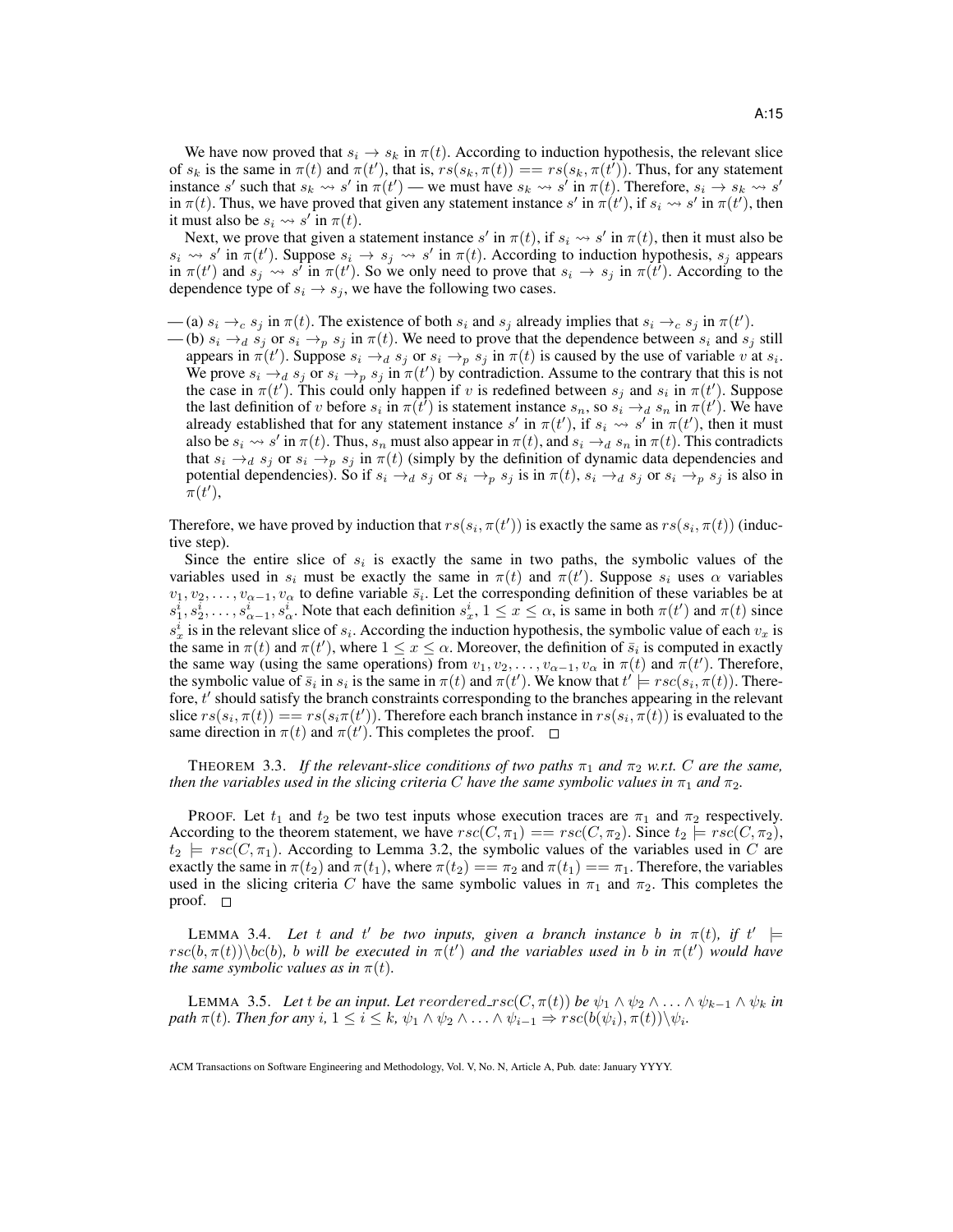LEMMA 3.6. Let  $b_x$  and  $b_y$  be two branch instances in path  $\pi(t)$ . If  $bc(b_x)$  is reordered before  $bc(b_y)$  by the reorder algorithm in Algorithm 2, then the shortened priority sequences  $sp(b_x)$  >  $sp(b_y)$ .

**PROOF.** Suppose  $sp(b_x)$  is  $[b_x^1, b_x^2, \ldots, b_x^{\alpha-1}, b_x^{\alpha}]$  and  $sp(b_y)$  is  $[b_y^1, b_y^2, \ldots, b_y^{\beta-1}, b_y^{\beta}]$ . When  $sp(b_x) \neq sp(b_y)$ , let k be the maximal number that satisfies: for each  $i, i \leq k, b_x^i == b_y^i$ .

If  $k == min(\alpha, \beta)$ , it must be either  $k == \alpha$  or  $k == \beta$ . If  $k == \alpha$ , then we have  $b_x ==$  $b_x^{\alpha} = b_x^k = b_y^k$  and  $b_y^k \leadsto b_y$ . Therefore, we have  $b_x \leadsto b_y$ , which could not be possible when  $bc(b_x)$  is reordered before  $bc(b_y)$ . Therefore, when  $k == min(\alpha, \beta)$ , it must be  $k == \beta$  and  $b_y \leadsto b_x.$ 

If  $k < min(\alpha, \beta)$ , we enumerate the relation between  $b_x^{k+1}$  and  $b_y^{k+1}$ .

- (1)  $b_y^{k+1} \rightsquigarrow_c b_x^{k+1}$ . This is possible.
- (2)  $b_x^{k+1} \rightsquigarrow_c b_y^{k+1}$ . We prove that it is not possible to have  $bc(b_x)$  being reordered before  $bc(b_y)$ . This is proved through (i)  $b_y^{k+1} \nleftrightarrow b_x$  (ii) There is no branch b after  $b_y^{k+1}$  such that b is in  $p(b_x)$ , but  $b \nleftrightarrow b_y$ . We first prove  $b_y^{k+1} \nleftrightarrow b_x$  by contradiction. Assume to the contrary that  $b_y^{k+1} \leadsto b_x$ . According to the process of computing  $p(b_x)$ , if  $b_y^{k+1} \leadsto b_x$  and  $b_x^{k+1} \leadsto_c b_y^{k+1}$ , then  $b_y^{k+1}$  is in  $p(b_x)$ . However, according to the definition of  $sp(b_x)$ , if  $b_x^{k+1} \sim_c b_y^{k+1}$  and  $b_y^{k+1}$ is in  $p(b_x)$ , then  $b_x^{k+1}$  is not in  $sp(b_x)$ . This contradicts that  $b_x^{k+1}$  is in  $sp(b_x)$ . Next, we prove that there is no branch b after  $b_y^{k+1}$  such that b is in  $p(b_x)$ , but  $\tilde{b} \nleftrightarrow b_y$ . This is obvious since for each b after  $b_y^{k+1}$  and b is in  $p(b_x)$ , we have  $b \leadsto b_x^{k+1} \leadsto b_y^{k+1} \leadsto b_y$ , contradicting  $b \leadsto b_y$ . Therefore, we know that there is no branch b after  $b_y^{k+1}$  such that  $b_y$  is reordered after  $b_x$  by using b as the "pivot". So when  $bc(b_y^{k+1})$  is used as the "pivot" in the reorder algorithm, either  $bc(b_x)$  is already after  $bc(b_y^{k+1})$  hence after  $bc(b_y)$ , or  $bc(b_x)$  is still before  $bc(b_y^{k+1})$ . If  $bc(b_x)$ is still before  $bc(b_y^{k+1})$ , given the "pivot"  $bc(b_y^{k+1})$  and the fact that  $b_y^{k+1} \nleftrightarrow b_x$ ,  $bc(b_x)$  will be reordered after  $bc(b_y^{k+1})$  hence after  $bc(b_y)$ . This contradicts that  $bc(b_x)$  is before  $bc(b_y)$ .
- (3)  $b_x^{k+1} \nleftrightarrow_c b_y^{k+1} \wedge b_y^{k+1} \nleftrightarrow_c b_x^{k+1}$ . We prove that  $b_x^{k+1}$  is after  $b_y^{k+1}$  in time order using contradiction. Assume to the contrary that  $b_x^{k+1}$  is before  $b_y^{k+1}$  in time order. According to whether  $b_y^{k+1}$  is transitively dependent on  $b_x^{k+1}$ , we have the following two cases: (i)  $b_y^{k+1} \leadsto b_x^{k+1}$ , then there is at least one branch b that is between  $postdom(b_x^{k+1})$  and  $b_x^k$  such that b is in  $sp(b_x)$ . this contradicts that the  $(k+1)th$  element in  $sp(b_x)$  is  $b_x^{k+1}$ . (ii)  $b_y^{k+1} \nleftrightarrow b_x^{k+1}$ . We first show  $b_y^{k+1} \nleftrightarrow b_x$ . Assume to the contrary that  $b_y^{k+1} \nleftrightarrow b_x$ . Then when  $b_y^{k+1}$  is used as the "pivot" in the reorder process,  $b_x$  is before  $b_y^{k+1}$  and  $b_x^{k+1}$  is after  $b_y^{k+1}$ . Therefore,  $b_x$  and  $b_x^{k+1}$  are in two different sub-sequences, making it impossible to have  $b_x^{k+1}$  in the shortened priority sequence of  $b_x$ . This contradicts that  $b_x^{k+1}$  is in  $sp(b_x)$ . Given  $b_y^{k+1} \not\rightarrow b_x$ , when  $b_y^{k+1}$  is used as the "pivot" in the reorder process, either  $bc(b_x)$  is already after  $bc(b_y^{k+1})$  hence after  $bc(b_y)$ , or  $bc(b_x)$  is still before  $bc(b_y^{k+1})$ . If  $bc(b_x)$  is still before  $bc(b_y^{k+1})$ , given the "pivot"  $bc(b_y^{k+1})$ ,  $bc(b_x)$  will be reordered after  $bc(b_y^{k+1})$  hence after  $bc(b_y)$ . This contradicts that  $bc(b_x)$  is before  $bc(b_y)$ . So it is impossible to have  $b_x^{k+1}$  before  $b_y^{k+1}$  in either case.

So we have either (i)  $k == min(\alpha, \beta)$  and  $b_y \leadsto b_x$  or (ii)  $k < min(\alpha, \beta)$  and  $b_y^{k+1} \leadsto_c b_x^{k+1}$ . or (iii)  $k < min(\alpha, \beta)$  and  $b_x^{k+1} \nleftrightarrow_c b_y^{k+1} \wedge b_y^{k+1} \nleftrightarrow_c b_x^{k+1}$  and  $b_x^{k+1}$  is after  $b_y^{k+1}$  in time order. This is exactly the definition of  $sp(b_x) > sp(b_y)$ .

LEMMA 3.7. Let t be an input and b and  $b_k$  be two branch instances in  $\pi(t)$ . Suppose in  $\pi(t)$ ,  $\{sp(b_k) \text{ is } [b_k^1, b_k^2, \ldots, b_k^i].$  If  $b_k^j \leadsto b$ , where  $1 \leq j \leq i$ , and postdom(b) is after postdom( $b_k^{j+1}$ ), *then bc*(*b*) *is before bc*(*b*<sub>*k*</sub>) *in* reordered  $rsc(C, \pi(t))$ *.*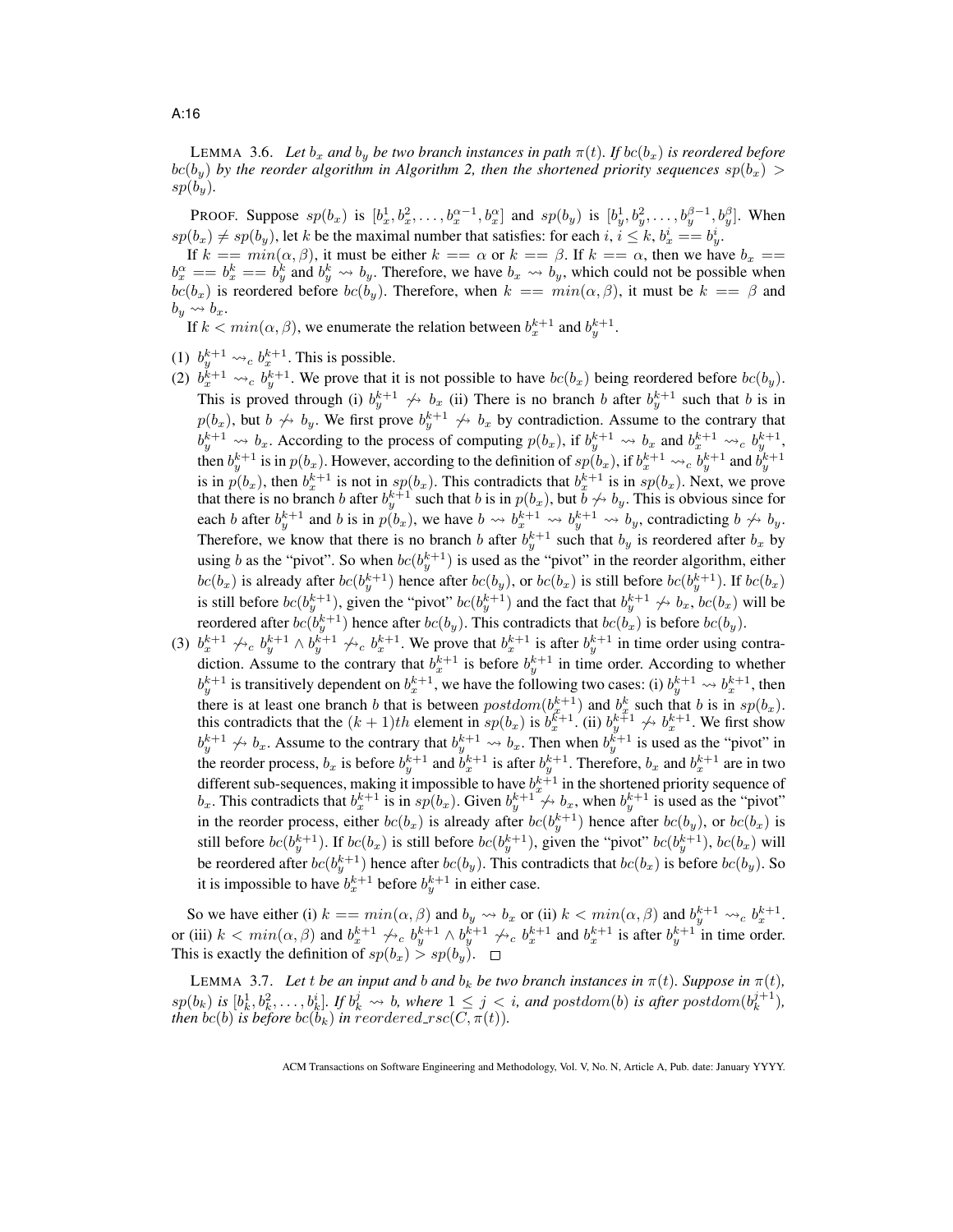PROOF. We first prove that b is not in  $p(b_k)$ . Based on the possible position of b in  $\pi(t)$ , we have the following two cases:(i) b is after  $postdom(b_k^{j+1})$ . Since  $b_k^j \leadsto b$ , b could only be between  $b_k^j$  and  $postdom(b_k^{j+1})$ . According to the process of computing the shortened priority sequence, any branch k instances between  $b_k^j$  and  $postdom(b_k^{j+1})$  cannot be in  $p(b_k)$ . (ii) b is before  $postdom(b_k^{j+1})$ . Since  $postdom(b)$  is after  $postdom(b_k^{j+1})$ , it must be  $b_k^{j+1} \leadsto_c b$ . Therefore, we have  $b_k^{j+1} \leadsto_c b$  and b is in  $p(b_k)$ . This cannot happen given  $b_k^{j+1}$  is in  $sp(b_k)$ .

According to the reorder algorithm, if  $bc(b_k)$  is reordered before  $bc(b)$  and b is not in  $p(b_k)$ , then there must be a branch instance  $\hat{b}_k^u$  in  $p(b_k)$  such that  $\hat{b}_k^u$  is after b and  $\hat{b}_k^u \nleftrightarrow b$ . We will prove that such a  $\hat{b}_k^u$  cannot exist. Such a  $\hat{b}_k^u$  should be after  $postdom(b)$ , otherwise  $\hat{b}_k^u \leadsto_c b$ . Since  $postdom(b)$  is after  $postdom(b_k^{j+1})$ ,  $\hat{b}_k^u$  is after  $postdom(b_k^{j+1})$ . However if  $\hat{b}_k^u$  in  $p(b_k)$  is after postdom $(b_k^{j+1})$ ,  $\hat{b}_k^u \leadsto b_k^j \leadsto b$ . So it is not possible to have any  $\hat{b}_k^u$  in  $p(b_k)$  such that  $\hat{b}_k^u$  is after b and  $\hat{b}_k^u \nleftrightarrow b$ . This means that  $bc(b_k)$  cannot be reordered before  $bc(b)$ . Therefore,  $bc(b)$  is before  $bc(b_k)$  in reordered\_rsc( $C, \pi(t)$ ).  $\Box$ 

LEMMA 3.8. Let t and t' be two inputs. Let the reordered relevant-slice condition in  $\pi(t)$  be  $reordered\_rsc(C, \pi(t)) = \psi_1 \wedge \psi_2 \wedge \ldots \wedge \psi_{i-1} \wedge \psi_i.$  Then if  $t' \models \psi_1 \wedge \psi_2 \wedge \ldots \wedge \psi_k, \, k \leq i$  , for *any*  $j$ ,  $1 \leq j \leq k$ ,  $b(\psi_j)$  *is evaluated to the same direction in*  $\pi(t)$  *and*  $\pi(t')$ *.* 

LEMMA 3.9. Let t and t' be two inputs. Suppose  $\psi_1 \wedge \psi_2 \wedge \ldots \wedge \psi_{k-1} \wedge \psi_k$  is a prefix of reordered rsc(C,  $\pi(t)$ )*. Let*  $b(\psi_k)$  *be*  $b_k$ *. Suppose the shortened priority sequence for*  $b_k$  *in*  $\pi(t)$  $\mathcal{L}(\mathbf{b}_k) = [b_k^1, b_k^2, \ldots, b_k^i],$  where  $b_k^i == b_k$ . If  $t' \models \psi_1 \land \psi_2 \land \ldots \land \psi_{k-1}$ , then (i) For any j,  $1\leq j\leq i$ ,  $b^j_k$  also appears in  $\pi(t').$  (ii) For any  $j,$   $1\leq j< i,$  each statement that is between  $b^j_k$  and  $postdom(b_k^{j+1})$  in  $rs(b_k^j, \pi(t'))$  is also in  $rs(b_k^j, \pi(t))$ . (iii) For any  $j$ ,  $1 \leq j < i$ , each statement *that is between*  $b_k^j$  *and*  $postdom(b_k^{j+1})$  *in*  $rs(b_k^j, \pi(t))$  *is also in*  $rs(b_k^j, \pi(t'))$ *.* 

PROOF. We prove the claims in the lemma one by one.

For any  $j, 1 \le j \le i$ ,  $b_k^j$  also appears in  $\pi(t')$ . Suppose  $b_k^j \to_c b$ . Since  $b_k^j \to_c b$ , we have  $b_k^j \leadsto b$  and postdom $(b_c)$  after  $b_k^j$  hence after postdom $(b_k^{j+1})$ . According to Lemma 3.7,  $bc(b)$ is reordered before  $bc(b_k)($ same as  $\psi_k$ ) in  $reordered\_rsc(C, \pi(t))$ . This means that the branch condition of b is actually one of the  $\psi_m$ , where  $m \leq k-1$ . Since  $t' \models \psi_1 \land \psi_2 \land \ldots \land \psi_{k-1}$ , according to Lemma 3.8, b will be evaluated to the same direction in  $\pi(t)$  and  $\pi(t')$ . So  $b_k^j$  is also executed in  $\pi(t')$ .

For any  $j, 1 \leq j < i$ , each statement that is between  $b_k^j$  and  $postdom(b_k^{j+1})$  in  $rs(b_k^j, \pi(t'))$ is also in  $rs(b_k^j, \pi(t))$ . We prove this by contradiction. Assume to the contrary that there is an s in  $\pi(t')$ , where  $s \in rs(b_k^j, \pi(t'))$  and s is between  $b_k^j$  and  $postdom(b_k^{j+1})$ , but s is not in  $rs(b_k^j, \pi(t))$ . There must exist two nodes  $s1$  and  $s2$  in  $b_k^j \leadsto s$  in  $\pi(t')$  such that  $b_k^j \leadsto s1$  in  $\pi(t)$ , but  $s1 \not\to s2$  in  $\pi(t)$ . If it is not the case, then in  $\pi(t)$  we have  $b_k^j \leadsto s$ . We prove  $s_1 \to s_2$  to draw the contradiction in two steps: (i) s2 appears in  $\pi(t)$ . (ii)  $s1 \rightarrow s2$ .

We first prove that s2 appears in  $\pi(t)$ . According to the dependence type from s1 to s2 in  $\pi(t')$ , we have the following two cases:(i)  $s1 \rightarrow c$  s2. the existence of s1 in  $\pi(t)$  shows that s2 also exists in  $\pi(t)$ . (ii)  $s1 \rightarrow_d s2$  or  $s1 \rightarrow_p s2$ . Assume to the contrary that s2 does not appear in  $\pi(t)$ . We find the last control ancestor s3 of s2 that is in both  $\pi(t)$  and  $\pi(t')$ . According to Lemma 3.1, s3 is evaluated to different directions in  $\pi(t)$  and  $\pi(t')$ . Suppose  $s1 \to d s2$  or  $s1 \to p s2$  is caused by the use of variable  $v$  at  $s1$  (in case of multiple such variables, we choose one randomly). There should be no definition of v between  $postdom(s3)$  and s1 in  $\pi(t)$ . Otherwise, that definition would be kept in  $\pi(t')$ , making  $s1 \to s2$  impossible in  $\pi(t')$ . According to the definition of  $\rightsquigarrow_s$ ,  $s1 \rightsquigarrow_s s3$  in  $\pi(t)$ . Therefore, we have  $b_k^j \leadsto s1 \leadsto s3$  in  $\pi(t)$ . Because  $s2 \leadsto_c s3$ ,  $postdom(s3)$  is after  $s2$  and hence after  $postdom(b_k^{j+1})$  in  $\pi(t')$ . Since the relative time order of any two statement instances does not

ACM Transactions on Software Engineering and Methodology, Vol. V, No. N, Article A, Pub. date: January YYYY.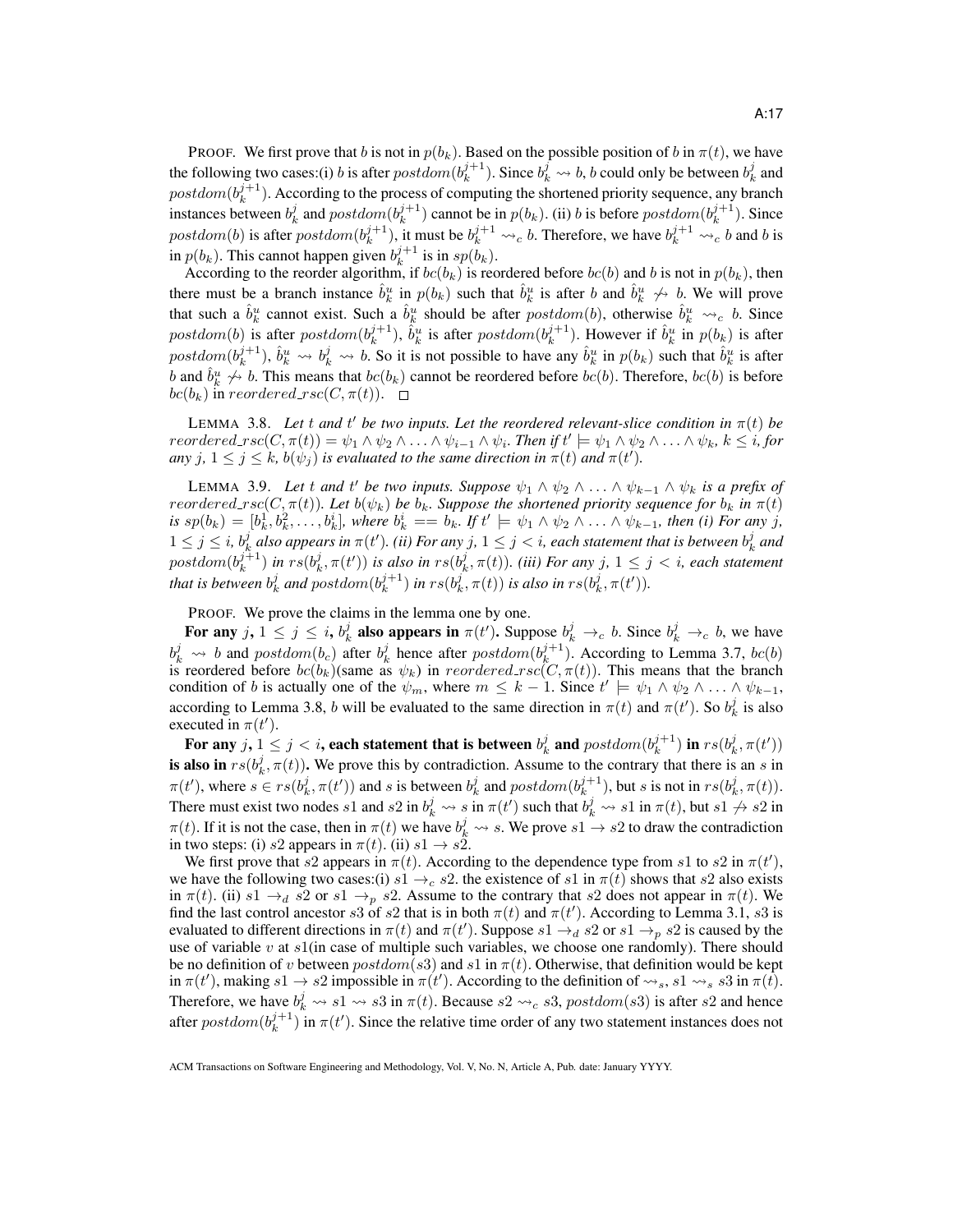change across different paths, the existence of both s3 and  $b_k^{j+1}$  in  $\pi(t)$  indicates that  $postdom(s_3)$ is after  $postdom(b_k^{j+1})$  in  $\pi(t)$ . According to Lemma 3.7,  $bc(s3)$  is reordered before  $bc(b_k)$ (same as  $\psi_k$ ) in  $reordered\_rsc(C, \pi(t))$ . Since  $\bar{t}' \models \psi_1 \wedge \psi_2 \wedge \ldots \wedge \psi_{k-1}$ , according to Lemma 3.8, s3 is evaluated to the same direction in  $\pi(t)$  and  $\pi(t')$ . However, this contradicts that s3 is evaluated to different directions in  $\pi(t)$  and  $\pi(t')$ .

Then, we show  $s1 \rightarrow s2$  in  $\pi(t)$ . According to the dependence type from s1 to s2 in  $\pi(t')$ , we have the following two cases: (i)  $s1 \rightarrow c s2$ . The existence of s1 and s2 already shows that  $s1 \rightarrow_c s2$  in  $\pi(t)$ . (ii)  $s1 \rightarrow_d s2$  or  $s1 \rightarrow_p s2$ . Assume to the contrary that  $s1 \not\rightarrow s2$  in  $\pi(t)$ . Suppose  $s1 \rightarrow_d s2$  or  $s1 \rightarrow_p s2$  is caused by the use of variable v at  $s1$  (in case of multiple such variables, we just choose one randomly). Therefore,  $s1 \nrightarrow s2$  in  $\pi(t)$  could only be v is redefined by some statement instance between s1 and s2 in  $\pi(t)$ . We denote this statement instance as s4. Suppose s4 is control dependent on s5 in  $\pi(t)$ , we have  $b_k^j \leadsto s4 \leadsto s5$  and  $postdom(s5)$ after s4 hence after  $postdom(b_k^{j+1})$ . According to Lemma 3.7,  $bc(s5)$  is reordered before  $bc(b_k)$  in  $reordered\_rsc(C, \pi(t))$ . Since  $t' \models \psi_1 \wedge \psi_2 \wedge \ldots \wedge \psi_{k-1}$ , according to Lemma 3.8, s5 is evaluated to the same direction in  $\pi(t)$  and  $\pi(t')$ . Therefore, s4 will be executed in  $\pi(t')$ . This contradicts that  $s1 \rightarrow_d s2 \text{ or } s1 \rightarrow_p s2 \text{ in } \pi(t').$ 

For any  $j, 1 \leq j < i,$  each statement that is between  $b^j_k$  and  $postdom(b^{j+1}_k)$  in  $rs(b^j_k,\pi(t))$  is **also in**  $rs(b_k^j, \pi(t'))$ . For a statement s that is in  $rs(b_k^j)$  and is between  $b_k^j$  and  $postdom(b_k^{j+1})$ , We first prove that s exists in  $\pi(t')$ . For any branch instance  $b_c$  such that  $s \leadsto_c b_c$ , we have  $b_k^j \leadsto s \leadsto b_c$ and  $postdom(b_c)$  after s hence after  $postdom(b_k^{j+1})$ . According to Lemma 3.7,  $bc(b_c)$  is reordered before  $bc(b_k)($ same as  $\psi_k$ ) in  $reordered\_rsc(\hat{C}, \pi(t))$ . Since  $t' \models \psi_1 \wedge \psi_2 \wedge \ldots \wedge \psi_{k-1}$ , according to Lemma 3.8,  $b_c$  is evaluated to the same direction in  $\pi(t)$  and  $\pi(t')$ . Therefore, s will be executed in  $\pi(t')$ .

Then, we prove that  $b_k^j \leadsto s$  in  $\pi(t')$ . Assume to the contrary that this is not the case. There must exist two nodes s1 and s2 in  $b_k^j \leadsto s$  in  $\pi(t)$  such that  $b_k^j \leadsto s1$  in  $\pi(t)$ , but s1  $\to s2$  in  $\pi(t')$ . If it is not the case, then in  $\pi(t')$  we have  $b_k^j \leadsto s$ . According the proof in the last paragraph, s1 and s2 are both executed in  $\pi(t')$ . According to the dependence type from s1 to s2 in  $\pi(t)$ , we have the following two cases:(i)  $s1 \rightarrow_c s2$ . The existence of s1 and s2 already shows that  $s1 \rightarrow_c s2$ in  $\pi(t')$ . (ii)  $s1 \rightarrow_d s2$  or  $s1 \rightarrow_p s2$ . Suppose  $s1 \rightarrow_d s2$  or  $s1 \rightarrow_p s2$  in  $\pi(t)$  is caused by the use of variable  $v$  at  $s1$ (in case of multiple such variables, we just choose one randomly). Therefore,  $s1 \nrightarrow s2$  in  $\pi(t')$  could only be v is redefined by some statement instance between s1 and s2 in  $\pi(t')$ . We denote this statement instance as s4. According to the above proof, s4 also exists in  $\pi(t)$ . Therefore, v should also be redefined by s4 in  $\pi(t)$ , contradicting that s1  $\rightarrow_d$  s2 or s1  $\rightarrow_p$  s2 in  $\pi(t)$ .  $\Box$ 

LEMMA 3.10. *Let* t and t' be two inputs. Suppose  $\psi_1 \wedge \psi_2 \wedge \ldots \wedge \psi_{k-1} \wedge \psi_k$  is a prefix of  $reordered\_rsc(C, \pi(t))$ . If  $t' \models \psi_1 \wedge \psi_2 \wedge \ldots \wedge \psi_{k-1}$ , then  $sp(b(\psi_k))$  is the same in  $\pi(t)$  and  $\pi(t')$ .

PROOF. Let  $b(\psi_k)$  be  $b_k$ . Suppose the shortened priority sequence for  $b_k$  in  $\pi(t)$  is  $sp(b_k)$  =  $[b_k^1, b_k^2, \dots, b_k^i]$ , where  $b_k^i == b_k$ .

We prove  $sp(b(\psi_k))$  is also  $[b_k^1, b_k^2, \dots, b_k^i]$  in  $\pi(t')$  in the following steps:(i) We prove that  $b_k^j \leadsto$  $b_k^{j+1}$  for each j,  $1 \le j < i$ , in  $\pi(t')$ . (ii) We prove that each  $b_k^j$  is in  $p(b_k)$  in  $\pi(t')$ . (iii) We prove that for any branch instance in  $p(b_k)$  in  $\pi(t')$ , either it is transitively control dependent on some  $b_k^j$ , where  $b_k^j$  is in  $sp(b_k)$  in  $\pi(t)$  or it is some  $b_k^j$ . (iv) We show that for each  $b_k^j$  in  $\pi(t')$ , if  $b_k^j \leadsto_c b_c$ where  $b_k$  is in  $sp(b_k)$  in  $h(b)$  of it is some  $b_k$ . (iv) we show that for each  $b_k$  then  $b_c$  is not contained in  $p(b_k)$  in  $\pi(t')$ .

We first show that  $b_k^j \leadsto b_k^{j+1}$  in  $\pi(t')$ , where  $1 \le j < i$ . Since  $b_k^j \leadsto b_k^{j+1}$  and  $b_k^j \leadsto b_k^{j+1}$  in  $\pi(t)$ , there must be a statement instance s between  $postdom(b_k^{j+1})$  and  $b_k^j$  in  $\pi(t)$  such that  $b_k^j \leadsto s$ and  $s \leadsto_s b_k^{j+1}$ . Note that such an s could be the same as  $b_k^j$ . Suppose  $s \leadsto_s b_k^{j+1}$  is caused by the use of variable  $v$  at  $s$ (in case of multiple such variables, we choose one randomly). As proved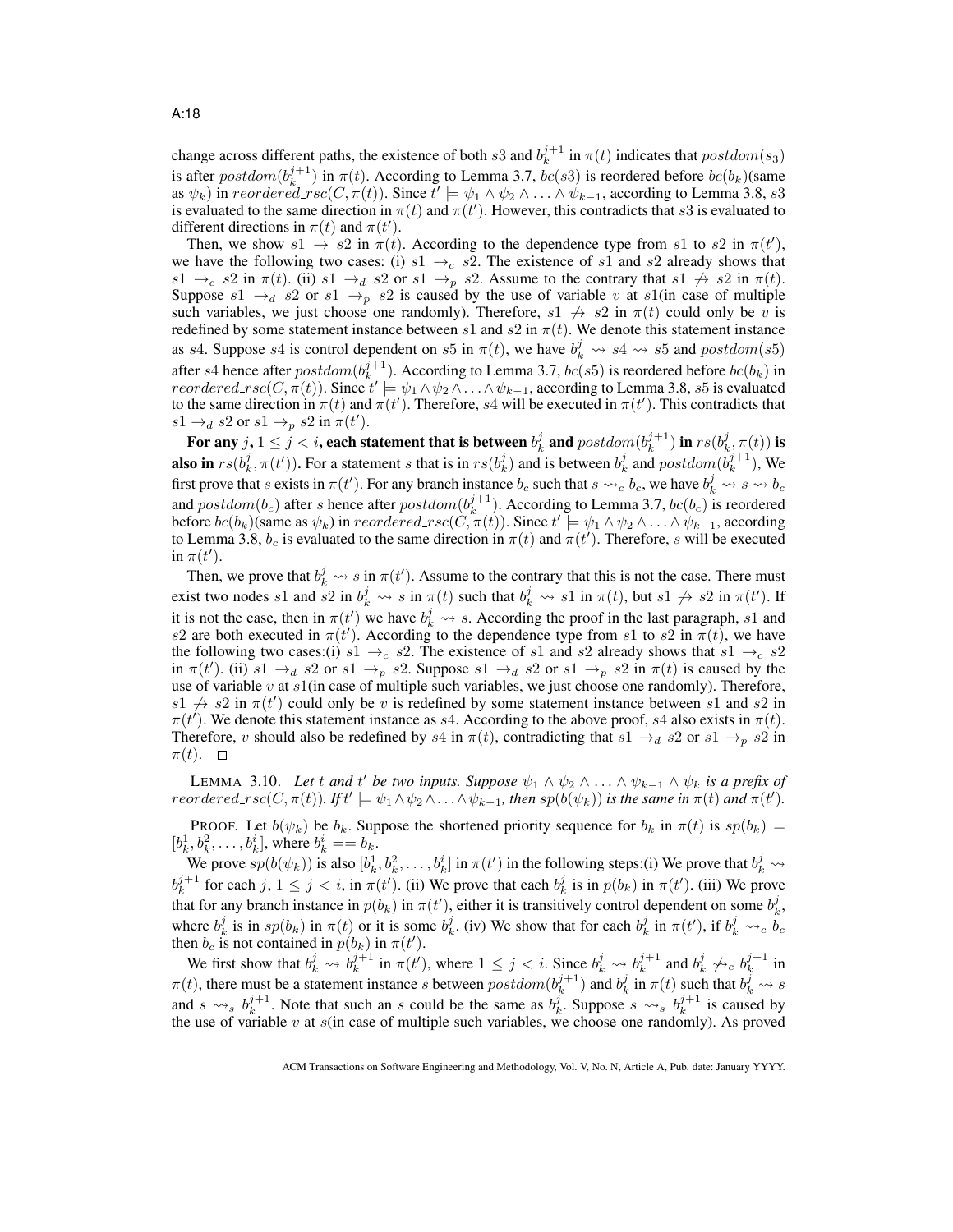Next, we prove that each  $b_k^j$  is in  $p(b_k)$  in  $\pi(t')$ , where  $1 \leq j \leq k$ . Assume to the contrary that this is not the case. Since  $\psi_k$  is in reorderd  $rsc(C, \pi(t))$ ,  $b(\psi_k)($ same as  $b_k$ ) is in  $rs(C, \pi(t))$ . Then the first element in  $sp(b_k)$  must be from C. According to the proof in last paragraph,  $b_k^1 \leadsto b_k$  in  $\pi(t')$ . Therefore, the first element of  $p(b_k)$  in  $\pi(t')$  would still be from C, which is  $b_k^1$ . So  $b_k^1$  is in  $p(b_k)$  in  $\pi(t')$ . For  $j > 1$ , suppose  $b_k^j$  is the first one in  $sp(b_k)$  in  $\pi(t)$  that is not in  $p(b_k)$  in  $\pi(t')$ . Therefore, we have  $b_k^{j-1}$  is in  $p(b_k)$  in  $\pi(t')$ . According to the process of computing  $p(b_k)$ , there must be some "pivot" b (including  $b_k^j$ ) between  $b_k^{j-1}$  and  $b_k^j$ , where  $b_k^{j-1} \leadsto b$  and  $b \not\leadsto b_k^j$  and  $b \leadsto b_k$  in  $\pi(t')$ . According to the proof in last paragraph, we have  $b_k^{j-1} \leadsto b_k^j$  and  $b_k^j \leadsto b_k$  in  $\pi(t')$ . Therefore, b could not be the same as  $b_k^j$ , meaning b could only be after  $b_k^j$  and before  $b_k^{j-1}$ . According to the possible locations of b, we have the following two cases: (i) b is between  $b_k^j$  and postdom $(b_k^j)$ . If b is between  $b_k^j$  and postdom $(b_k^j)$ , then  $b \leadsto_c b_k^j$ , contradicting that  $b \leadsto b_k^j$ . (ii) b is between  $postdom(b_k^j)$  and  $b_k^{j-1}$ . As shown in Lemma 3.9,  $rs(b_k^{j-1}, \pi(t'))$  is exactly the same as  $rs(b_k^{j-1}, \pi(t))$  between  $b_k^{j-1}$  and  $b_k^j$ . Since we have  $b \nleftrightarrow b_k^j$  in  $\pi(t)$ ,  $b \nleftrightarrow b_k^j$  in  $\pi(t')$  either. This contradicts that  $b \leadsto b_k^j$  in  $\pi(t')$ . In each case, we get a contradiction showing that the assumption is wrong. So we have  $b_k^j$  is in  $p(b_k)$  in  $\pi(t')$ .

Then, we prove that for any given branch instance in  $p(b_k)$  in  $\pi(t')$ , either this branch instance is transitively control dependent on some  $b_k^j$ , where  $b_k^j$  is in  $sp(b_k)$  in  $\pi(t)$ , or it is some  $b_k^j$ . This is the same as: for any branch b, if b is not between any pair of  $b_k^j$  and  $postdom(b_k^j)$ ,  $1 < j \le i$ , then b cannot be in  $p(b_k)$  in  $\pi(t')$ . Note that  $j > 1$  is because the range between  $b_k^1$  and  $postdom(b_k^1)$  is after the slicing criteria  $C(\text{same as } b_k^1)$  in time order. Assume to the contrary that such a b exists, then b must be between some  $b_k^j$  and  $postdom(b_k^{j+1})$ . According to Lemma 3.9, between  $postdom(b_k^{j+1})$ and  $b_k^j$ ,  $rs(b_k^j, \pi(t'))$  is exactly the same as  $rs(b_k^j, \pi(t))$ , then such b is also in  $\pi(t)$ . According to the process of computing  $p(b_k)$ , b is contained in  $p(b_k)$  in  $\pi(t)$ , contradicting that  $p(b_k)$  does not contain any branches that are between  $postdom(b_k^{j+1})$  and  $b_k^j$ . Therefore, we have proved that such b could not exist.

Finally, we show that for each  $b_k^j$  in  $\pi(t')$ , if  $b_k^j \leadsto_c b_c$  then  $b_c$  is not contained in  $p(b_k)$  in  $\pi(t')$ . Assume to the contrary that there exists a  $b_c$ ,  $b_k^j \leadsto_c b_c$  and  $b_c$  is contained in  $p(b_k)$  in  $\pi(t')$ . According to proof in the last paragraph  $b_c$  must be either transitively dependent on some  $b_k^i$  or  $b_c$  is the same as  $b_k^i$ . In either case, we have  $b_k^j \leadsto_c b_k^i$  in  $\pi(t')$ . Recall that control dependence between two statement instances are preserved across paths as long as the two statement instances both exist. Since  $b_k^j$  and  $b_k^i$  are also in  $\pi(t)$ , we have  $b_k^j \leadsto_c b_k^i$  in  $\pi(t)$ . Therefore  $b_k^j$  can not be in  $sp(b_k)$  in  $\pi(t)$ , contradicting that  $b_k^j$  is in  $sp(b_k)$  in  $\pi(t)$ .

According to the process of computing shortened priority sequence,  $sp(b_k)$  in  $\pi(t')$  would be  $[b_k^1, b_k^2, \ldots, b_k^i].$ 

LEMMA 3.11. Let *t* be an input and  $b_x$  be a branch instance in  $rs(C, \pi(t))$ . If the shortened *priority sequence of*  $b_x$  *in*  $\pi(t)$  *is*  $sp(b_x) = [b_x^1, \ldots, b_x^\alpha]$ *, then for any i*,  $1 \leq i \leq \alpha$ *,*  $b_x^i \leadsto b_x^{i+1}$ *. This essentially means that there is a dependence chain from slicing criteria to*  $b_x$ , which means  $b_x$  will *be included in*  $rs(C, \pi(t))$ *.* 

LEMMA 3.12. Let  $\pi_1$  and  $\pi_2$  be two paths. Let f and g be reordered  $rsc(C, \pi_1)$ *reordered\_rsc*( $C, \pi_2$ ) *respectively. Suppose*  $f$  *is*  $\varphi_1 \wedge \varphi_2 \wedge \ldots \wedge \varphi_{j-1} \wedge \varphi_j$  *and*  $g$  *is*  $\psi_1 \wedge \psi_2 \wedge \ldots \wedge \varphi_j$  $\psi_{i-1} \wedge \psi_i$ . If the first different branch condition between f and g is at location k, then  $\varphi_k = -\psi_k$ .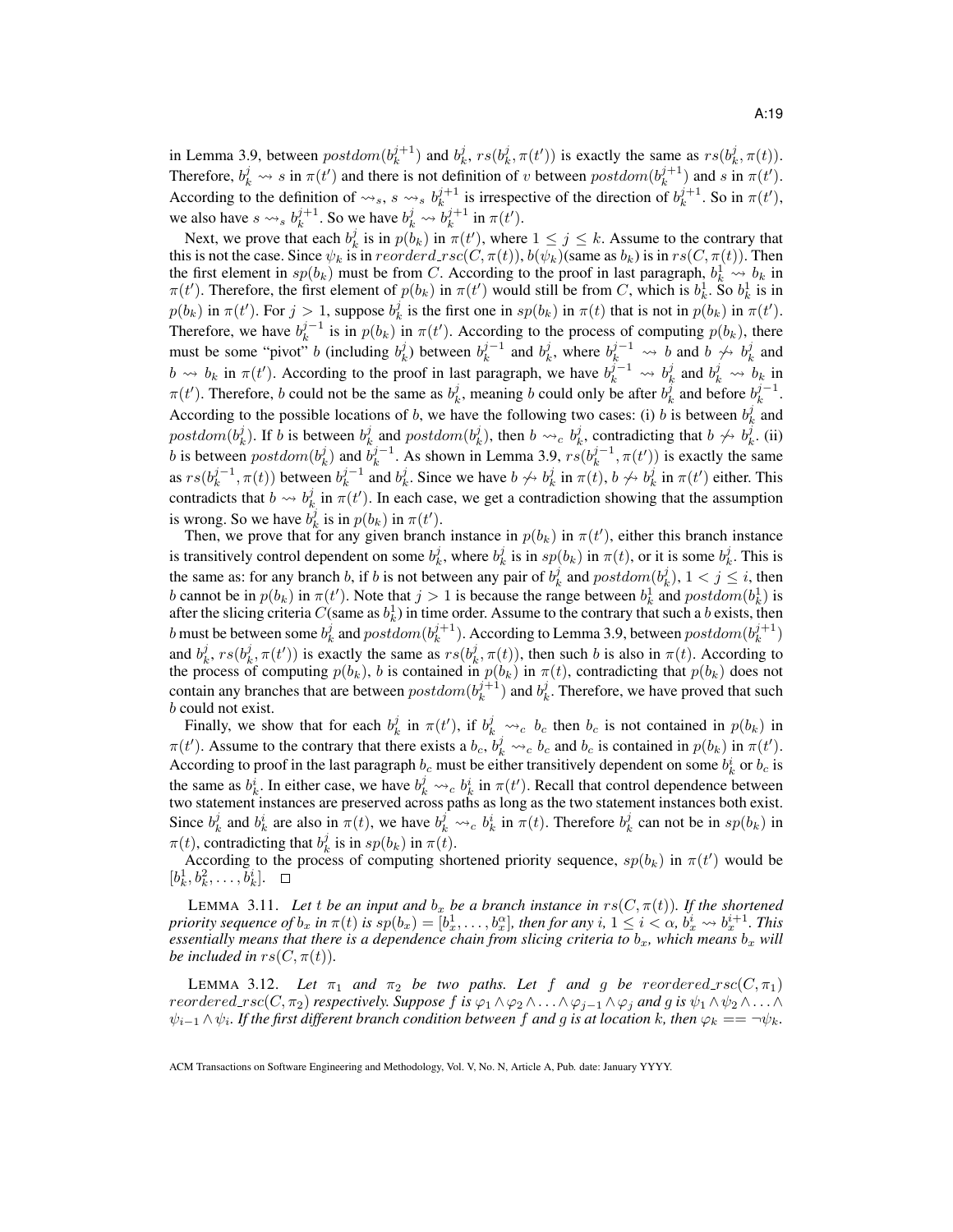PROOF. We first show that  $b(\varphi_k)$  and  $b(\psi_k)$  must be the same. We prove this by contradiction. Assume to the contrary that  $b(\varphi_k)$  and  $b(\psi_k)$  are different. Let  $b(\varphi_k)$  be  $b_x$  and  $b(\psi_k)$  be  $b_y$ . Since the first different branch condition between f and g is at location k,  $\varphi_1 \wedge \varphi_2 \wedge \ldots \wedge \varphi_{k-1}$  (same as  $\psi_1 \wedge \psi_2 \wedge \ldots \wedge \psi_{k-1}$  is satisfied by the input of both paths. , Since the input of  $\pi_1$  satisfy  $\varphi_1 \wedge \varphi_2 \wedge \ldots \wedge \varphi_{k-1}, b_y$  is contained in  $rs(C, \pi_1)$  according to Lemma 3.11. The branch condition  $bc(b_y)$  should not be in  $\psi_1 \wedge \psi_2 \wedge \ldots \wedge \psi_{k-1}$ , which is the same as  $\varphi_1 \wedge \varphi_2 \wedge \ldots \wedge \varphi_{k-1}$ . So  $bc(b_y)$ could only be after  $bc(b_x)$ (same as  $\varphi_k$ ) in reordered rsc(C,  $\pi_1$ ). Similarly,  $bc(b_x)$  could only be after  $bc(b_y)$  in  $reordered\_rsc(C, \pi_2)$ . According to Lemma 3.6, we have  $sp(b_x) > sp(b_y)$  from  $\pi_1$ . Similarly we have  $sp(b_y) > sp(b_x)$  from  $\pi_2$ . This contradicts that the shortened priority sequences are the same in both paths by Lemma 3.10. So  $b(\varphi_k)$  and  $b(\psi_k)$  must be the same.

According to Lemma 3.4 and 3.5,  $\varphi_1 \wedge \varphi_2 \wedge \ldots \wedge \varphi_{k-1}$  can guarantee that the symbolic values of the variables used at  $b(\varphi_k)(\text{same as } b(\psi_k))$  are the same in  $\pi_1$  and  $\pi_2$ . So  $\varphi_k$  could only be different from  $\psi_k$  if the branch  $b(\varphi_k)$  and  $b(\psi_k)$  are evaluated to different directions in  $\pi_1$  and  $\pi_2$ . So we have  $\varphi_k == \neg \psi_k$ .  $\Box$ 

LEMMA 3.13. Let t and t' be two inputs. If  $t' \models \psi_1 \land \psi_2 \land \ldots \land \psi_{i-1} \land \neg \psi_i$ , where  $\psi_1 \land \psi_2 \land \ldots \land \psi_i$  $\ldots \wedge \psi_{i-1} \wedge \psi_i$  is a prefix of  $reodered\_rsc(\dot{C}, \pi(t))$ , then  $reordered\_rsc(C, \pi(t'))$  must contain  $\psi_1 \wedge \psi_2 \wedge \ldots \wedge \psi_{i-1} \wedge \neg \psi_i$  *as a prefix.* 

PROOF. We will prove the following properties of  $\pi(t')$ :

- Each  $b(\psi_k)$ ,  $1 \le k \le i$ , in  $\pi(t)$  is executed in  $\pi(t')$  and the variables used in each  $b(\psi_k)$  have the same symbolic values in  $\pi(t)$  and  $\pi(t')$ .
- Each  $b(\psi_k)$ ,  $1 \le k \le i$ , in  $\pi(t)$  is contained in  $rs(\pi(t'))$ .
- The order of the branch conditions is the same as  $\psi_1 \wedge \psi_2 \wedge \ldots \wedge \psi_{i-1} \wedge \neg \psi_i$  in  $\pi(t')$ .
- The first i branch conditions of  $reodered_rsc(C, \pi(t))$  must be from the branch instances  ${b(\psi_k)|1 \leq k \leq i}.$

Each  $b(\psi_k)$ ,  $1 \leq k \leq i$ , in  $\pi(t)$  is executed in  $\pi(t')$  and the variables used in each  $b(\psi_k)$ have the same symbolic values in  $\pi(t)$  and  $\pi(t')$ . Since  $k \leq i$ , so  $\psi_1 \wedge \psi_2 \wedge \ldots \wedge \psi_{i-1} \wedge \neg \psi_i \Rightarrow$  $\psi_1 \wedge \psi_2 \wedge \ldots \wedge \psi_{k-1}$ . According to Lemma 3.4 and 3.5, each  $b(\psi_k)$  in  $\pi(t)$  is executed and the variables used in each  $b(\psi_k)$  have the same symbolic values in  $\pi(t)$  and  $\pi(t')$ .

Each  $b(\psi_k)$ ,  $1 \leq k \leq i$ , in  $\pi(t)$  is contained in  $rs(\pi(t'))$ . Since  $k \leq i$ , so  $\psi_1 \wedge \psi_2 \wedge \ldots \wedge \psi_k$  $\psi_{i-1} \wedge \neg \psi_i \Rightarrow \psi_1 \wedge \psi_2 \wedge \ldots \wedge \psi_{k-1}$ . According to Lemma 3.11, each  $b(\psi_k)$  in  $\pi(t)$  is contained in  $rs(\pi(t'))$ .

The order of the branch conditions is the same as  $\psi_1\wedge\psi_2\wedge\ldots\wedge\psi_{i-1}\wedge\neg\psi_i$  in  $\pi(t')$ . Let  $\psi_j$  and  $\psi_k$  be any two branch conditions in  $\psi_1 \wedge \psi_2 \wedge \ldots \wedge \psi_{i-1} \wedge \neg \psi_i$ , where  $1 \leq j < k \leq i$ . According to Lemma 3.7, if  $\psi_i$  is before  $\psi_k$ , then  $sp(b(\psi_i)) > sp(b(\psi_k))$ . According to Lemma 3.10, the priority sequence of  $\tilde{b}(\psi_j)$  and  $b(\psi_k)$  in  $\pi(t')$  are the same as those in  $\pi(t)$  respectively. Therefore in  $\pi(t')$ , we also have  $sp(b(\psi_j)) > sp(b(\psi_k))$ . This shows that the relative order of any two branch conditions in  $\psi_1 \wedge \psi_2 \wedge \ldots \wedge \psi_{i-1} \wedge \neg \psi_i$  are the same  $\pi(t)$  and  $\pi(t')$ . Therefore, the order of the branch conditions is the same as  $\psi_1 \wedge \psi_2 \wedge \ldots \wedge \psi_{i-1} \wedge \neg \psi_i$ , in  $\pi(t')$ .

The direction of each branch instance is restricted by the corresponding branch condition in  $\psi_1 \wedge \psi_2$  $\psi_2 \wedge \ldots \wedge \psi_{i-1} \wedge \neg \psi_i.$ 

The first i branch conditions of  $reodered\_rsc(C, \pi(t))$  must be from the branch instances  ${b(\psi_k)}$   $1 \leq k \leq i$ . Assume to the contrary that this is not the case. Let  $\varphi$  be the first branch condition whose branch instance is not in  $\{b(\psi_k)|1 \leq k \leq i\}$  and  $\varphi$  is one of the first i branch conditions in reordered rsc(C,  $\pi(t')$ ). According to the above proof, all the branch conditions before  $\varphi$  are satisfied by t. Therefore, according to Lemma 3.10,  $b(\varphi)$  appears in  $\pi(t)$ . Since  $sp(\varphi) > sp(\psi_i)$ , this contradicts that  $b(\varphi)$  does not appear in  $\{b(\psi_k)|1 \leq k \leq i\}$ .

According to the above proved properties,  $reordered\_rsc(\tilde{C}, \pi(t'))$  must contain  $\psi_1 \wedge \psi_2 \wedge \ldots \wedge$  $\psi_{i-1} \wedge \neg \psi_i$  as a prefix.  $\square$ 

We now prove the completeness of our path search method.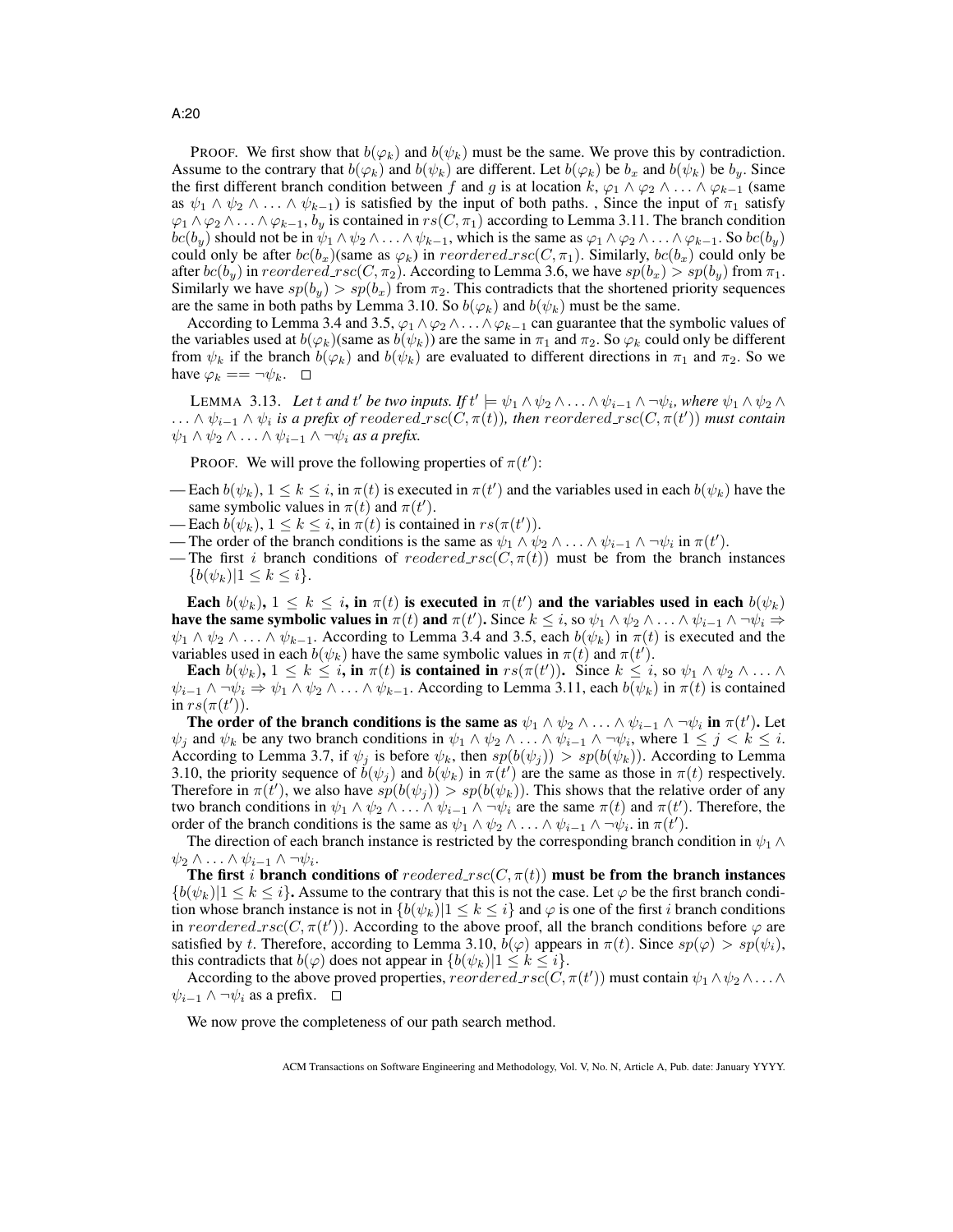**THEOREM** 3.14. *Given a program P and an execution trace*  $\pi(t)$  *for input t in P*, *Algorithm 1* must explore an execution trace  $\pi(t')$  for some input t' such that  $\pi(t)$  and  $\pi(t')$  share the same *relevant-slice condition (irrespective of the initial test input with which Algorithm 1 is started) provided the total number of relevant-slice conditions in* P *is bounded.*

**PROOF.** Consider *any* input t in program P, its execution trace  $\pi(t)$  and the associated reordered *relevant-slice condition* g. We use  $dist(f, g)$  to denote the distance from f to g where f is also a reordered *relevant-slice condition* of some path. Suppose  $f = \varphi_1 \wedge \varphi_2 \wedge \ldots \wedge \varphi_{j-1} \wedge \varphi_j$  and  $g = \psi_1 \wedge \psi_2 \wedge \ldots \wedge \psi_{i-1} \wedge \psi_i$ . Let k be the number such that (i) for all  $m \leq k$  we have  $\varphi_m == \psi_m$ , and (ii) either  $k == min(i, j)$  or  $\varphi_{k+1} \neq \psi_{k+1}$ .

We first show that when  $k == min(i, j)$ , it must be that  $f == g$ . Without losing generality, let us assume to the contrary that  $f \neq g$  and  $k == j$ , which means that  $i > j$ . If an input  $t_f$  satisfies f, then  $t_f \models \varphi_1 \land \varphi_2 \land \ldots \land \varphi_{j-1} \land \varphi_j$ , which is the same as  $t_f \models \psi_1 \land \psi_2 \land \ldots \land \psi_{j-1} \land \psi_j$ . According to the proof of Lemma 3.10,  $b(\psi_{j+1})$  must appear in the trace  $\pi(t_f)$ , which contradicts that the first k branch conditions in f and g are the same and the length of f is only k.

We now define the distance on reordered *relevant-slice conditions*. Given two reordered *relevantslice conditions* f and g, we define  $dist(f, g) \equiv 1 - \frac{k}{i}$ . When  $dist(f, g) = 0$ , f and g are the same. The definition of *dist* is asymmetric, that is,  $dist(f, g) \neq dist(g, f)$  is possible.

In Algorithm 1, we maintain a  $f_{current}$  which has the closest distance to  $g$  among all the explored *relevant-slice conditions.* Suppose  $f_{current} = \varphi_1 \wedge \varphi_2 \wedge \ldots \wedge \varphi_{j-1} \wedge \varphi_j$  and  $g = \psi_1 \wedge \psi_2 \wedge \ldots \wedge \varphi_j$  $\psi_{i-1} \wedge \psi_i$ . Suppose the first different branch condition between  $f_{current}$  and g is at location  $k + 1$ . When  $f_{current}$  is explored, the partial *relevant-slice condition*  $\varphi_1 \wedge \varphi_2 \wedge \ldots \wedge \varphi_k \wedge \neg \varphi_{k+1}$  is pushed into the stack. This formula will be eventually processed by our path search algorithm, provided the total number of *relevant-slice conditions* is bounded in program P.

According to Lemma 3.12,  $\neg \varphi_{k+1} = \psi_{k+1}$ . It is clear that  $\varphi_1 \wedge \varphi_2 \wedge \dots \wedge \varphi_k \wedge \neg \varphi_{k+1}$  is the same as  $\psi_1 \wedge \psi_2 \wedge ... \wedge \psi_k \wedge \psi_{k+1}$ . Note that  $g = \psi_1 \wedge \psi_2 \wedge ... \wedge \psi_i$  is satisfiable, as g is the *relevant-slice condition* of a feasible path  $\pi(t)$ . Since  $k < i$  ( $f_{current}$  and g are same up to the first k conjuncts),  $g \Rightarrow \psi_1 \wedge \psi_2 \wedge ... \wedge \psi_k \wedge \psi_{k+1}$ . Since g is satisfiable,  $\varphi_1 \wedge \varphi_2 \wedge ... \wedge \varphi_k$  $\varphi_k \wedge \neg \varphi_{k+1}$  (same as  $\psi_1 \wedge \psi_2 \wedge \dots \wedge \psi_k \wedge \psi_{k+1}$ ) is also satisfiable. Let  $t_0$  be an input which satisfies  $\varphi_1 \wedge \varphi_2 \wedge ... \wedge \varphi_k \wedge \neg \varphi_{k+1}$ , that is  $t_0 \models \varphi_1 \wedge \varphi_2 \wedge ... \wedge \varphi_k \wedge \neg \varphi_{k+1}$ . Using Lemma 3.13 we get that  $reordered\_rsc(C, \pi(t_0))$  contains  $\varphi_1 \wedge \varphi_2 \wedge ... \wedge \varphi_k \wedge \neg \varphi_{k+1}$  (which is same as  $\psi_1 \wedge \psi_2 \wedge \ldots \wedge \psi_k \wedge \psi_{k+1}$  as a prefix. By the definition of distance dist, the distance from *reordered\_rsc*( $C, \pi(t_0)$ ) to g should be

$$
dist(reordered\_rsc(C, \pi(t_0)), g) \le 1 - \frac{k+1}{i} < 1 - \frac{k}{i}
$$

Replacing  $f_{current}$  with  $reordered\_rsc(C, \pi(t_0))$  will therefore decrease  $dist(f_{current}, g)$ . Thus, from  $f_{current}$  our path search algorithm moves to the execution trace for input  $t_0$  in one step. Since g contains only i conjuncts, we need at most i such steps to make  $dist(f_{current}, g)$  to be 0. When  $dist(f_{current}, g) = 0$ , we have a path  $\pi(t')$  that has the same reordered *relevant-slice condition* with g (such a t' can be found since in each step of replacing  $f_{current}$  we obtain a feasible execution trace which is executed by at least one program input). Since the reordered *relevant-slice conditions* of  $\pi(t)$  and  $\pi(t')$  are identical, therefore the *relevant-slice conditions* of  $\pi(t)$  and  $\pi(t')$  must be identical.  $\square$ 

#### **4. IMPLEMENTATION**

In this section, we discuss our combined infra-structure for symbolic execution and dependency analysis of Java programs.

Our implementation is based on JSlice[Wang and Roychoudhury 2008]<sup>1</sup>. JSlice is an open-source dynamic slicing tool working on Java bytecodes. We have extended JSlice to compute *relevant-slice*

<sup>1</sup>http://jslice.sourceforge.net/

ACM Transactions on Software Engineering and Methodology, Vol. V, No. N, Article A, Pub. date: January YYYY.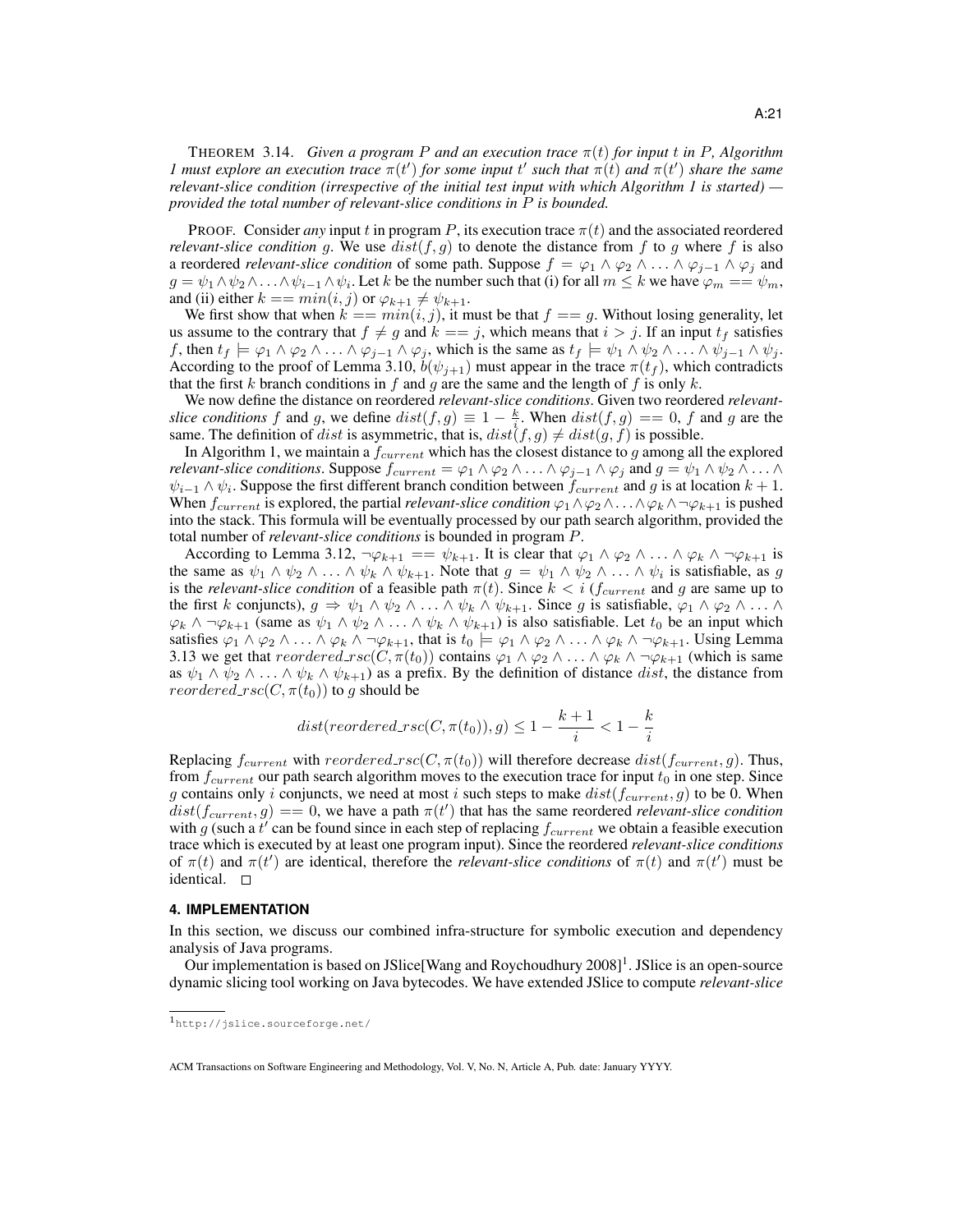

Fig. 8: Architecture of *relevant-slice condition* computation

*conditions*. The architecture of our extended JSlice is shown in Figure 8. The "Operand Stack" in Figure 8 stands for the stack of operands in a method activation frame. The recorded execution trace of JSlice does not contain operand stack information. This is a design choice for keeping the trace compact. During slicing, we need to recover the execution stack from a recorded trace to derive operation on stack variables. For example, given an iload instruction (loading integer to the top of current stack), we need the operand stack to know which stack variable is modified. Different from stack variables, operations of heap variables are directly recorded in execution trace.

JSlice keeps the collected trace in a compressed form to achieve scalability. The compression is online — as the trace is generated it is simultaneously compressed and then slicing is done on the compressed trace. The slicing algorithm works directly on the compressed trace. We design our extension of JSlice to retain this feature (of analyzing compressed traces without decompression).

In Figure 8, relevant slicing and symbolic execution are separated for ease of understanding. However, we do not need the entire relevant slicing result to start computing *relevant-slice condition* in the implementation. The process of constructing the *relevant-slice condition* is done along with the backward relevant slicing to achieve efficiency. Since the relevant slicing process is backward, we also compute the relevant slice condition via a backward symbolic execution which starts from the slicing criteria and stops at the beginning of the trace.

For backward symbolic execution, we keep a set of symbolic values whose definitions have not been encountered and need to be explained later in the backward symbolic execution process. The symbolic value of a variable v is explained by either an assignment to v or by program input to v. Let us take the sample program in Figure 1 to show our backward symbolic execution on a relevant slice. Note that although we show this example at the source code level, our implementation is at the Java bytecode level. Suppose the input is  $\overline{\langle x = 6, y = 5, z = 2 \rangle}$ . The relevant slice for the execution trace of this input is [5, 6, 9, 10, 15, 16]. Backward symbolic execution along this relevant slice is shown in Table III. The set of to-be-explained variables are shown in the third column of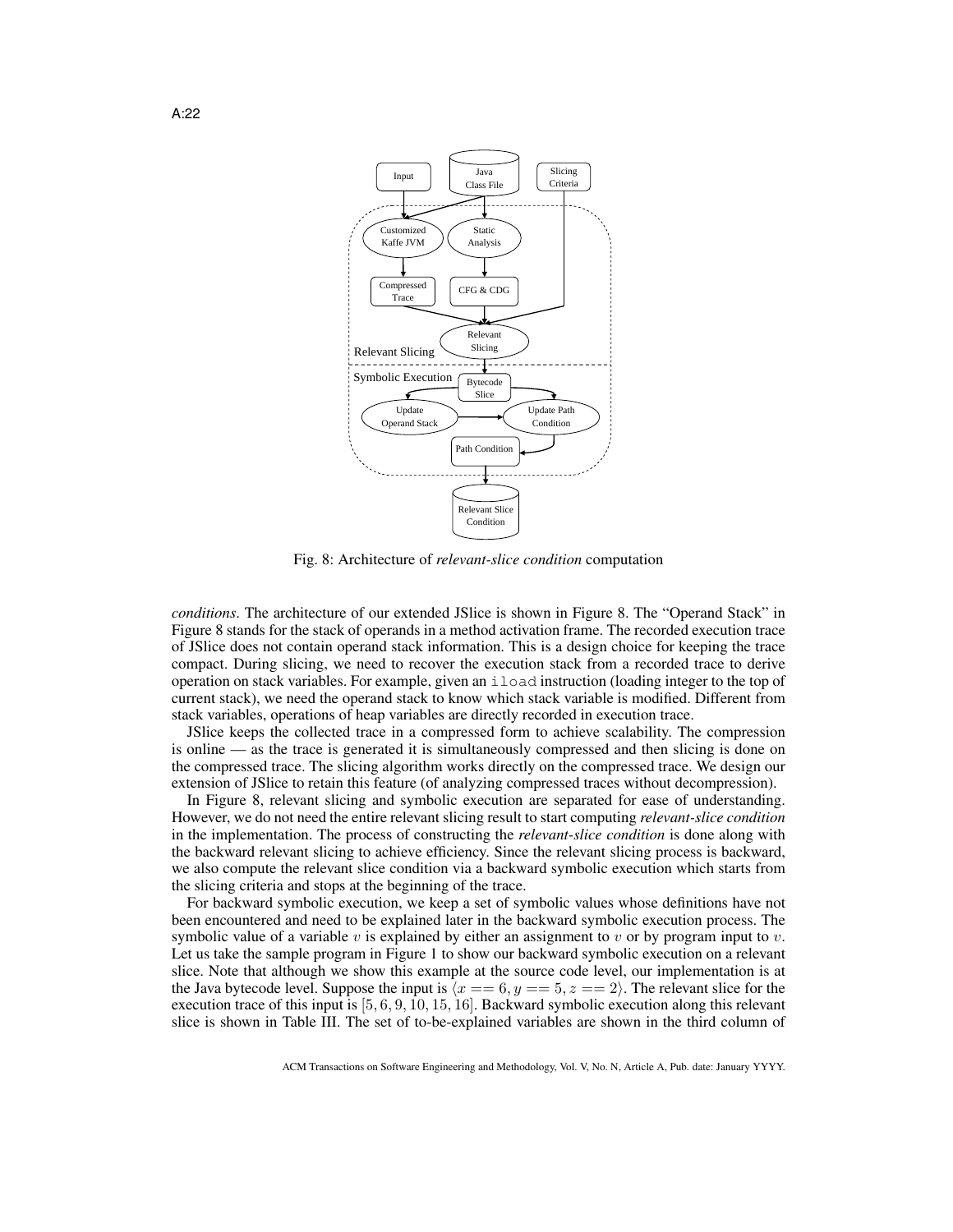| Relevant slice    | Symbolic values                                           | To be explained variables | Relevant slice condition      |  |  |
|-------------------|-----------------------------------------------------------|---------------------------|-------------------------------|--|--|
| 16 return out;    |                                                           | out                       | true                          |  |  |
| 15 out = $b$ ;    | $out \rightarrow b$                                       | $\bm{b}$                  | true                          |  |  |
| $10 b = a;$       | $\{out \rightarrow a, b \rightarrow a\}$                  | $\boldsymbol{a}$          | true                          |  |  |
| 9 if $(x+y > 10)$ | $\{out \rightarrow a, b \rightarrow a\}$                  | a, x, y                   | $x + y > 10$                  |  |  |
| $6a = x;$         | $\{out \rightarrow x, b \rightarrow x, a \rightarrow x\}$ | x, y                      | $x + y > 10$                  |  |  |
| 5 if $(x-y > 0)$  | $\{out \rightarrow x, b \rightarrow x, a \rightarrow x\}$ | x, y                      | $x - y > 0 \wedge x + y > 10$ |  |  |

Table III: Backward symbolic execution example

# Table III.

To construct the *relevant-slice conditions*, we need to precisely represent the semantics of each bytecode type in the generated formulae. There are more than 200 different bytecode types in the Java Virtual Machine instruction set, and all of them are handled in our implementation. Our implementation also handles native method calls. However, due to the JSlice version that our implementation is based on, currently we cannot handle programs with multi-threading and reflection.

In the original implementation of JSlice, the concrete operand values of most executed instructions are not stored in the compressed trace as they are not needed in the slicing process. However, these values are needed when the semantics of some operations cannot be precisely modelled. In such cases, we have to under-approximate the generated path condition/*relevant-slice condition* by concretizing certain symbolic values in the *relevant-slice condition*. For example, Java allows a program to use libraries written in other languages through native method call. Since the native calls cannot be traced in Java Virtual Machine, the symbolic return values from native calls cannot be precisely modelled. In this case, we simply concretize the symbolic return value from a native call using the concrete return value of the native call (therefore, the concrete return value of native calls are traced in our implementation).

As mentioned in Section 3, we need to reorder the branch conditions in a *relevant-slice condition* in our path exploration process. Let  $rs(C, \pi)$  be the relevant slice on trace  $\pi$  w.r.t. the slicing criteria C. Let  $rsc(C, \pi)$  be the *relevant-slice condition* computed on  $rs(C, \pi)$ . To reorder the branch conditions in  $rsc(C, \pi)$  using the *reorder* procedure shown in Algorithm 1, we need to compute a relevant slice using each branch instance in  $rs(C, \pi)$  as the slicing criteria. Suppose there are m branch instances in  $rs(C, \pi)$ , our implementation traverses the trace  $\pi$  for m times to compute the  $m$  relevant slices. In future, we plan to speed up this process, by computing all  $m$  relevant slices at the same time of computing  $rs(C, \pi)$ . We also observe that there are a lot similarities among the slices w.r.t. different branch instances (used as slicing criteria) in the same trace. For example, if a branch instance  $b_i$  is in the relevant slice of branch instance  $b_j$ , then the relevant slice w.r.t.  $b_i$  is a subset of the relevant slice w.r.t.  $b_j$ . In future, we could exploit the similarities among these slices to further reduce the cost of our *reorder* procedure.

Our execution engine is a combined infra-structure for dynamic dependency analysis and dynamic symbolic execution. Thus, apart from computing *relevant-slice conditions*, we can simply disable the dependency analysis in our engine to compute path conditions. The path conditions and relevant-slice conditions generated from our tool are in the SMT-LIB format<sup>2</sup>, which can be solved by various Satisfiability Modulo Theory or SMT solvers. In our implementation, we choose Z3 [De Moura and Bjørner  $2008$ ]<sup>3</sup> as the SMT solver for our tool.

#### **5. EXPERIMENTS**

In the following, we first compare our *relevant-slice condition* based path exploration method with *path condition* based path exploration. We then present three applications of *relevant-slice condi-*

<sup>2</sup>http://www.smt-lib.org/

<sup>3</sup>http://research.microsoft.com/en-us/um/redmond/projects/z3/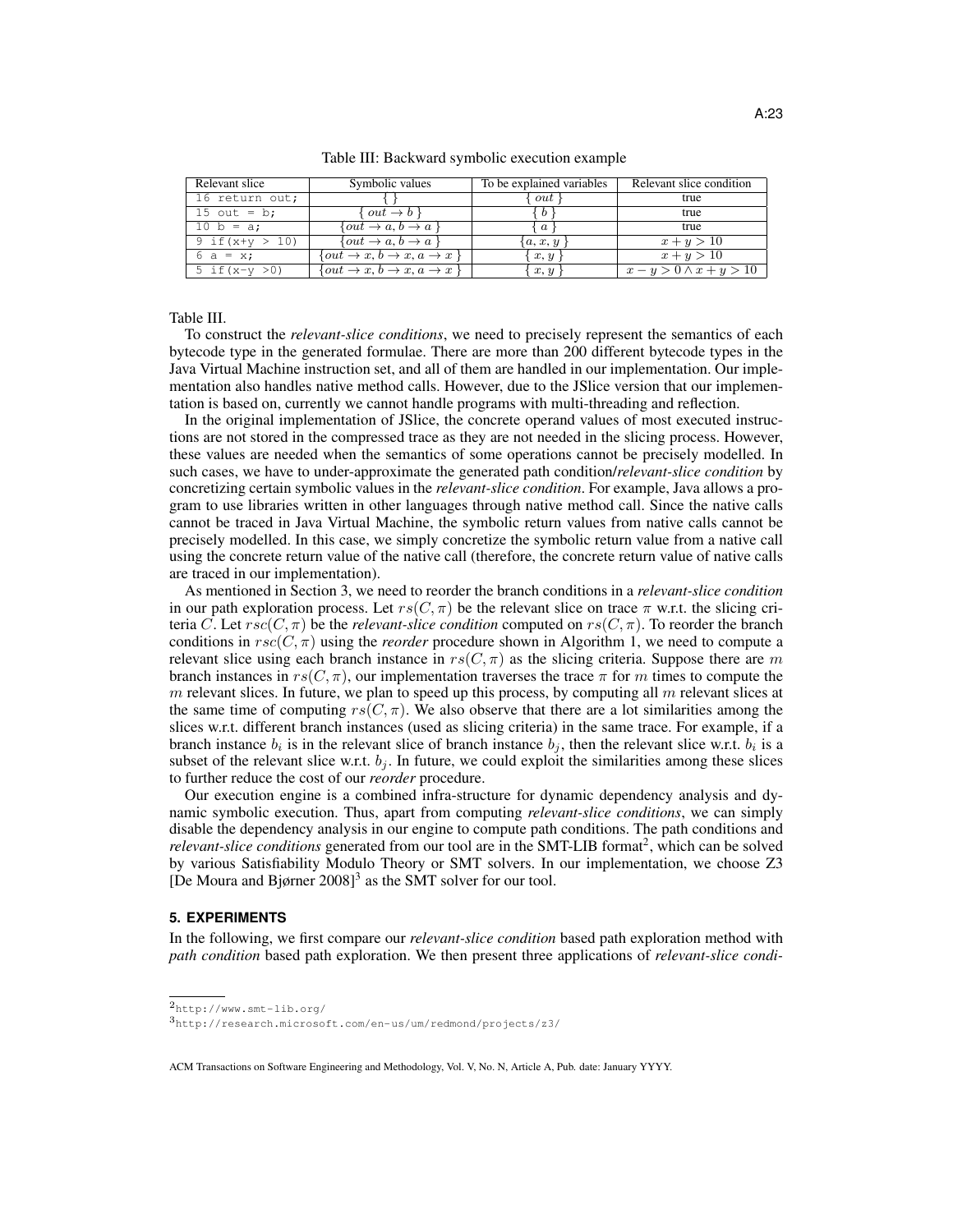| Subject prog.           | Size (LOC) | RSC coverage | Time                      |       | #Testcases |     | Avg. formula size |        | #Solver calls |      |
|-------------------------|------------|--------------|---------------------------|-------|------------|-----|-------------------|--------|---------------|------|
|                         |            |              | $\overline{\mathrm{RSC}}$ | PС    | <b>RSC</b> | PС  | <b>RSC</b>        | РC     | <b>RSC</b>    | PC   |
| Tcas                    | 113        | 100%         | 6.3s                      | 13.1s | 29         | 88  | 5744              | 64810  | 412           | 939  |
| <b>BinarySearchTree</b> | 175        | 75%          | 6.1s                      | 58.6s | 64         | 453 | 3836              | 49266  | 163           | 3188 |
| OrdSet                  | 211        | 79%          | 2.1s                      | 7.4s  |            | 59  | 6444              | 55461  | 96            | 293  |
| Schedule                | 257        | 100%         | 0.3s                      | 15.4s |            | 75  | 1808              | 13728  |               | 932  |
| DisjointSet             | 102        | 100%         | 20.8s                     | 64.8s | 69         | 278 | 7643              | 170533 | 1192          | 3855 |

Table IV: Experiments in full program exploration

*tions* in: i) the debugging of evolving programs and ii) test-suite augmentation and iii) mining finite state automata from programs.

Algorithm 3 PCExplore:path exploration using path condition

```
1: Input:
 2: \vec{P}: The program to test
 3: t : An initial test case for P4: Output:
 5: T: A test-suite for P
 6:
 7: Stack = null // The stack of partial PC to be explored
 8: Execute(t, 0)9: while Stack is not empty do
10: let \langle f, j \rangle = pop(Stack)<br>11: if f is satisfiable then
           if f is satisfiable then
12: let \mu be one input that satisfies f<br>13: put \mu into T13: put \mu into T<br>14: Execute(\mu)
                 Execute(\mu, j)15: end if
16: end while
17: return T18:
19: procedure Execute(t, n)<br>20: execute t in P and com
20: execute t in P and compute path condition pc<br>
21: let pc = \psi_1 \wedge \psi_2 \wedge \ldots \wedge \psi_{m-1} \wedge \psi_m21: let pc = \psi_1 \wedge \psi_2 \wedge \ldots \wedge \psi_{m-1} \wedge \psi_m<br>22. for all i from n+1 to m do
            for all i from n+1 to m do
23: let h = (\psi_1 \land \psi_2 \land ... \land \psi_{i-1} \land \neg \psi_i)<br>24: push \langle h, i \rangle into Stack
24: push \langle h, i \rangle into Stack<br>25: and for
            end for
26: return
27: end procedure
```
## **5.1. Path exploration**

We compare our path exploration algorithm RSCExplore in Algorithm 1 with the PCExplore shown in Algorithm 3. The PCExplore algorithm closely resembles our RSCExplore algorithm in Algorithm 1. The main difference is that PCExplore uses path condition instead of *relevant-slice condition*. Because of using path condition, neither slicing nor reordering takes place in PCExplore.

The subject programs shown in Table IV are from SIR [Do et al. 2005] repository. Tcas and Schedule are originally written in C language, we manually translate them into Java language. For Tcas and Schedule, the slicing criteria are set as the final program outputs. For the other three datastructure programs, the slicing criteria are set as the outputs of the test drivers. The lines of code (LOC) in each program are also shown in Table IV.

The completeness of exploration is difficult to achieve in practice for several reasons. Two of the main reasons are (i) the limited power of current SMT solvers and (ii) imprecise modeling of program semantics for symbolic execution. Because of these two reasons, our technique may miss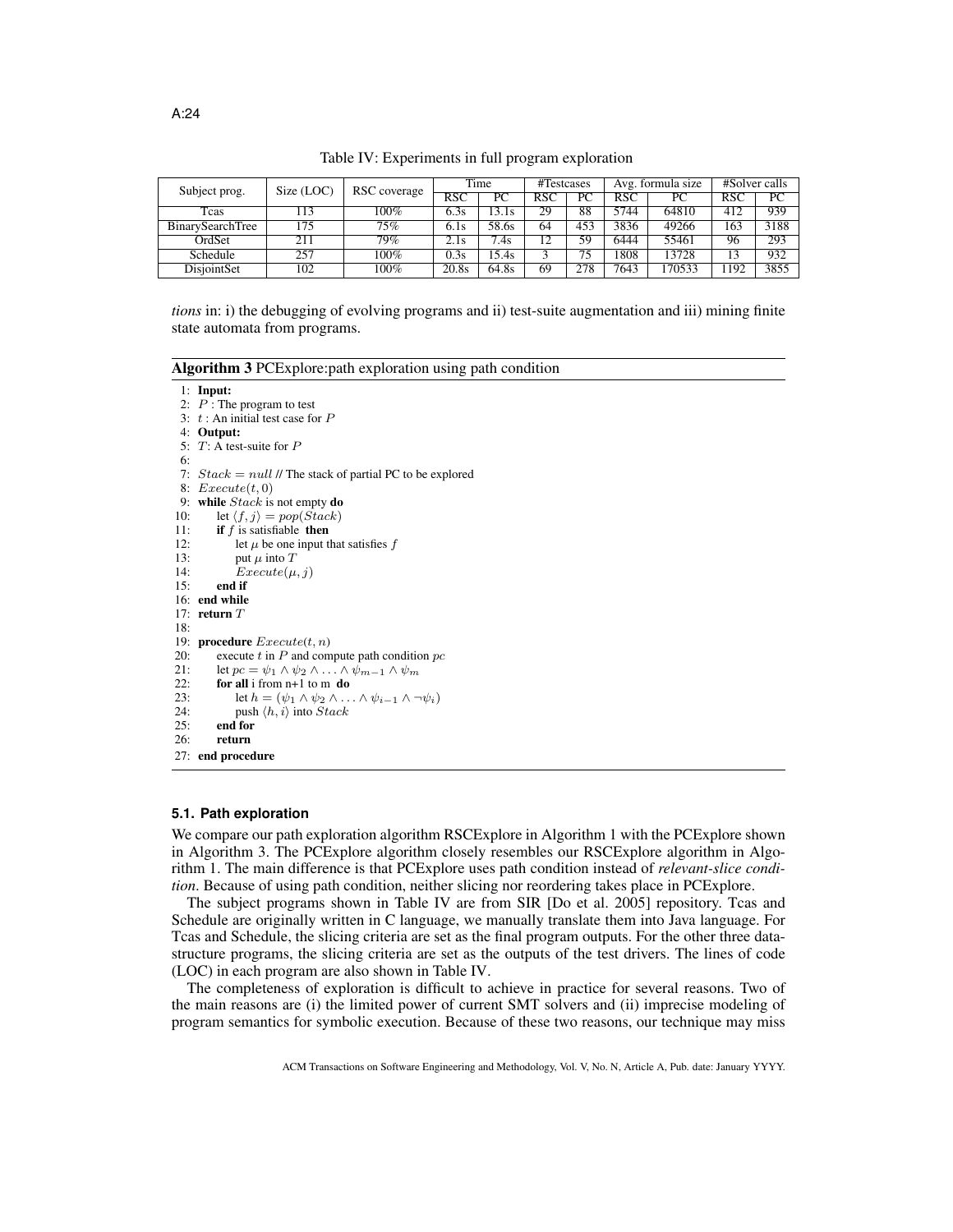```
1 int foo(int x, int y){ //input<br>2 int out; //output
    int out; //output
3 int a[2] = \{0, 1\};
4 \quad \text{if}(x > 0)5 System.out.println("x is greater than zero");
6 if(a[x]>0){
7 if(y > 0)8 out = 1;
9 else
10 out = -1;11 }else{
12 out = 0;13 }
14 return out;//slicing criteria
15 }
```
Fig. 9: Example of imprecise array modelling

a certain *relevant-slice condition* rsc<sup>i</sup> when PCExplore can explore a path whose *relevant-slice* condition is  $rsc_i$ . More discussion of the incompleteness of SMT solvers is provided in Section 6. In the next paragraph, we explain how imprecise modeling of array can cause our implementation to be not as complete as PCExplore in terms of *relevant-slice condition* coverage.

Consider the example program in Figure 9. The branch in line 6 uses  $a[x]$  in its branch condition. In our current implementation, we concretize symbolic array index using the value observed at execution time. Suppose the initial input for the program in Figure 9 in both our method RSC-Explore and PCExplore is  $\langle x \rangle = 0, y \rangle = 0$ . When computing the branch condition of line 6 for input  $\langle x == 0, y == 0 \rangle$ , we concretize the symbolic value of x using 0, which is the value of x in line 6 when executing the program with input  $\langle x == 0, y == 0 \rangle$ . After concretization, the branch condition of line 6 is  $\neg(a[0] > 0)$ , which is reduced to *true*. Thus, due to the concretization of symbolic array index, the branch at line 6 cannot contribute a branch condition to either path condition or *relevant-slice condition*. The path condition and *relevant-slice condition* for  $\langle x == 0, y == 0 \rangle$  are  $\neg(x > 0)$  and *true* respectively. Since the *relevant-slice condition* for the initial input  $\langle x == 0, y == 0 \rangle$  is true (containing no branch condition), our technique terminates. However, some *relevant-slice conditions* are missed by our technique. In particular, the *relevantslice conditions* of paths that evaluate branch at line 6 to false are missed. In contrast, PCExplore could explore all feasible paths (hence all *relevant-slice conditions*) of the program in Figure 9. If arrays are modelled precisely, this problem will disappear.

The "RSC coverage" column in Table IV measures how much incompleteness in *relevant-slice condition* coverage is introduced by the imprecise modelling of program semantics in our implementation. The numbers in the "RSC coverage" column are computed as follows. Let the program being explored be P. We employ PCExplore on P to explore program paths and construct a testsuite  $T_{\text{PCExplore}}$  which contains the set of all paths in P covered by PCExplore. For each test case t in TPCExplore, we compute the *relevant-slice condition* on the execution trace of t and put this *relevantslice condition* into a set  $S_{\text{PCExplore}}$ . Similarly, we generate a test-suite  $T_{\text{RSCExplore}}$  for program P using our path exploration method RSCExplore. For each test case  $t$  in  $T_{\text{RSCExplore}}$ , we compute the *relevant-slice condition* on the execution trace of t and put this *relevant-slice condition* into a set  $S_{\text{RSCExplore}}$ . Then the "RSC coverage" column in Table IV is  $\frac{|S_{\text{RSCExplore}}|}{|S_{\text{PCExplore}}|}$ . As shown in Table IV, our method cannot always achieve 100 percent relevant slice coverage as compared to PCExplore due to the imprecise modelling of program semantics in our implementation.

In columns 4-11 of Table IV, we compare the time, number of generated test cases, formula size and number of solver calls between our method RSCExplore and PCExplore. The formula size is measured by the number of bytes in the SMT-LIB formula file. For getting these numbers, both our method (RSC) and the PCExplore method are *run to completion*, and the running time is recorded. Note that the time reported in Table IV includes the time taken in every steps of our method and

ACM Transactions on Software Engineering and Methodology, Vol. V, No. N, Article A, Pub. date: January YYYY.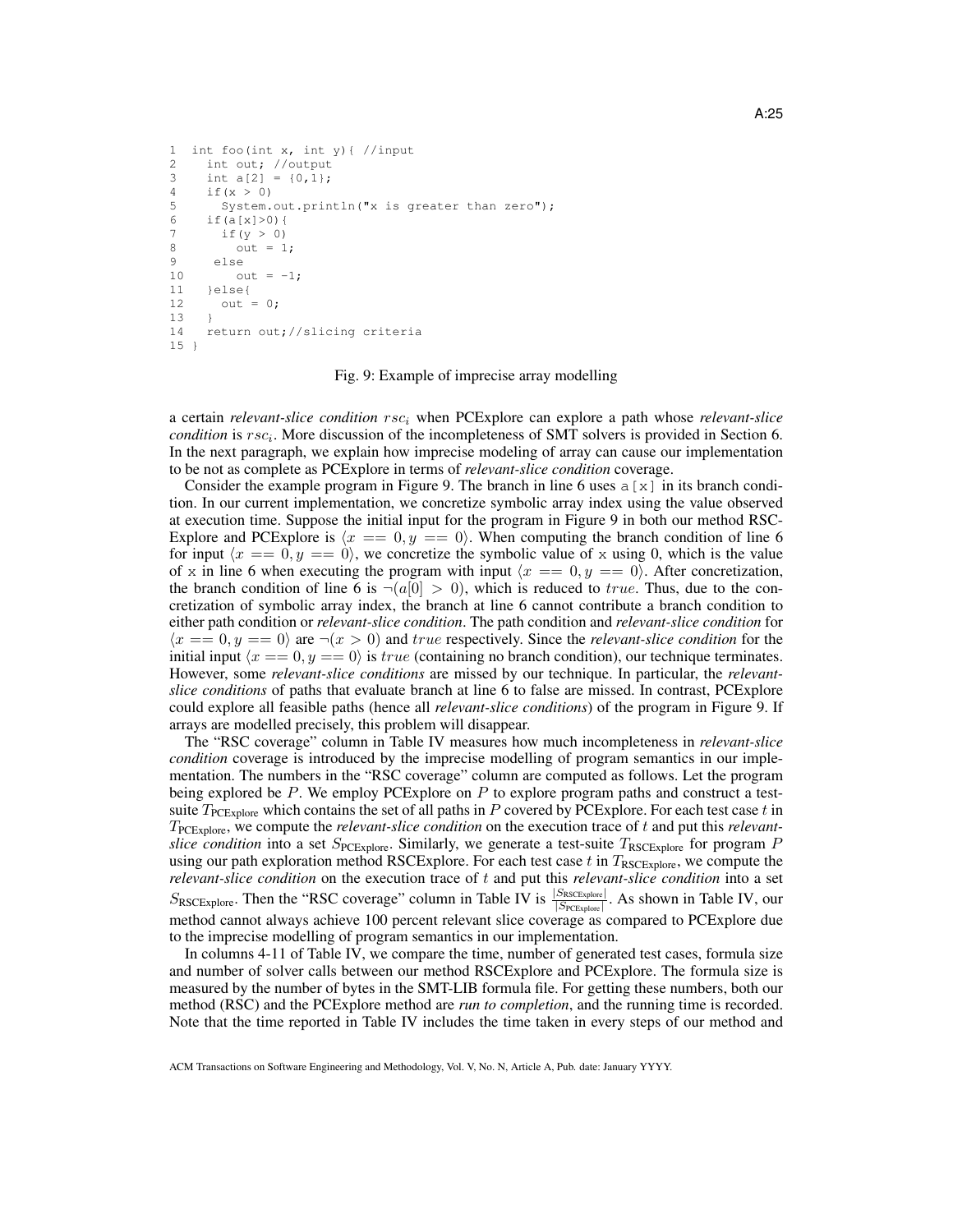

Fig. 10: Relevant-slice condition coverage comparison

PCExplore. For example, the time taken by our method includes the time for program execution, relevant slicing, *relevant-slice condition* computation, branch condition reordering, formula solving, etc. As shown in Table IV, our technique takes much less time than PCExplore. The efficiency comes from several sources. First, since we use *relevant-slice condition* instead of path condition, the formula size of our approach is much smaller than that of PCExplore. This reduces the time taken by the solver. Second, the number of different *relevant-slice conditions* is considerably smaller than the number of path conditions. This reduces both the number of executions and the number of solver calls.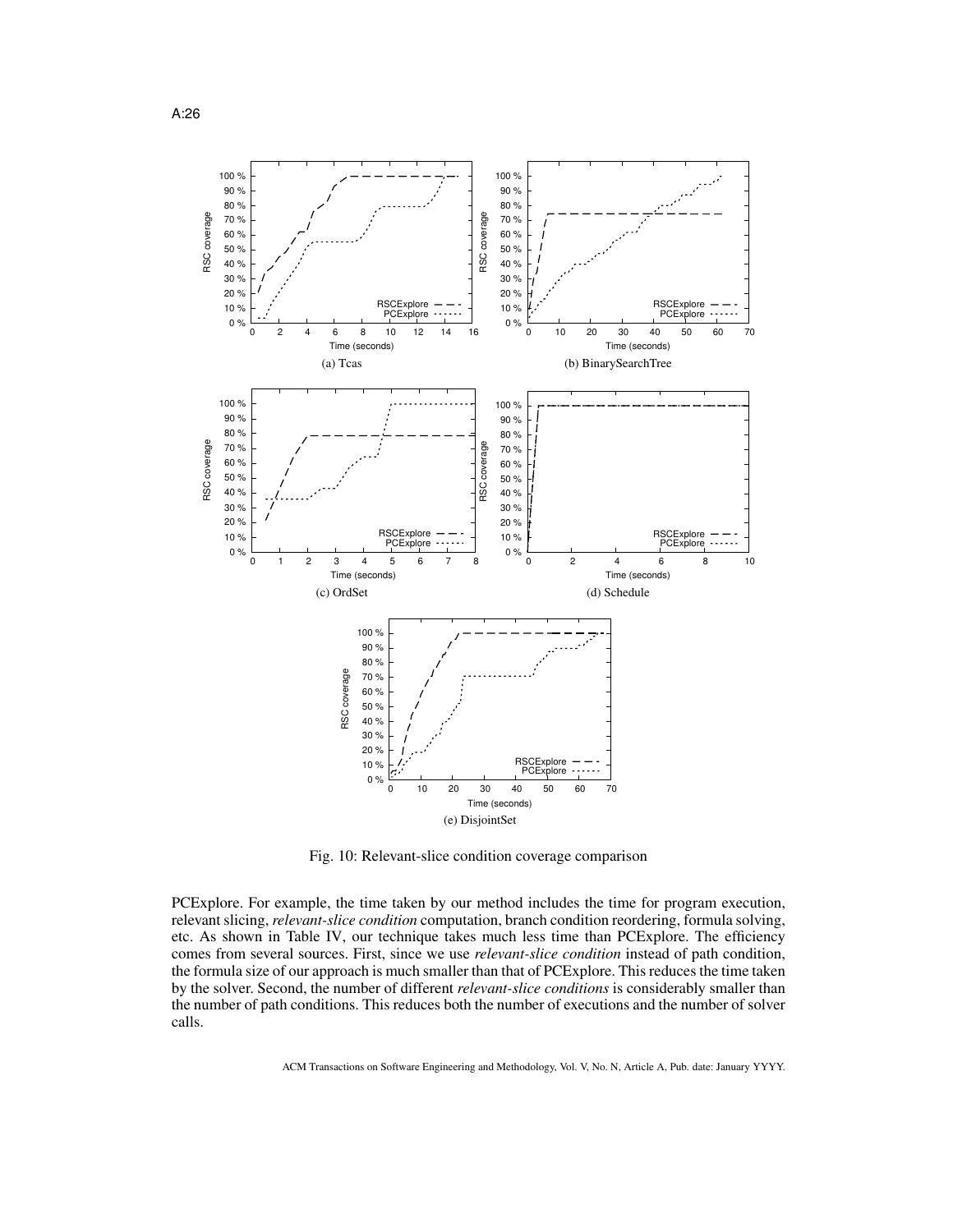| Subject prog. | Stable version                        | Buggy version  | Diff     | Time    |            | Debugging results |            |
|---------------|---------------------------------------|----------------|----------|---------|------------|-------------------|------------|
|               |                                       |                |          | PС      | <b>RSC</b> | PC                | <b>RSC</b> |
| <b>JLex</b>   | $1.2.1(7290$ LOC)<br>$1.1.1(6984$ LOC |                | 518 LOC  | 543 min | .5 min     | 50 LOC            | 3 LOC      |
| <b>JTopas</b> | $0.8(4514$ LOC)                       | $0.7(5754$ LOC | 2489 LOC | 81 min  | 5 min      | 4 LOC             | 4 LOC      |
| NanoXML       | $2.1(4947$ LOC)                       | $2.2(5244$ LOC | 2496 LOC | 2m56s   | 43s        | 8 LOC             | 6 LOC      |

Table V: DARWIN debugging results (LOC stands for Lines of Code)

Figure 10 compares the *relevant-slice condition* coverage of our Algorithm 1 with PCExplore *under the same time limit*. Note that PCExplore intends to achieve path coverage. However, as we have observed - several paths may have the same input-output relationship, and testing is always done by checking outputs. We check the number of *relevant-slice conditions* that are covered by the paths explored in PCExplore. As shown in Figure 10, our technique gets higher *relevant-slice condition* coverage then PCExplore when the given time is short.

# **5.2. Debugging of evolving programs**

The obvious application of *relevant-slice conditions* is in software testing - it groups program paths and can be used to efficiently generate a concise test-suite. We now show another application of *relevant-slice conditions* namely in the debugging of evolving programs. As a program evolves, functionality which worked earlier breaks. This is commonly known as software regressions. For any large scale software development, debugging the root-case of regressions is an extremely time consuming activity.

We applied our *relevant-slice conditions* on the DARWIN method for debugging evolving programs [Qi et al. 2009]. Given two program versions P and P', and a test case t which passes in P but fails in P', the work in [Qi et al. 2009] tries to find the root cause of the failure of  $\hat{t}$  in P'. The debugging proceeds by computing and composing the path conditions of  $t$  in  $P$  and  $P'$ , as follows.

First, the path conditions  $\hat{f}$  and  $f'$  of  $t$  in  $P$  and  $P'$  are computed. We then compute the formula  $f \wedge \neg f'$  as follows. Suppose  $f'$  is  $f' = (\psi_1 \wedge \psi_2 \wedge \dots \wedge \psi_m)$  where  $\psi_i$  are primitive constraints. The following m formulae  $\{\varphi_i \mid 0 \le i < m\}$  are then solved where  $\varphi_i \stackrel{def}{=} f \wedge \psi_1 \wedge \dots \psi_i \wedge \neg \psi_{i+1}$ . We invoke a Satisfiability Modulo Theory or SMT solver to solve the m formulae  $\{\varphi_i \mid 0 \leq i < m\}.$ Finally, for every  $\varphi_i$  which is satisfiable, we can find a single line in the source code which is a potential error root cause — the branch corresponding to  $\psi_{i+1}$  (which is negated in  $\varphi_i$ ).

We observe that the path conditions  $f$  and  $f'$  in the above method can be replaced by *relevantslice conditions*. Path condition is not "goal-directed" — it contains the constraints of branches which are not "related" to the observable error. In particular, a path condition will typically contain constraints for branches which are not in the dynamic or relevant slice of the observable error. Consider the following example program

```
1 ... // input inp1, inp2
2 if (inp1 > 0)
3 x = \text{inp1} + 1;4 else
5 x = \text{inp1} - 1;6 if (inp2 > 0)
7 y = \text{inp2} + 18 else
9 y = \text{inp2} - 1;10 ... // output x, y
```
Suppose the observed value of x is unexpected for inp1 == inp2 == 0 because of a "bug" in line 2 (say, the condition should be inp1 > = 0). The path condition is  $\neg (inp1 > 0) \land \neg (inp2 > 0)$ 0). Clearly, the constraint  $\neg (inp2 > 0)$  corresponding to the branch in line 6 is unrelated to the observable error (unexpected value of x). Indeed, line 6 is not in the dynamic slice or relevant slice of the slicing criterion corresponding to the output value of  $x$  in line 10.

ACM Transactions on Software Engineering and Methodology, Vol. V, No. N, Article A, Pub. date: January YYYY.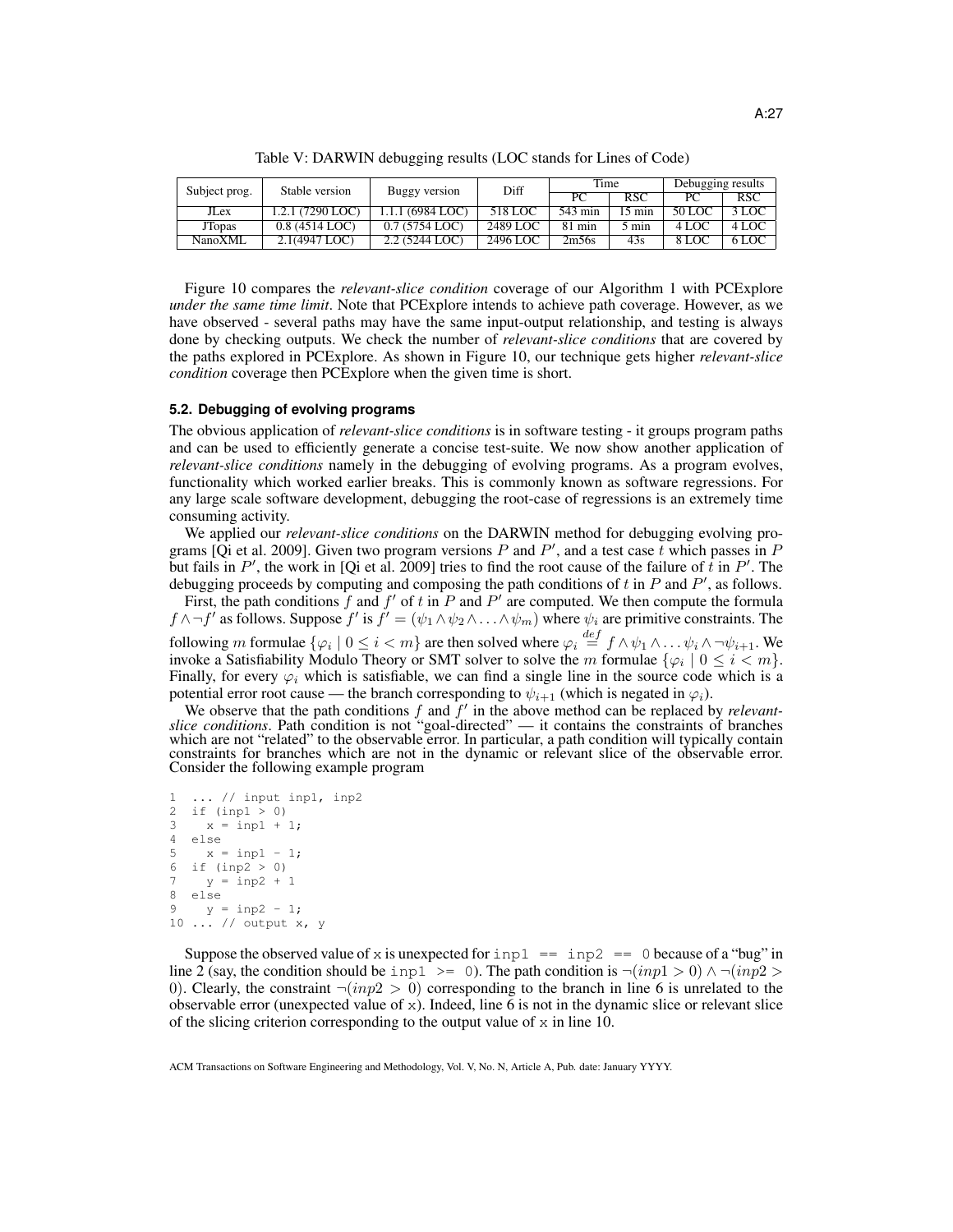Thus, due to the inherent parallelism in sequential programs, path conditions contain constraints for branches which are not in the slice of the observed error. Composing these path conditions for debugging then allows for such "unrelated" branches to be incorporated into the bug report (which is output by the debugging method). Indeed including these "unrelated" branch constraints increases the burden on the SMT solvers invoked by the DARWIN method, both in terms of the size of the formulae and the number of the formulae to solve. In addition, these "unrelated" branch constraints also introduce some false positives into the bug report produced by the DARWIN method.

Replacing path condition with *relevant-slice condition* in the DARWIN method resolves these issues. Thus, given a test case  $t$  that passes in the old version program  $P$  but fails in the new version program  $P'$  — we now compute g and g', the *relevant-slice conditions* of t in P and P' respectively. We then solve  $g \wedge \neg g'$  in a manner similar to the solving of  $f \wedge \neg f'$  in DARWIN (where  $\hat{f}, f'$  were the path conditions of t in programs  $P, P'$ ).

We compare the debugging result of DARWIN using *relevant-slice conditions* with the original DARWIN method (which uses path conditions) in Table V.

Both methods are *fully* automated. We did not use the same SIR programs as used in Section 5.1 because debugging regression errors for SIR programs is usually trivial. This is because the difference between two SIR program versions is usually small. The first subject program being used is JLex<sup>4</sup>. JLex is a lexical analyzer generator written in Java. We use version 1.2.1 of JLex as the stable version, and version 1.1.1 as the buggy version. There are 6984 and 7290 lines of code in version 1.1.1 and version 1.2.2 respectively. The changes across version 1.1.1 and version 1.2.1 consist of 518 lines of code. In particular, the version 1.1.1 of JLex cannot recognize  $\gamma$  as the newline symbol, while in version 1.2.1 this bug is fixed. We use an input file manifesting this bug.

The experimental results from DARWIN using *relevant-slice conditions* vs. the original DAR-WIN method appears in Table V. The original DARWIN method, which uses path conditions, takes 543 minutes (or 9 hours) to perform the debugging. The result of DARWIN is a bug report containing 50 lines of code, which are highlighted to the programmer as potential root-causes of the observable error. In contrast, DARWIN using *relevant-slice condition* takes only 15 minutes. The result is a bug report containing only 3 lines of code — potential root causes of the observed error. Indeed, the actual error root-cause lies in one of these three lines of code. Thus, by using *relevantslice conditions* inside our DARWIN debugging method - we could avoid 47 false positives among the potential error causes which are reported to the programmer. Moreover, there is a huge savings in the debugging time (15 minutes vs 9 hours) which comes from the *relevant-slice conditions* being much smaller than path conditions.

We also conducted experiments using  $JTopas$ <sup>5</sup> as the subject program.  $JTopas$  is a Java library for parsing arbitrary text data. We use version 0.8 of JTopas as the stable version, and version 0.7 as the buggy version. There are 5754 and 4514 lines of code in version 0.7 and version 0.8 respectively. JTopas allows users to customize whitespace characters (i.e. characters that are considered as whitespace characters) by using function *setWhitespaces*. JTopas also uses a boolean field *defaultWhitespaces* to control whether the default whitespace characters are used or the user-customized whitespace characters are used. To use the customized whitespace characters, *defaultWhitespaces* has to be set to *false*. Unfortunately, the buggy JTopas-0.7 does not reset the member *defaultWhitespaces* leading to the default whitespace characters still being used instead of the customized ones although the user has specified the custom whitespace characters. In our experiment, we customize whitespace characters to  $\{ \cdot, \cdot, \cdot, \cdot, \cdot \}$   $\{ \cdot, \cdot, \cdot, \cdot, \cdot, \cdot \}$  by default) and use an input file manifesting the aforementioned bug. The debugging results of DAR-WIN using path condition and DARWIN using *relevant-slice condition* are shown in Table V. The results from the original DARWIN method (using path condition) and DARWIN using *relevantslice condition* are both four lines of code. They both contain the location where  $\ln$  is treated differently between the two versions. The pinpointed location shows that the stable version does

<sup>4</sup>http://www.cs.princeton.edu/˜appel/modern/java/JLex/

<sup>5</sup>http://jtopas.sourceforge.net/jtopas/index.html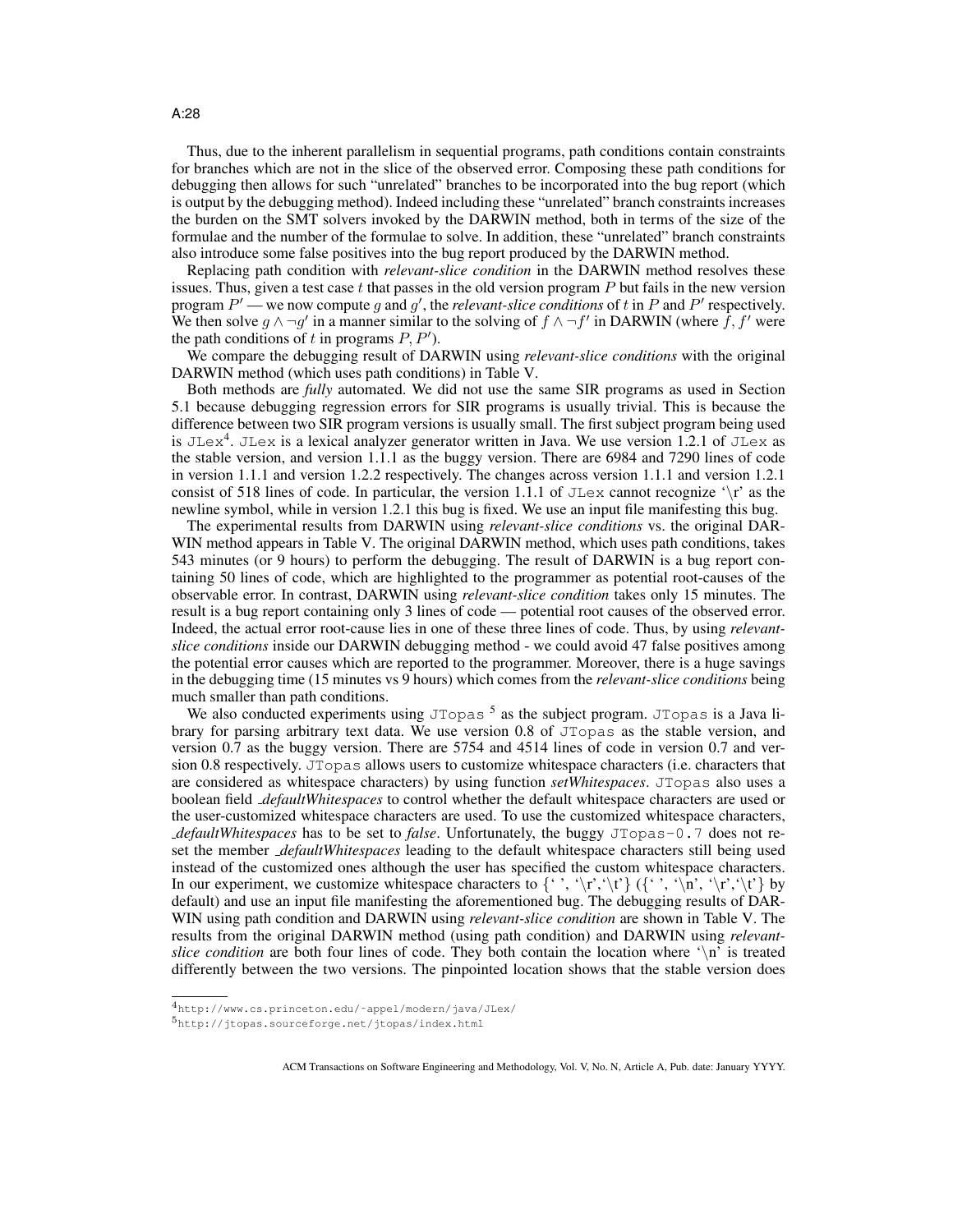```
public int getProperty(String key,
                      int defaultValue)
{
  String val=(String)attributes.get(key);
  if (va1 == null) {
    return defaultValue;
  } else {
   try {
      return parseInt(val);
    } catch (NumberFormatException e) {
       throw invalidValue(key, val);
    }
  }
}
         (a) getProperty in NanoXML-2.1
                                                 public int getProperty(String name,
                                                                        int defaultValue)
                                                 {
                                                   return getIntAttribute(name, defaultValue);
                                                 }
                                                 public int getIntAttribute(String name,
                                                                         int defaultValue)
                                                 {
                                                   String value=(String)attributes.get(name);
                                                   if (value == null) {
                                                     return defaultValue;
                                                   } else {
                                                    try {
                                                       return parseInt(name); //bug
                                                     } catch (NumberFormatException e) {
                                                       throw invalidValue(name, value);
                                                     }
                                                   }
                                                 }
                                                          (b) getProperty in NanoXML-2.2
```
Fig. 11: Regression bug in NanoXML-2.2

not consider ' $\n\in$  'as a whitespace. In contrast, the buggy version still treats ' $\n\in$  's a whitespace because *defaultWhitespaces* is *true* (even though whitespace characters have already been customized). From this clue, the programmer could easily infer that the member *defaultWhitespaces* was not assigned to the correct value. Although using *relevant-slice condition* does not eliminate any false positives in the debugging result, it does reduce the time taken by DARWIN from 81 minutes to 5 minutes.

Lastly, we applied DARWIN technique on a regression bug in NanoXML<sup>6</sup>. NanoXML is a simple XML file parser. A regression bug happened when NanoXML was changed from version 2.1 to version 2.2. The simplified source code of the bug is shown in Figure 11. Given a property name of an XML element as specified in the parameter, the getProperty method is used to get the integer-typed value of the property. The implementation of getProperty method was changed from version 2.1 to 2.2. In particular, in version 2.2, the code was restructured and  $q$ etProperty method was implemented by simply calling another method get IntAttribute. Unfortunately, the implementation of method getIntAttribute contains a bug. The bug lies in the second return statement in Figure 11b. Instead of return parseInt(name), it should be return parseInt (value). We applied our DARWIN debugging technique with version 2.1 as the reference version and version 2.2 as the buggy version. Version 2.1 and version 2.2 of NanoXML have 4947 and 5244 lines of code respectively, and there are 2496 different lines of code between these two versions. The original path-condition-based DARWIN technique took 2 minutes and 56 seconds to generate a bug report with 8 lines of source code. In contrast, DARWIN technique using *relevantslice condition* only took 43 seconds to generate a bug report with 6 lines. Both the debugging time and the debugging result were improved.

## **5.3. Test-suite augmentation**

Test-suite needs to be augmented when old test-suite no longer meets the test requirement due to program changes [Qi et al. 2010; Santelices et al. 2008; Xu et al. 2010]. Suppose a program  $P$  is changed to program  $P'$ . We can employ PCExplore to generate a set of change-exposing test cases to augment the existing test suite. More specifically, we can first apply PCExplore to get signatures of program P and P' separately. Suppose the signature for program P is  $\tilde{Sig}(P)$ , which is a set of path condition and symbolic output value pairs. For each path  $\pi$  explored by PCExplore, we add  $\langle pc(\pi), symout(\pi) \rangle$  into  $Sig(P)$ , where  $pc(\pi)$  denotes the path condition along

<sup>6</sup>http://devkix.com/nanoxml.php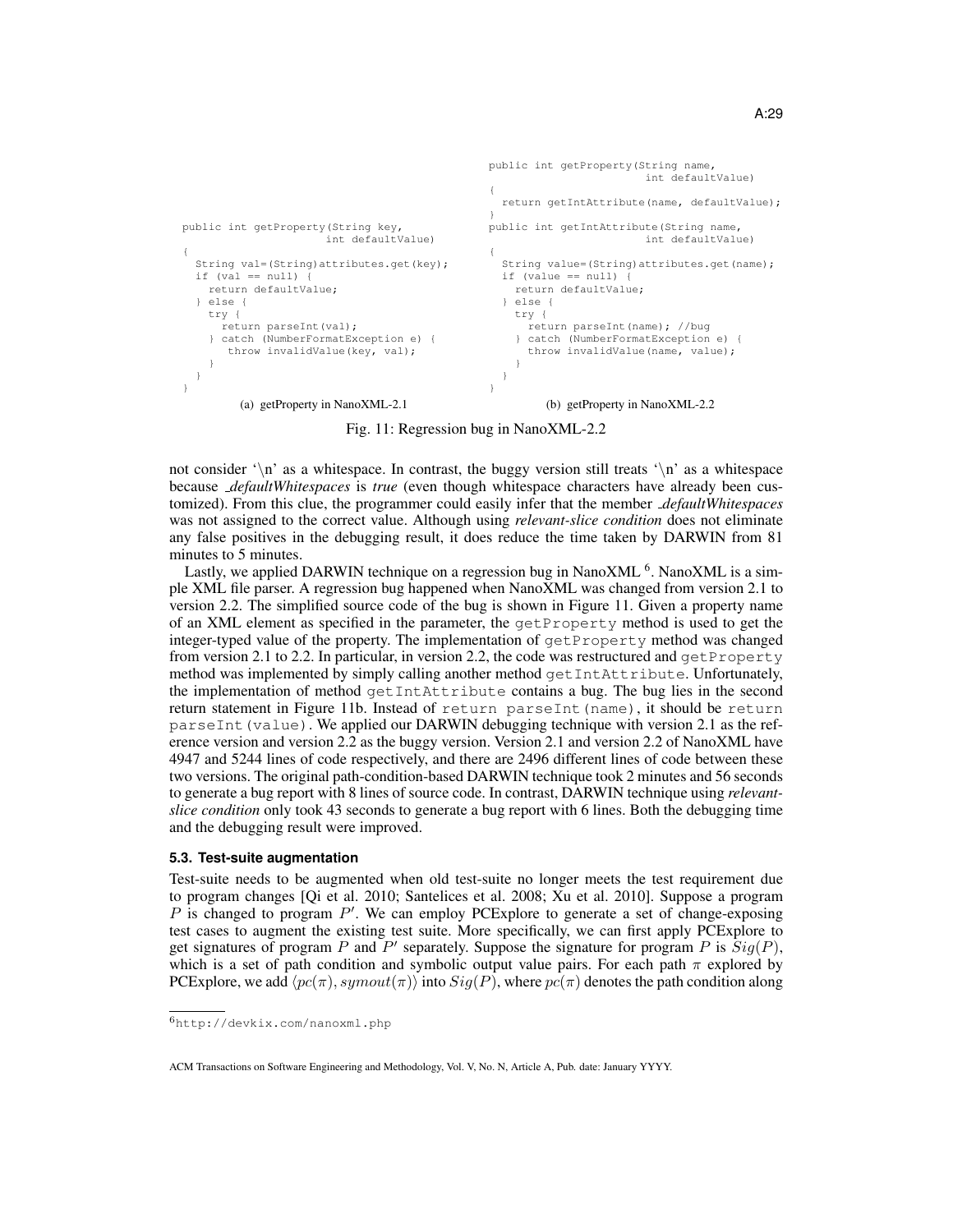path  $\pi$  and symout( $\pi$ ) denotes the symbolic value of output computed on  $\pi$ . Similarly, we compute the signature for program  $P'$  as  $Sig(P')$ . We could try to generate a test case for each formula  $f(\pi_i, \pi_j) \stackrel{\text{def}}{=} (pc(\pi_i) \land pc(\pi_j) \land symbol(\pi_i) \neq symbol(\pi_j)),$  where  $\langle pc(\pi_i), symbol(\pi_i) \rangle \in$  $Sig(P)$  and  $\langle pc(\pi_j), symouth(\pi_j) \rangle \in Sig(P')$ . If  $f(\pi_i, \pi_j)$  is satisfiable, its solution is guaranteed to have different output in program P and P' according to the definition of  $f(\pi_i, \pi_j)$ . We then enumerate all possibilities values of i and j which make  $f(\pi_i, \pi_j)$  satisfiable. Whenever  $f(\pi_i, \pi_j)$ is satisfiable, its solution is put into a set  $T_{\text{PCExplore}}$ . Through this process, we get a set of test cases in  $T_{\text{PCExphere}}$ . These test cases in  $T_{\text{PCExphere}}$  expose the semantic changes between the two programs.

As we have seen in this paper, we could use the *relevant-slice condition* to efficiently generate a more concise signature for a program. When using *relevant-slice condition* to generate the signature, each element in  $Sig(P)$  becomes  $\langle rsc(\pi), symout(\pi) \rangle$ , where  $rsc(\pi)$  is the relevant slice condition along path  $\pi$ . We also need to change the definition of  $f(\pi_i, \pi_j)$  accordingly. For signatures generated using *relevant-slice condition*, we define  $f(\pi_i, \pi_j)$  as  $f(\pi_i, \pi_j) \stackrel{\text{def}}{=}$  $(res(\pi_i) \wedge rsc(\pi_j) \wedge symout(\pi_i) \neq symout(\pi_j))$ . By solving all the possible instances of  $f(\pi_i, \pi_j)$ , we get a set of test cases TRSCExplore. As path exploration based on *relevant-slice condition* does not lose any precision when generating the signature,  $T_{\text{RSCExplore}}$  has the same change-exposing ability than TPCExplore. On the other hand, path exploration based on *relevant-slice condition* is much more efficient than PCExplore, which makes computing  $T_{\text{RSCExplore}}$  much less costly than computing  $T_{\text{PCExplore}}$ .

```
1 int foo(int x, int y, int z){
2 int out; // output variable
3 int a;
4 int b = 2;5 if (x - y > 0) //b1
6 a = x;7 else
8 a = y;9 if(x + y > 10) //b2
10 b = a;11 if(z \times z > 3) //b3<br>12 System.out.print
     System.out.println("square(z)>3");
13 else
14 System.out.println("square(z) <= 3");
15 out = b;
16 return out; //slicing criteria
17}
             (a) Original Program
                                            1 int foo(int x, int y, int z){
                                            2 int out; // output variable
                                            3 int a;
                                            4 int b = 2;
                                            \frac{4}{5} if (x - y > 2) //b1, changed
                                            6 a = x;7 else
                                            8 a = y;9 if(x + y > 10) //b2
                                            10 b = a;11 if(z \times z > 3) //b3<br>12 System.out.print
                                                 System.out.println("square(z)>3");
                                            13 else
                                           14 System.out.println("square(z) <= 3");
                                            15 out = b:
                                            16 return out; //slicing criteria
                                            17}
                                                         (b) Changed Program
```
Fig. 12: Sample program

We now show the process of computing  $T_{\text{RSCExplore}}$  in action using the programs in Figure 12 as an example. The program in Figure 12a is the same as the program in Figure 1. Figure 12b contains a changed version of the program in Figure 12a. The branch at line 5 is changed from if  $(x-y>0)$ to if  $(x-y > 2)$ . As mentioned in Section 1, the program in Figure 12a has the following signature

 $-(x-y>0) \wedge (x+y>10) \Rightarrow out == x$  $-(x-y\leq 0) \wedge (x+y>10) \Rightarrow out == y$  $-(x+y \le 10) \Rightarrow out == 2$ 

The signature of the changed program in Figure 12b is as follows,

 $-(x-y>2) \wedge (x+y>10) \Rightarrow out == x$  $-(x-y \leq 2) \wedge (x+y > 10) \Rightarrow out == y$  $-(x+y<10) \Rightarrow out == 2$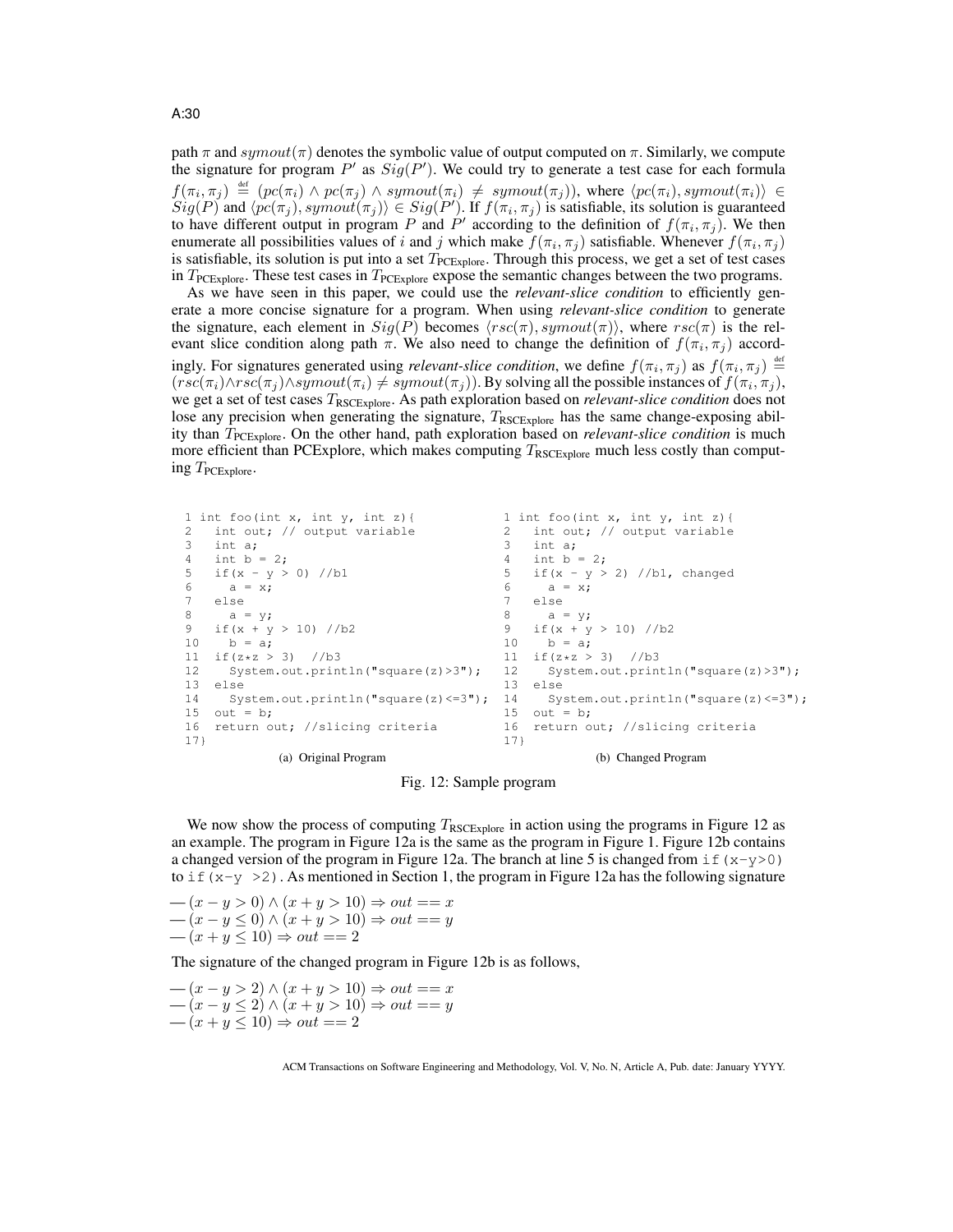Following the aforementioned process of generating  $T_{\text{RSCExplore}}$ , after removing unsatisfiable formulae, only the following formula is satisfiable

$$
((x - y > 0) \land (x + y > 10)) \land ((x - y \le 2) \land (x + y > 10)) \land (x \ne y)
$$

By generating a test input from this formula, we get  $T_{\text{RSCExplore}}$  as  $\{\langle x == 6, y == 5 \rangle\}$  (The input variable z is not bounded and can be any integer value). Programs  $\tilde{P}$  in Figure 12a and  $P'$  in Figure 12b produce different output when given this input.

We compared the change-exposing ability of  $T_{\text{PCExplore}}$  and  $T_{\text{RSCExplore}}$  using tcas from SIR as the benchmark. There are 41 versions of tcas with seeded bugs. Each one of these 41 versions has only one change from the original program. Among them, two versions always crash with array out of bound exceptions after being translated from C to Java. These two versions are not considered in our experiment. For each version  $i$ , we use the original program as  $P$  and version i as P'. Then we compute the two set of test cases  $T_{\text{PCExplore}}$  and  $T_{\text{RSCExplore}}$  based on P and P'. We compare the change-exposing ability of  $T_{\text{PCExplore}}$  and  $T_{\text{RSCExplore}}$ . We observe that whenever the number of change-exposing inputs in  $T_{\text{PCExplore}}$  is not zero, the number of change-exposing inputs in T<sub>RSCExplore</sub> is not zero. This shows that using *relevant-slice condition* to explore the program does not change the ability of generating change-exposing inputs. On the other hand, redundant path exploration is avoided, which improves the efficiency of the approach. Overall, the time taken to generate  $T_{\text{RSCExplore}}$  is 20.8% of the time taken to generate  $T_{\text{PCExplore}}$  in the experiment with tcas.

# **5.4. Mining finite state automata from programs**

In this section, we show an application of our RSCExplore algorithm in mining FSA (Finite-State Automata) from real programs. An FSA contains finite number of states and transitions. At any point of time, an FSA is only in one state. Each transition connects its source state to its destination state. A transition is only activated when the FSA is in its source state and its transition condition is satisfied. FSA is frequently used to model control systems and event-driven systems. Uncovering FSA from real implementation of such systems could help better understand these systems. Programmers can also check whether the mined FSA matches the system specification to make sure that the specification is correctly implemented.

Uncovering FSA from real program implementation amounts to uncovering all states, transitions and transition conditions associated with transitions. We first need to identify the variables that represent the FSA state in the program. Those variables are then set as the slicing criteria in our path exploration algorithm. Recall from Section 5.3 that we can use our path exploration algorithm based on *relevant-slice condition* to produce a signature of the explored program. Given a program P, our RSCExplore algorithm generates a signature  $Sig(P)$  for P. Each entry in the signature  $Sig(P)$  is in the form of  $\langle rsc(\pi), symout(\pi) \rangle$ . Suppose variable s in the program contains the FSA state. By setting s as the slicing criteria,  $symout(\pi)$  is the symbolic value of s which tells us how the FSA state s changes. In addition, the *relevant-slice condition*  $rsc(\pi)$  represents the transition condition that has to be satisfied for the FSA state to be  $symout(\pi)$ . In other words, if the program state (including variables besides the FSA state) satisfies  $rsc(\pi)$ , the FSA state will change to symout( $\pi$ ). By setting the slicing criteria as the FSA state, our technique only focuses on the computation that affects the FSA state. Computation unrelated to FSA state is immediately ruled out during slicing. This not only saves effort in path exploration but also helps derive more precise FSA models. In contrast, we can also use path exploration based on path condition to generate a signature  $Sig^{PC}(P)$  for P. Each entry in  $Sig^{PC}(P)$  is in the form of  $\langle pc(\pi), symout(\pi) \rangle$ . The path condition  $pc(\pi)$  can be used as the transition condition and symout( $\pi$ ) represents how the state changes. However, computation unrelated to the FSA state also takes place in the path condition, making path condition unnecessarily complicated. Moreover, more than one path containing the same state transition is explored, leading to wastage of time and computation power.

We have applied the above technique onto two real-life programs: CTAS (Center TRACON Automation System) and an XML type parser used in SQL Power Architect [Software 2012].

ACM Transactions on Software Engineering and Methodology, Vol. V, No. N, Article A, Pub. date: January YYYY.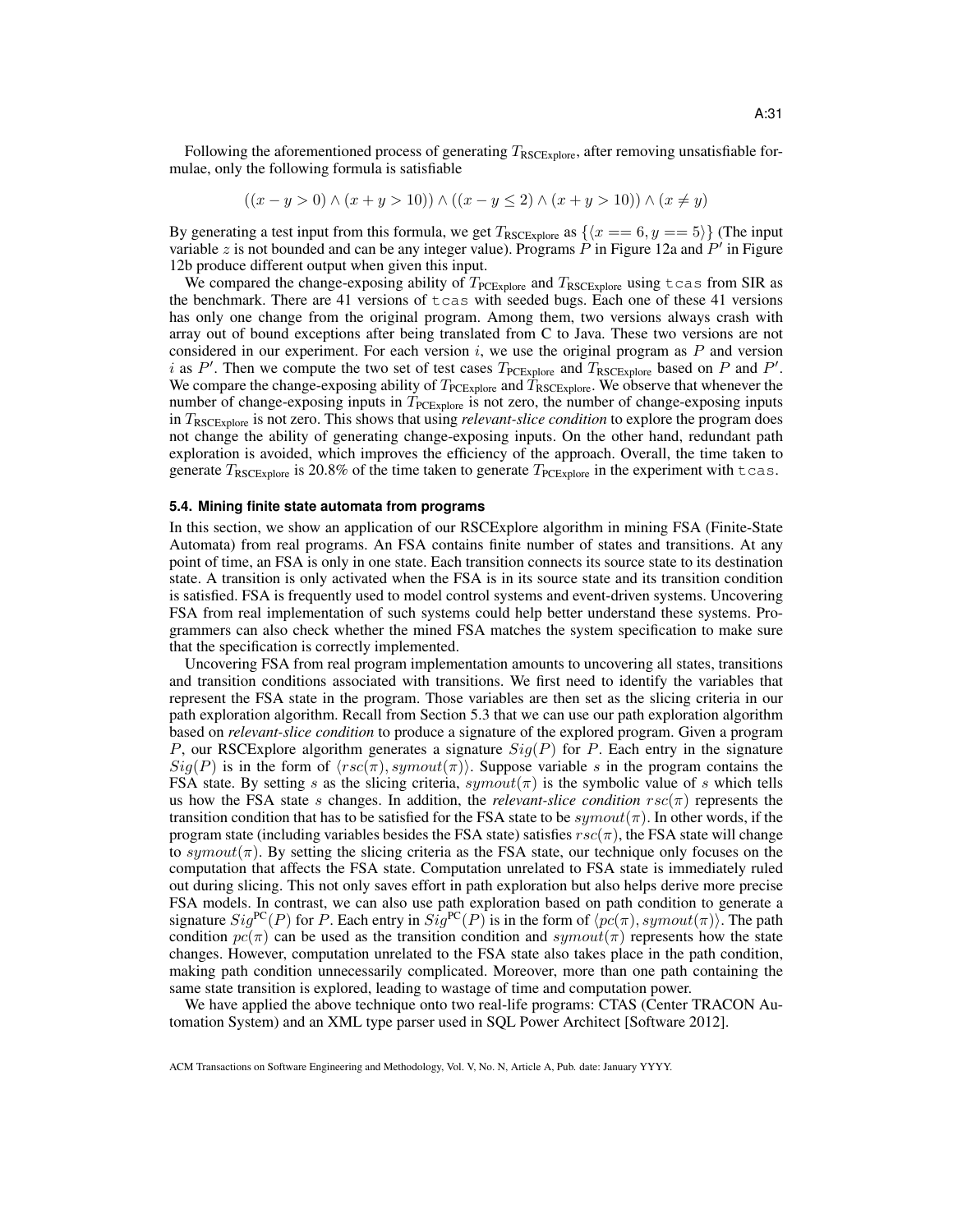

Fig. 13: FSAs for CTAS Air Traffic Controller



Fig. 14: FSAs for XML type parser

CTAS is an air traffic control system from NASA whose weather control logic specification is publicly available [cta ]. Each CTAS system consists of one Weather Control Panel(WCP), one Air-Traffic Controller(ATC) and multiple clients. Both WCP and clients only communicate with ATC. The major task of ATC is to get weather information from WCP and update the weather information of all clients. We focus on the FSA used in the ATC. The ATC implements an FSA with 9 states and 17 transitions. The 9 states are UNKNOWN, PREINITIALIZING, INITIALIZING, POSTINITIALIZING, PREUPDATING, UPDATING, POSTUPDATING, POSTREVERTING and DONE. Initially, the ATC is in the UNKNOWN state. Initialization of a newly connected client puts the ATC into PREINITIALIZING state. The ATC will then send load-weather instructions to the client and transit to INITIALIZING state, waiting for response from the client. If the client has successfully loaded the weather, the ATC will get into POSTINITIALIZING state, waiting the response from the client of successfully using the weather information. If the response comes, the ATC will go to DONE state. The ATC may also update all clients with new weather information. This process starts with the PREUPDATING state, in which the ATC sends out the update instructions to all clients and goes to UPDATING state. If all clients have successfully loaded the weather information, the ATC goes to POSTUPDATING state waiting all clients to use the new weather information. If the ATC fails to get the new weather from the WCP in the weather updating process, the ATC will instruct all clients to use previous weather information and go into POSTREVERTING state to wait the responses from the clients. When all clients have updated the new weather or reverted to previous weather, the ATC goes into DONE state. The main control logic of ATC is implemented as an FSA with the aforementioned 9 states of ATC and transitions representing the actions of the ATC.

The other subject program we use is an XML type parser taken from SQL Power Architect which is a data modeling and profiling tool. Different from normal XML parser, the XML type parser tries to read as few bytes from the parsed XML file as possible and yet decide the document type of the XML file. It uses an FSA to maintain the parsing state. There are 5 states and 12 transitions. The 5 states are OUTSIDE, BRACKET, COMMENT, IGNORE and TAG. The state OUTSIDE means that parsed byte is outside any brackets. If the parsed byte is inside brackets but not part of a tag, then the state is BRACKET. When parsing XML comments, the state becomes COMMENT. Finally, if the parsed byte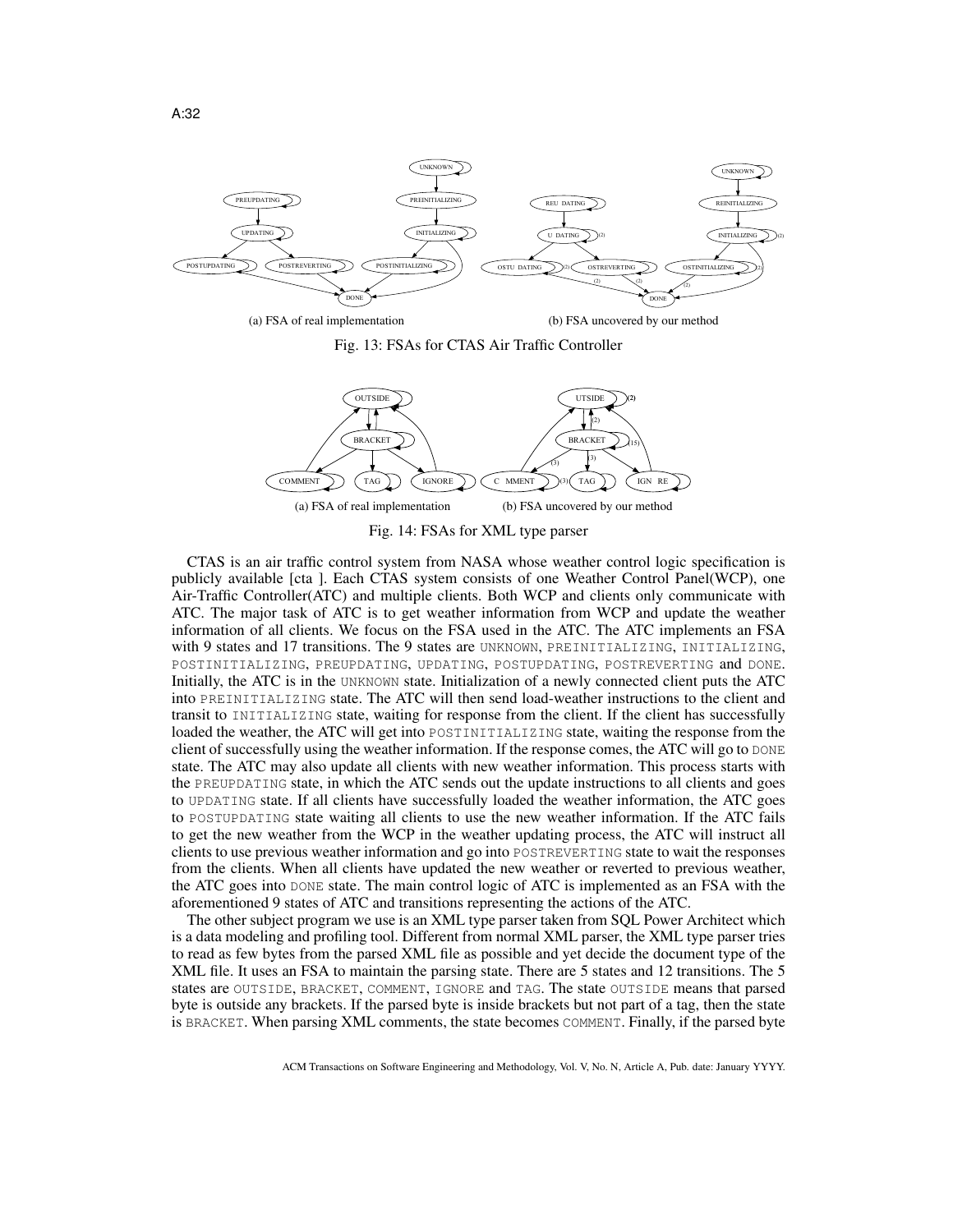is part of a tag, the parsing state becomes TAG.

The FSAs used by the aforementioned programs and the mined FSAs are shown in Figure 13 and Figure 14. Transition conditions are omitted for simplicity. If a transition is met more than once in our technique, the number of times is labeled aside the transition. For the weather control logic in CTAS, our method constructs an FSA with 9 states and 24 transitions in 5.5 seconds. In contrast, path exploration based on path condition does not terminate within 1 hour. For the XML type parser in SQL Power Architect, our method constructs an FSA with 5 states and 37 transitions in 7.6 seconds. In contrast, path exploration based on path condition takes 6 minutes to construct an FSA with 1337 transitions. For both programs, all states and transitions are uncovered using our method. On the other hand, our method constructs FSAs with more transitions than the actual FSAs implemented by the subject programs. This is due to the imprecision of static analysis in computing potential dependence, causing more than one path with the same *relevant-slice condition* to be explored.

# **6. THREATS TO VALIDITY**

*Internal threats.* An internal threat to validity comes from potential bugs in our implementation. We note that the slicing functionality of JSlice is thoroughly tested and has been widely used in both academia and industry. To guarantee the correctness of our symbolic execution implementation in JSlice, we have manually checked some of the generated path conditions/*relevant-slice conditions*.

Another source of threat to validity comes from the subject program selection in the evaluation. Studies on more subject programs could help better assess the effectiveness of our technique.

*Program crashes.* Our path exploration does not try to cover all paths. Instead, we try to group paths based on symbolic outputs. This is done with the goal of test-suite construction, where testing will expose possible failures in the program. However, failure of a test case does not only come from unexpected outputs - it can also come from program crashes. Thus, for the paths which we do not explore if they contain program crashes - these will not be exposed by the test-suite computed by our technique. For example, given if  $(x>0)$  {p[i] = 0; }, it is possible that the branch is never evaluated to true in our exploration process, hence any possible ArrayIndexOutOfBoundsException in the access to p[i] will not be spotted by the generated test-suite. For branches that are not in the relevant slice of any trace, our technique do not guarantee that both directions of the branch will be explored. Realistically, our test-suite construction could be supplemented by techniques to statically detect possible program crashes, such as memory errors [Xie et al. 2003].

*Approximation of relevant slice.* Due to the conservative nature of static analysis used in computing relevant slice, our technique may over-approximate the potential dependencies and hence the relevant slice. Since more branches will appear in the over-approximate relevant slice (than what should appear in the actual relevant slice), therefore the computed *relevant-slice conditions* from the over-approximated relevant slice will be stronger than the *relevant-slice conditions* that would have been computed from the actual relevant slice. In that case, we may explore more than one paths that have the same *relevant-slice condition*. Consider the following program.

```
101 if(x > 0){
102 p.num = 0;
103 }
104 out = q.num;
```
Suppose  $p$  and  $q$  never alias each other. If the static analysis cannot determine the non-alias between p and q, line 104 is potential dependent on line 101 when the branch at line 101 is evaluated to false. Therefore, the branch at line 101 is included in relevant slice and our technique will try to explore both directions of the branch at line 101, which is unnecessary. Note that this strengthening of *relevant-slice condition* only causes duplicated exploration of some *relevant-slice conditions*, it does not affect the completeness claim of our technique.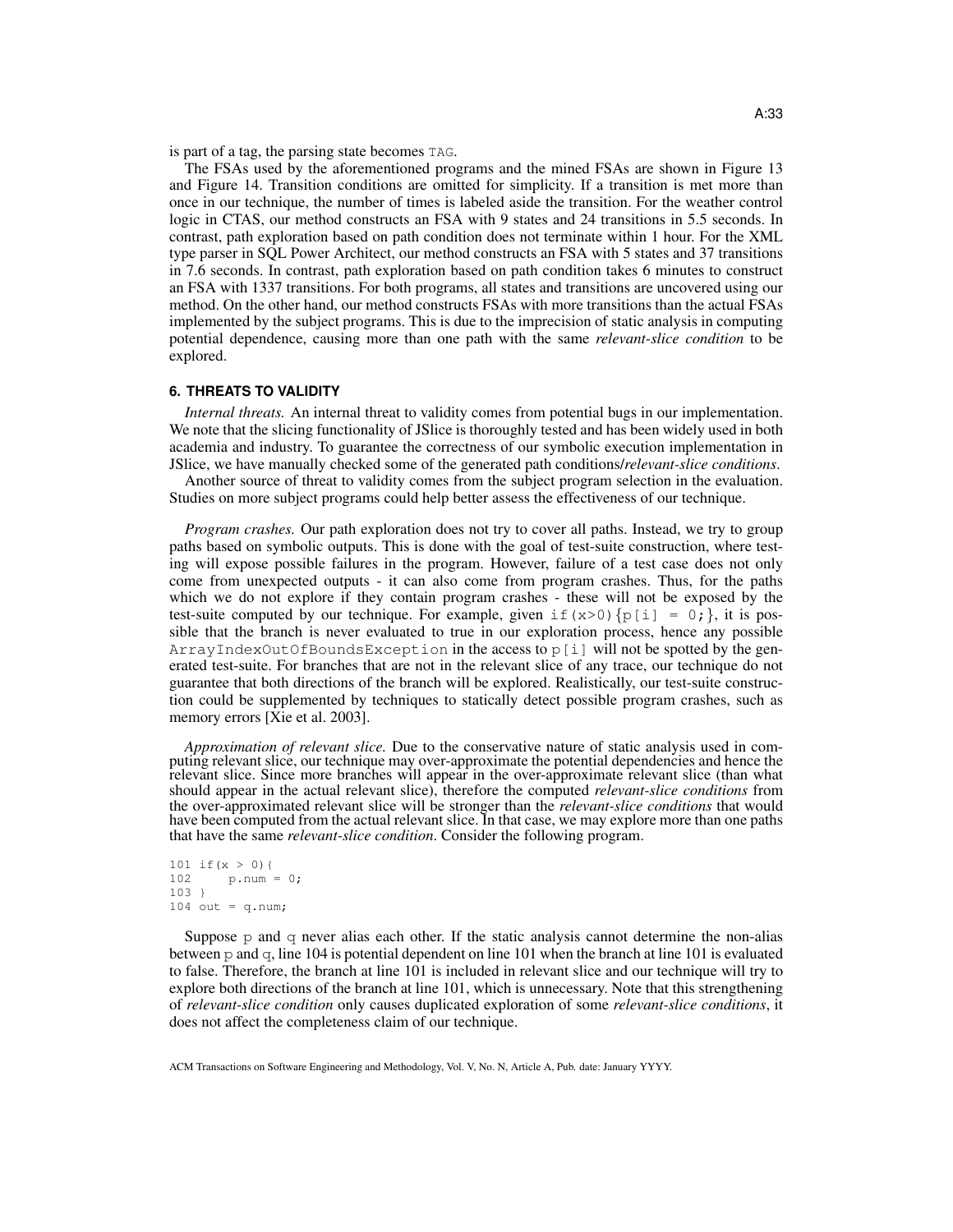```
1 int foo(int x, int y, int z){//input variables
2 int out; // output variable
3 String s = null;4 int a;
5 int b = 2;
6 if(x - y > 0) //b1
7 a = x;<br>8 else
     8 else
9 a = y;10 if(x + y > 10) //b2
11 b = a;12 if(z + z > 3) //b3<br>13 s = "square(z)
      s = "square(z) > 3";14 else
15 s = "square(z) \leq 3";16 out = b;
17 System.out.println(s); //slicing criteria<br>18 return out; //slicing criteria
    return out; //slicing criteria
19 }
```
Fig. 15: Sample program with multiple outputs

*Different output types and multiple outputs.* Programs produce outputs in various ways including return value, side-effect on heap variables, direct interaction with files, etc. Our technique naturally considers all these output types of outputs on users' demand. When multiple outputs exist, users simply need to include all these outputs in the slicing criteria. Consequently, the computed relevant slices contain all statements affecting at least one of the outputs. However, including more outputs in slicing criteria increases the size of relevant slices and relevant slice conditions, which reduces the effectiveness of our technique. Let us use the example in Figure 1 to illustrate this issue. In our earlier discussion, we have been considering the return statement in line 16 as the slicing criteria. Suppose now we also want to consider the two printing statements in line 12 and 14 as outputs. We first need to transform the program into the program in Figure 15, so that the slicing criteria post-dominate the program entry. After the transformation, both line 17 and line 18 in Figure 15 are set as slicing criteria. Applying our technique, our tool generates the following summary with 6 entries as opposed to the 3-entry summary in Section 1 when only the return statement is set as the slicing criteria.

```
— If x - y > 0 and x + y > 10 and z * z > 3, then s == "square (z) > 3" and out  == x— If x - y > 0 and x + y > 10 and z * z \le 3, then s == "square (z) \le 3" and out  == x— If x - y \le 0 and x + y > 10 and z * z > 3, then s == "square (z) > 3" and out  == y— If x - y \le 0 and x + y > 10 and z * z \le 3, then s == "square (z) \le 3" and out == y— If x + y \le 10 and z * z > 3, then s == "square (z) > 3" and out = = 2
- If x + y \le 10 and z * z \le 3, then s == "square (z) \le 3" and out == 2
```
With more outputs, our technique is less efficient. However, for the above program, our technique is still more efficient than full path exploration, which will exercise all eight paths.

*Scalability issues.* Apart from considering more outputs, lack of inherent parallelism in a program also reduces the effectiveness of our technique. If a program contains little inherent parallelism, the relevant slice of an input  $t$  may contain the majority of the execution trace of input  $t$ . In such case, the improvement of our technique over path exploration based on path condition is limited. Although our technique considerably improves the efficiency of the path exploration, the path explosion problem still exists. In the worst case, the number of *relevant-slice conditions* grows exponentially with the number of branches in the program.

*SMT solver support.* The proofs presented in Section 3.2 assume that the underlying SMT solver is both sound and complete. The SMT solvers we have used are sound. That is, if the solver declares

```
A:34
```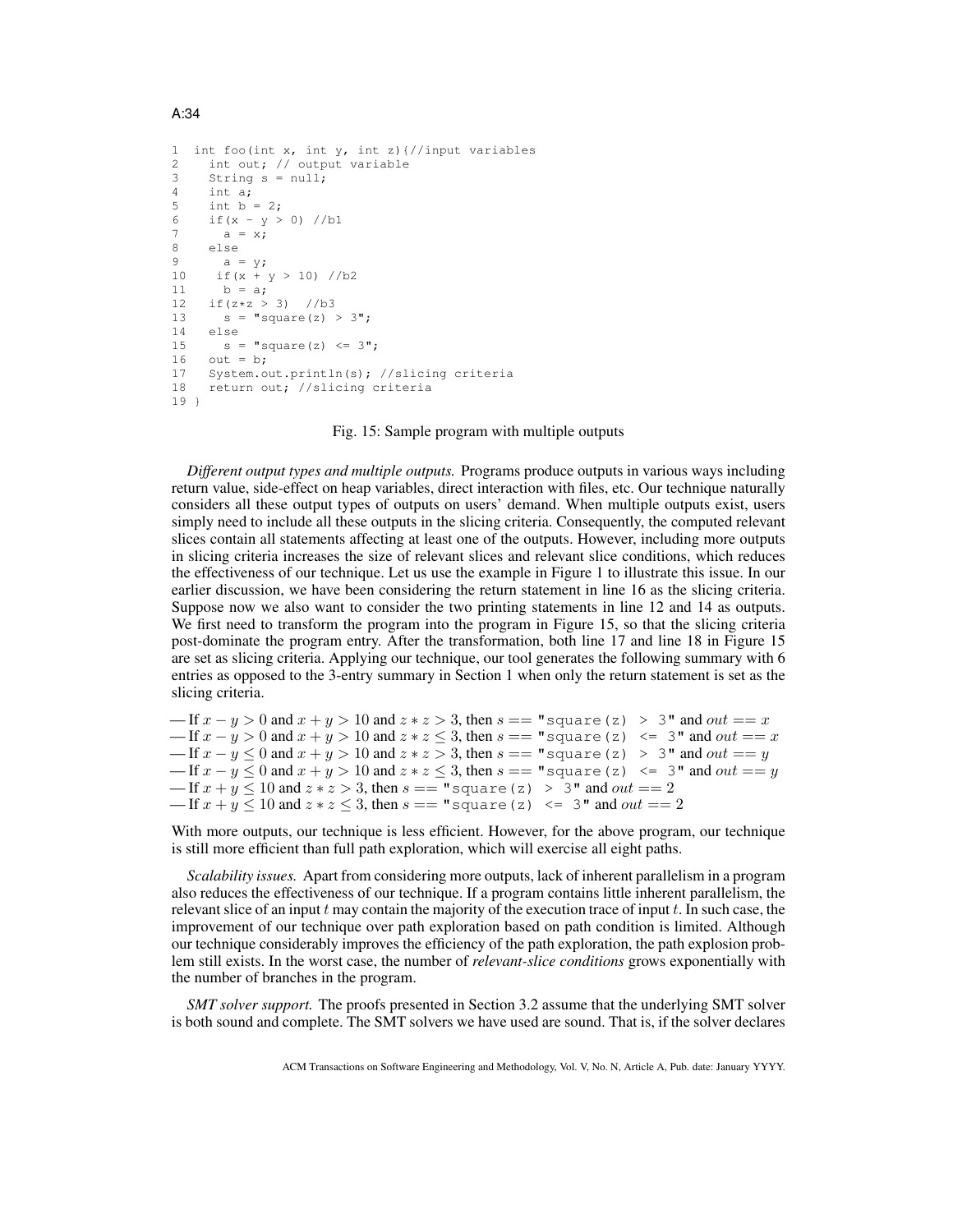```
1 int foo(int i){ //input variable
2 int a[2];<br>3 int out =
     int out = 0;//output variable
4 a[0] = 0;
5 a[1] = 1;6 if(a[i] > 0){
7 out = 2;8 }
9 return out;
10 }
```
# Fig. 16: Example program showing imprecise array modelling

that a formula is satisfiable (unsatisfiable), then the formula is indeed satisfiable (unsatisfiable). We now examine the completeness aspect of the assumption. In general, off-the-shelf SMT solvers are not complete for *relevant-slice conditions* generated from real programs. However, SMT solvers could be complete for formulae within certain theories. For example, the STP [Ganesh and Dill 2007] solver is sound and complete for quantifier-free formulae in the theory of bit-vectors and arrays. Therefore, if a subject program only uses fixed-size integer variables and the fixed-size integers are modeled as bitvector arrays, the STP solver then acts as a decision procedure for such formulae. In our experiment, Z3 is used as the underlying SMT solver. Z3 is not complete for nonliner integer operations. Although being incomplete, various heuristics incorporated into Z3 have been shown to be effective for solving formulae with non-liner integer operations in practice. Z3 has three types of output: sat, unsat and unknown. The sat output indicates that the formula is satisfiable and the unsat output indicates that the formula is unsatisfiable. The unknown output suggests that Z3 fails due to incompleteness. However, we did not observe any unknown output from Z3 in our evaluation presented in Section 5. If incompleteness of the underlying SMT solver occurs, our path exploration could be incomplete.

*Modeling of bytecode semantics in implementation.* Finally, we note that the completeness proof of Algorithm 1 in Section 3.2 also assumes that the semantics of the different program statement executed in a trace is precisely modeled in the computed *relevant-slice condition* of that execution trace. However, in our implementation, certain program features are not precisely modeled, which causes our path exploration to be incomplete. In particular, polymorphism and arrays are not precisely modeled in our current implementation. Let us consider the example program in Figure 16. Suppose the slicing criteria is at line 9. The precise *relevant-slice condition* for the execution trace of input  $i == 0$  is  $i ≥ 0 ∧ i < 2 ∧ a[i] > 0 ∧ ((i == 0 ∧ a[i] == 0) ∨ (i == 1 ∧ a[i] == 1))$ . To get this precise *relevant-slice condition*, we need to trace all the possible assignments to any element of array a[]. However, in our implementation, we compute an approximated *relevant-slice condition* by concretizing the array index of any array reference as is done in other dynamic symbolic execution engine, such as BitBlaze [Song et al. 2008]. Therefore, the approximated *relevant-slice condition* we get is  $a[1] > 0$ , which could be reduced to true in this example. Because of this approximation, exploration then misses the case that the branch at line 6 could be evaluated to false.

# **7. RELATED WORK**

The technique proposed in this paper is based on dynamic path exploration[Sen et al. 2005; Godefroid et al. 2005] and relevant slicing[Wang and Roychoudhury 2008; Agrawal et al. 1993; Gyimothy et al. 1999]. Our technique improves existing dynamic path exploration techniques by ´ grouping several paths together using *relevant-slice condition*. Existing dynamic path exploration tries to achieve path coverage. In contrast, our technique only selects one path from each *relevantslice condition* to explore.

There are several works which focus on improving the efficiency of dynamic path exploration. In [Godefroid 2007], function summaries are generated and exploited. In [Godefroid et al. 2008], the grammar of the input is used to avoid generating large percentage of invalid inputs. Our approach is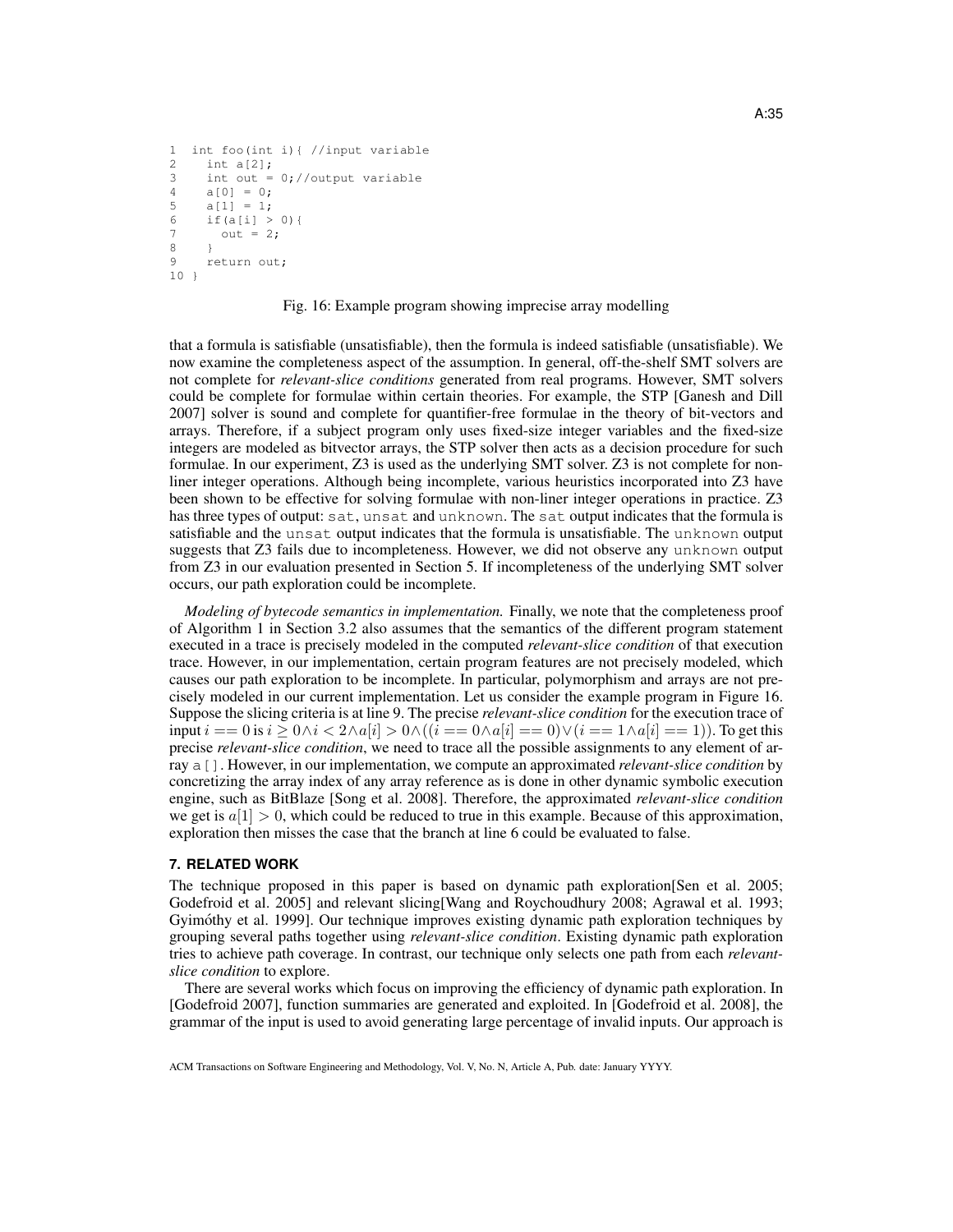orthogonal to these approaches, therefore, our approach can be combined together with any of these approaches to further improve the efficiency of the path search. In the context of software evolution, to avoid redundant path exploration, Person et al. [Person et al. 2011] propose incremental symbolic execution that focuses on path conditions affected by program changes.

In [Santelices and Harrold 2010], a program is statically decomposed into several path families, where each path family contains several paths that share similar behavior. Instead of analyzing each path individually, a program can be analyzed at the granularity of path family. The authors of [Santelices and Harrold 2010] also compute a "path family condition" for each path family, which could characterize that path family. The path partition based on *relevant-slice condition* is different from the notion of "path family" in [Santelices and Harrold 2010] in the sense that "path family" is more abstract. For example, all program paths in Figure 1 can be grouped into one path family, but they are grouped into three partitions by our technique. At the same time, "path family condition" does not guarantee the same input-output relationship, whereas *relevant-slice condition* does. The main difference between our work and [Santelices and Harrold 2010] lies in the static vs. dynamic nature of the two techniques. The work in [Santelices and Harrold 2010] statically computes their path family conditions, while we dynamically explore the *relevant-slice conditions*. Because of the dynamic nature of our method, we can under-approximate the *relevant-slice conditions* , while [Santelices and Harrold 2010] over-approximates their "path family conditions" if needed. Clearly, the dynamic nature of our method makes it more suitable for test generation. Note that the effect of program statements written in real-life programming languages are hard to precisely model as symbolic formulae. In such a situation, under-approximation is a practical simplification, since it amounts to concretizing parts of the formula.

Other researchers have also used the notion of "path equivalence" to alleviate the path explosion problem. However, which paths are considered equivalent are different between our work and earlier works. The difference in the definition of path equivalence originates from the different goals of our work and earlier works. In [Boonstoppel et al. 2008], the goal is to explore all possible program states. Based on this goal, two paths are equivalent if the symbolic states of all live variables are the same. In contrast, we only consider the variables that can affect the output – two paths are equivalent if they have the same symbolic expression for the output. In [McMillan 2010], the goal is to reach some critical locations in a program. Therefore, two paths are equivalent if they cannot reach any critical locations for the same reason (blocked by the same condition).

Apart from the application of *relevant-slice condition* in debugging mentioned in Section 5, there are many other path condition based techniques that could benefit from *relevant-slice condition*.

Our *relevant-slice condition* can be used to minimize an existing test-suite[Harrold et al. 1993; Wong et al. 1995]. If a test-suite contains two test cases that have the same *relevant-slice condition*, these two test cases compute the output in the same way. Therefore, we can choose to eliminate one of them to make the test-suite smaller.

The work in [Csallner et al. 2008] explores paths to generate program invariants. For each path explored, the path condition serves as a pre-condition and the symbolic program output is treated as a post-condition. Thus, each explored path produces a program invariant which is defined as such a (pre-condition, post-condition) pair. Similar approaches are used in [Godefroid 2007; Person et al. 2008] to generate method summaries. Instead of using path condition, we can generate such program invariants using *relevant-slice conditions* — the *relevant-slice condition* is the pre-condition and for each *relevant-slice condition* explored, there is a unique symbolic output which serves as the postcondition. Moreover, the invariants generated using *relevant-slice conditions* will be simpler (as *relevant-slice conditions* are smaller than path conditions) and fewer (since a single *relevant-slice condition* groups more paths).

Our backward symbolic execution is different from call-chain-backward symbolic execution or CCBSE [Ma et al. 2011]. CCBSE is essentially a backward search procedure that starts from a target program location and searches for a feasible program path reaching the target. Forward symbolic execution is still used as sub-procedure in the search process. In contrast, our technique traverses traces/relevant slices backwardly to compute path conditions/*relevant-slice conditions*.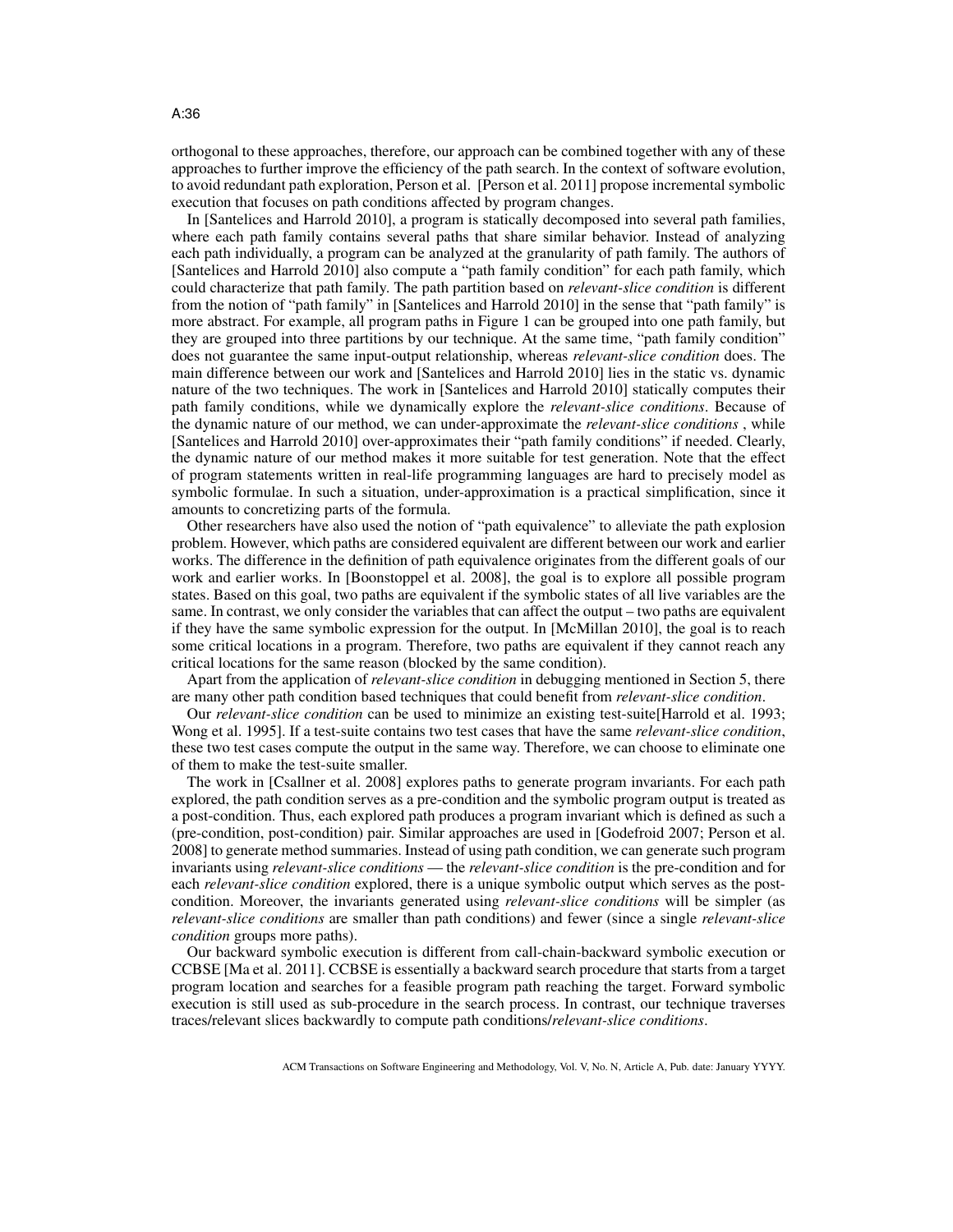#### **8. DISCUSSION**

In this paper, we have presented a novel path exploration method based on symbolic program outputs. Our path exploration dynamically groups paths on-the-fly, where two paths that have the same symbolic output are grouped together. Given such a path partitioning, we can generate a test case from each partition. This enables us to efficiently obtain a concise test-suite which stresses all possible input-output relationships in the program.

We experimentally compare the efficiency and coverage of our method with respect to path search method based on symbolic execution. The path partitioning computed by our method can be exploited in various other software engineering activities. We have shown its use in the debugging of errors introduced by program changes, that is, in root-causing observable software regressions. By comparing the path partitioning in two program versions, we infer the semantic differences across the versions, leading to precise root cause identification. We have also shown the use of our method in test-suite augmentation. We generate test-cases to augment an existing test-suite by focusing on the different partitions across two program versions. Finally, we show that our method can help uncover finite state machine specifications from real program implementations.

#### **REFERENCES**

CTAS Weather Control Requirements. http://scesm04.upb.de/case-study-2/requirements.pdf.

- AGRAWAL, H., HORGAN, J. R., KRAUSER, E. W., AND LONDON, S. 1993. Incremental regression testing. In *Proceedings of the Conference on Software Maintenance*. ICSM '93. IEEE Computer Society, Washington, DC, USA, 348–357.
- BOONSTOPPEL, P., CADAR, C., AND ENGLER, D. 2008. Rwset: Attacking path explosion in constraint-based test generation. *Tools and Algorithms for the Construction and Analysis of Systems 4963*, 351–366.
- CSALLNER, C., TILLMANN, N., AND SMARAGDAKIS, Y. 2008. Dysy: dynamic symbolic execution for invariant inference. In *Proceedings of the 30th international conference on Software engineering*. ICSE '08. ACM, New York, NY, USA, 281–290.
- DE MOURA, L. AND BJØRNER, N. 2008. Z3: An efficient smt solver. *Tools and Algorithms for the Construction and Analysis of Systems 4963*, 337–340.
- DO, H., ELBAUM, S., AND ROTHERMEL, G. 2005. Supporting controlled experimentation with testing techniques: An infrastructure and its potential impact. *Empirical Software Engineering 10,* 4, 405–435.
- GANESH, V. AND DILL, D. L. 2007. A decision procedure for bit-vectors and arrays. In *CAV*. Springer-Verlag, Berlin, Heidelberg.
- GODEFROID, P. 2007. Compositional dynamic test generation. In *Proceedings of the 34th annual ACM SIGPLAN-SIGACT symposium on Principles of programming languages*. POPL '07. ACM, New York, NY, USA, 47–54.
- GODEFROID, P., KIEZUN, A., AND LEVIN, M. Y. 2008. Grammar-based whitebox fuzzing. In *Proceedings of the 2008 ACM SIGPLAN conference on Programming language design and implementation*. PLDI '08. ACM, New York, NY, USA, 206–215.
- GODEFROID, P., KLARLUND, N., AND SEN, K. 2005. DART: directed automated random testing. In *Proceedings of the 2005 ACM SIGPLAN conference on Programming language design and implementation*. PLDI '05. ACM, New York, NY, USA, 213–223.
- GYIMÓTHY, T., BESZÉDES, A., AND FORGÁCS, I. 1999. An efficient relevant slicing method for debugging. In *Proceedings of the 7th European software engineering conference held jointly with the 7th ACM SIGSOFT international symposium on Foundations of software engineering*. ESEC/FSE-7. Springer-Verlag, London, UK, 303–321.
- HARROLD, M. J., GUPTA, R., AND SOFFA, M. L. 1993. A methodology for controlling the size of a test suite. *ACM Trans. Softw. Eng. Methodol. 2*, 270–285.
- MA, K., YIT PHANG, K., FOSTER, J., AND HICKS, M. 2011. Directed symbolic execution. *Static Analysis Symposium*, 95–111.
- MCMILLAN, K. 2010. Lazy annotation for program testing and verification. In *Computer Aided Verification*, T. Touili, B. Cook, and P. Jackson, Eds. Lecture Notes in Computer Science Series, vol. 6174. Springer, Berlin/Heidelberg, 104– 118.
- PERSON, S., DWYER, M. B., ELBAUM, S., AND PĂSĂREANU, C. S. 2008. Differential symbolic execution. In *Proceedings of the 16th ACM SIGSOFT International Symposium on Foundations of software engineering*. SIGSOFT '08/FSE-16. ACM, New York, NY, USA, 226–237.
- PERSON, S., YANG, G., RUNGTA, N., AND KHURSHID, S. 2011. Directed incremental symbolic execution. In *Proceedings of the 32nd ACM SIGPLAN conference on Programming language design and implementation*. PLDI '11. ACM, New York, NY, USA, 504–515.